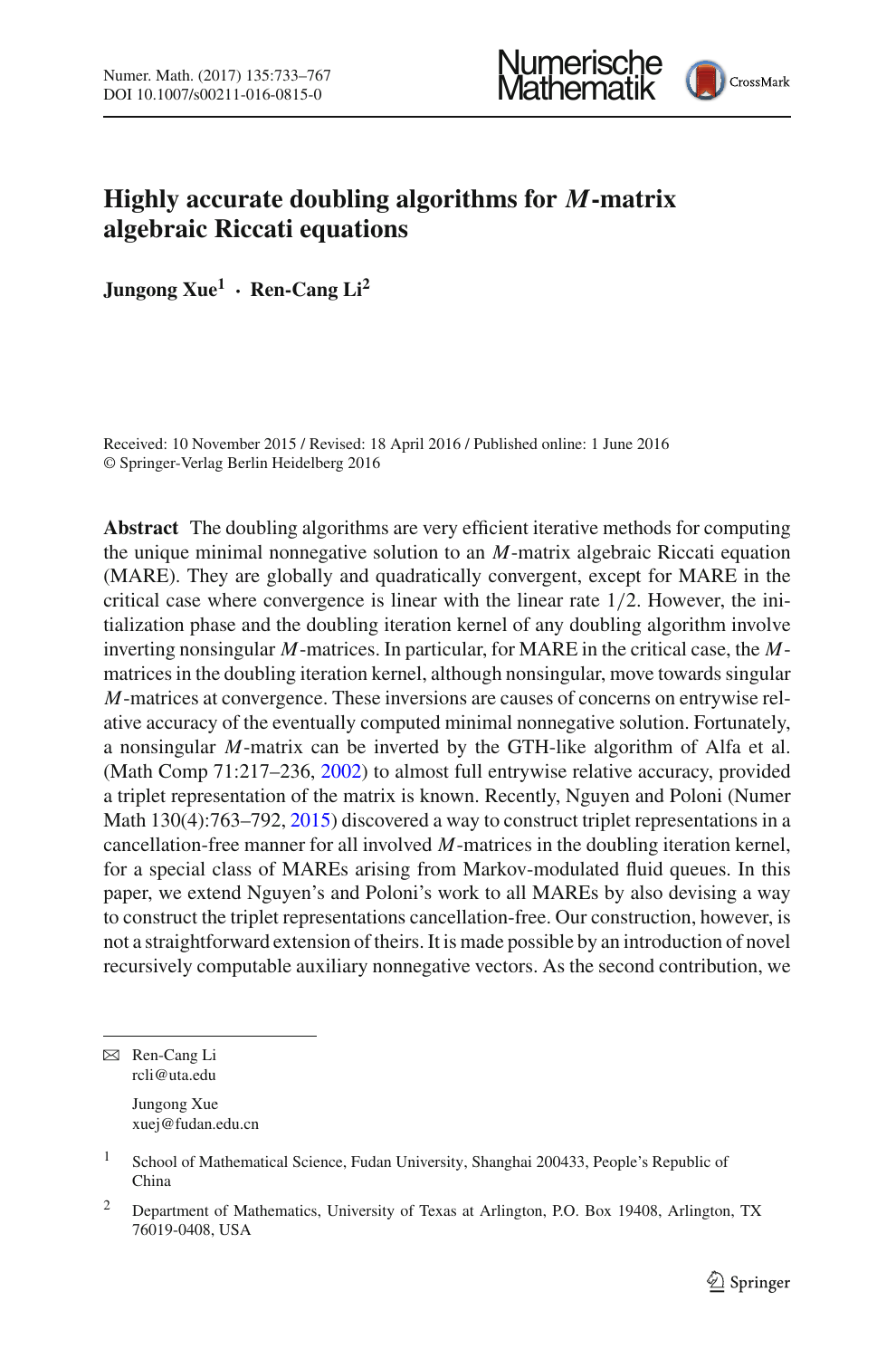propose an entrywise relative residual for an approximate solution. The residual has an appealing feature of being able to reveal the entrywise relative accuracies of all entries, large and small, of the approximation. This is in marked contrast to the usual legacy normalized residual which reflects relative accuracies of large entries well but not so much those of very tiny entries. Numerical examples are presented to demonstrate and confirm our claims.

#### **Mathematics Subject Classification** 15A24 · 65F30 · 65H10

## **1 Introduction**

<span id="page-1-0"></span>An *M -Matrix Algebraic Riccati Equation* (MARE) is the matrix equation

$$
XDX - AX - XB + C = 0,\t(1.1)
$$

for which *A*, *B*, *C*, *D* are matrices whose sizes are determined by the partitioning

$$
W = \begin{bmatrix} m & n \\ B & -D \\ -C & A \end{bmatrix},
$$
 (1.2)

<span id="page-1-1"></span>and *W* is a nonsingular or an irreducible singular *M*-matrix. This kind of Riccati equations arises in applied probability and transportation theory and has been extensively studied. See [\[11,](#page-34-1)[12](#page-34-2)[,14](#page-34-3)[,15](#page-34-4),[17,](#page-34-5)[18](#page-34-6)[,22](#page-34-7)] and the references therein. It is shown in [\[12,](#page-34-2)[14\]](#page-34-3) that  $(1.1)$  has a unique minimal nonnegative solution  $\Phi$ , i.e.,

 $\Phi \leq X$  for any other nonnegative solution *X* of (1.1).

Since  $(1.1)$  is a nonlinear equation, it admits more than one solution [\[19](#page-34-8)], but it is this minimal nonnegative solution  $\Phi$  that is of the most practical importance.

Componentwise perturbation analysis [\[26\]](#page-34-9) shows that small relative perturbations to all entries of  $A$ ,  $B$ ,  $C$  and  $D$  introduces small relative changes to the entries of  $\Phi$ . Thus smaller entries of  $\Phi$  do not suffer bigger relative errors than its larger entries. It is desirable to compute each entry of  $\Phi$ , no matter how tiny it is, to high relative accuracy as the input data warrant. Indeed, there are several algorithms that, if implemented correctly, can compute such  $\Phi$  to the accuracy as the theory predicts. They include several fix-point iterations  $[26,27]$  $[26,27]$  $[26,27]$  and the doubling algorithms  $[6,15,24]$  $[6,15,24]$  $[6,15,24]$  $[6,15,24]$ . The fixpoint iterations [\[26\]](#page-34-9) do not present much of implementation challenges as oppose to the doubling algorithms whose implementations involve inverting many nonsingular *M*-matrices, which, if not done carefully, leads to loss of accuracy in the tiny entries of the minimal nonnegative solution.

Thanks to Alfa et al. [\[1](#page-33-0),[2\]](#page-33-1), it is now well-known that the inverse of an *M*-matrix is well-behaved under (certain structural) perturbations. They also devised a variation of Gaussian elimination without pivoting, called the GTH-like algorithm, to compute the inverse with almost full relative accuracy to all entries, no matter how tiny smaller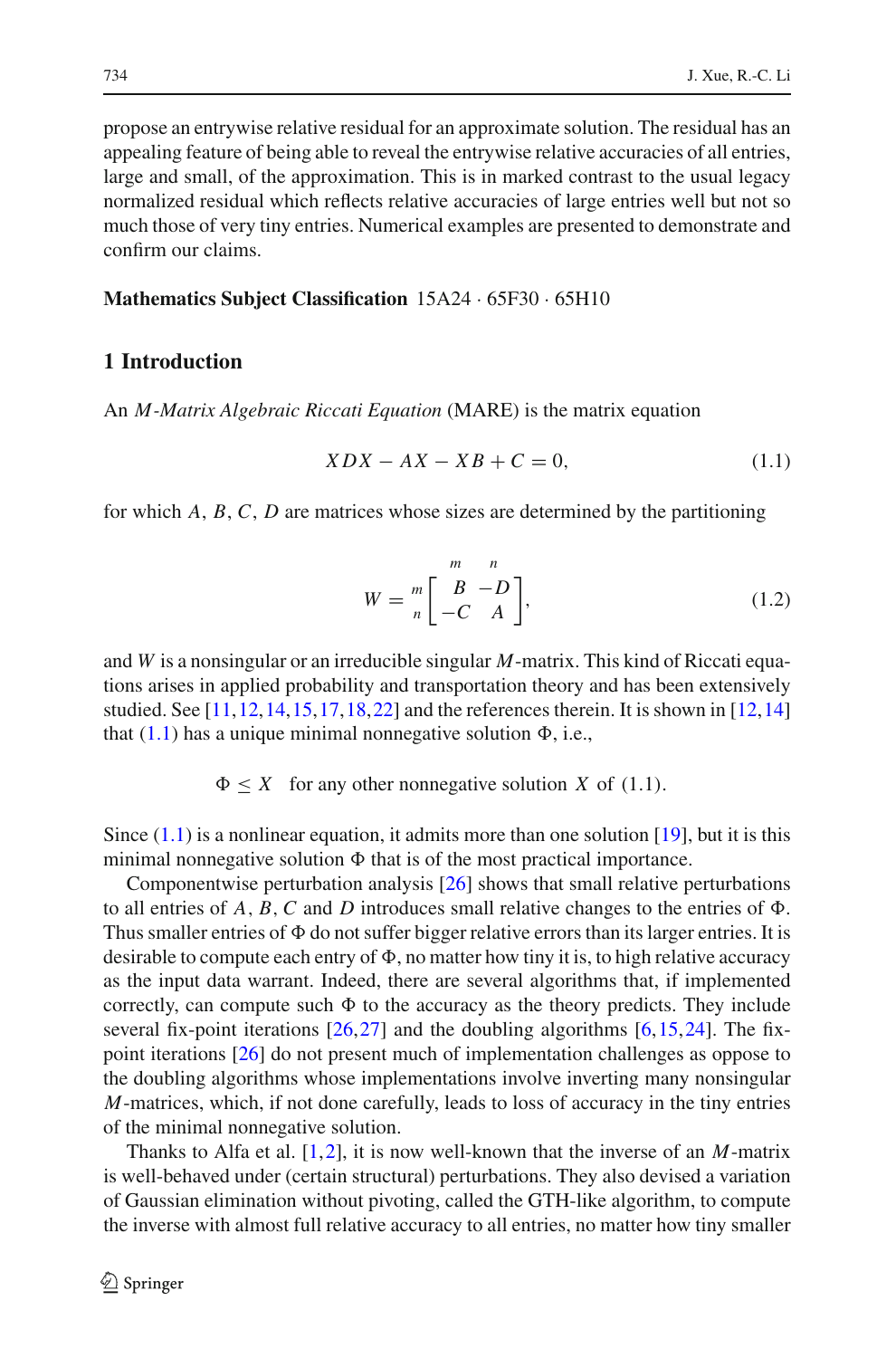entries may be. But all of these require reparameterizing the *M*-matrix by the so-called *triple representation* and that each number in the representation is known correctly up to almost very last digits.

In [\[26,](#page-34-9) Remark 4.1], we outlined a very sketchy implementation detail for the *structure-preserving doubling algorithm* (SDA) [\[15](#page-34-4)]. The sketch applies to the newer doubling algorithms: SDA-ss [\[6](#page-34-11)] and ADDA [\[24\]](#page-34-12), too, and usually work well but the sketch is not completely satisfactory as cancellations persist in calculating triple representations of the involved *M*-matrices in the doubling iteration kernel. Recently, Nguyen and Poloni [\[20](#page-34-0)] discovered a very robust implementation of the doubling algorithms for the special case where *W* satisfies

<span id="page-2-0"></span>
$$
W1_{m+n} = 0,\t\t(1.3)
$$

where  $1_{m+n}$  is the vector of all ones of dimension  $m+n$  by discovering cancellationfree constructions of triple representations of the involved *M*-matrices. The main purpose of this paper is to extend the idea to cover all MAREs, i.e., when

<span id="page-2-1"></span>

| W defined by $(1.2)$ is a nonsingular M-matrix or an irreducible singular M-matrix. |       |
|-------------------------------------------------------------------------------------|-------|
|                                                                                     | (1.4) |

Our cancellation-free construction is, however, made possible by an introduction of novel recursively computable auxiliary nonnegative vectors that were not needed in the case of  $(1.3)$ .

MARE [\(1.1\)](#page-1-0) is said to be *in the critical case* if *W* is an irreducible singular *M*matrix and  $x_1^T y_1 - x_2^T y_2 = 0$ , where  $x_1, y_1 \in \mathbb{R}^m$  and  $x_2, y_2 \in \mathbb{R}^n$  are positive vectors such that

$$
W\mathbf{x} \equiv W \begin{bmatrix} x_1 \\ x_2 \end{bmatrix} = 0, \quad \mathbf{y}^{\mathrm{T}} W \equiv \begin{bmatrix} y_1 \\ y_2 \end{bmatrix}^{\mathrm{T}} W = 0.
$$
 (1.5)

<span id="page-2-2"></span>Among allMAREs, those in the critical case are the ones on which a doubling algorithm exhibits only linear convergence, whereas it will converge quadratically on all other MAREs.

Associated with MARE  $(1.1)$  is the complementary MARE

$$
D - YA - BY + YCY = 0 \tag{1.6}
$$

which can be symbolically obtained by multiplying both sides of [\(1.1\)](#page-1-0) by *X*−<sup>1</sup> and then setting  $Y = X^{-1}$ . This action is only symbolic because X may not be square, not to mention being possibly singular. This complementary equation is also an MARE and thus also has a unique minimal nonnegative solution which we will denote by  $\Psi$ .

The rest of paper is organized as follows. In Sect. [2,](#page-3-0) we summarize what one can expect from the GTH-like algorithm. Section [3](#page-5-0) present our major contribution in this paper—constructing the needed triplet representations without cancellation for all nonsingular *M*-matrices arising the doubling algorithms for MARE [\(1.1\)](#page-1-0). In Sect. [4,](#page-15-0) we propose a new entrywise relative residual to replace the commonly used legacy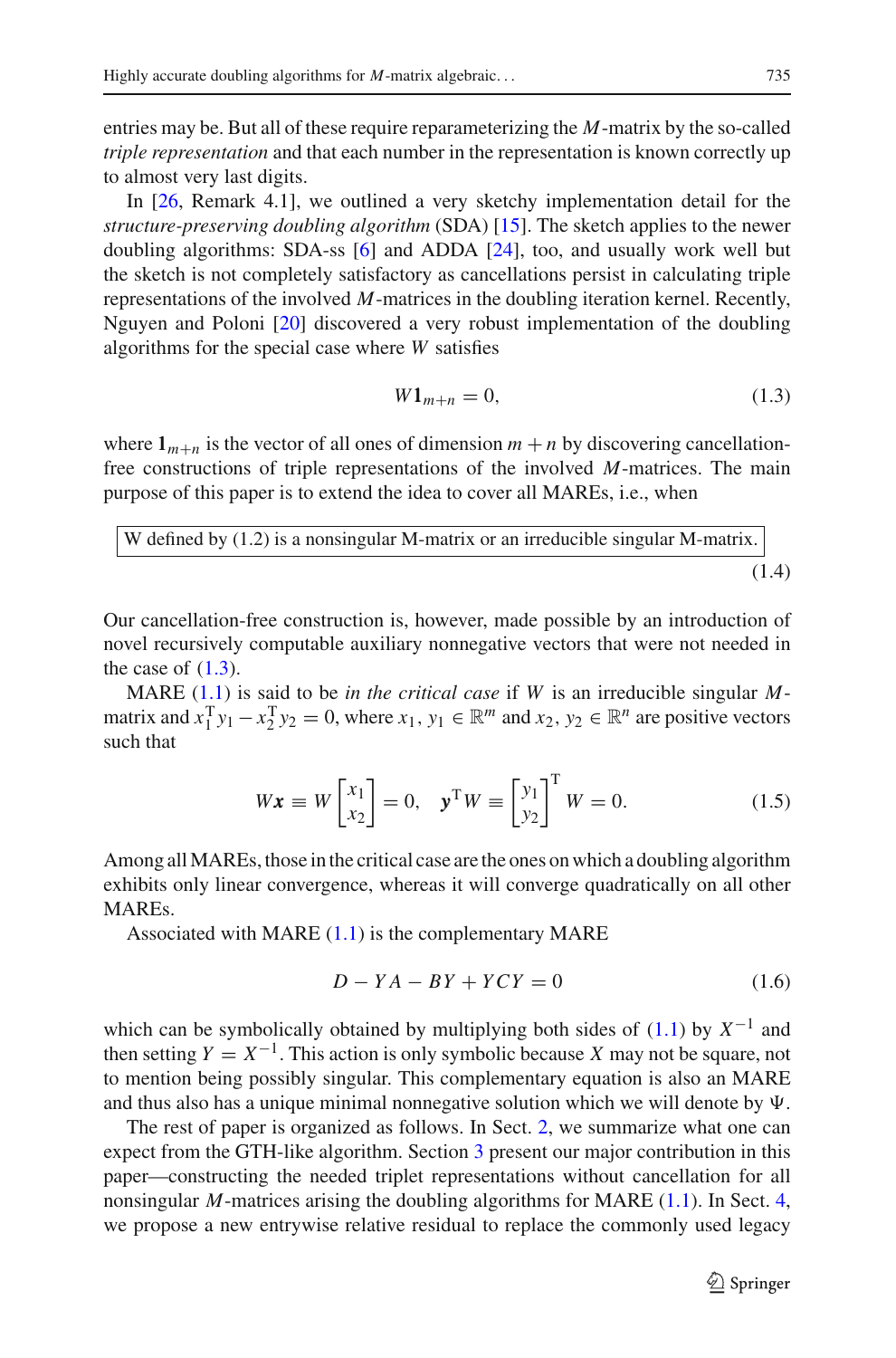normalized residual. With all preparations in the previous sections, we give details of our new highly accurate doubling algorithms in Sect. [5.](#page-19-0) Numerical examples are presented in Sect. [6.](#page-21-0) Conclusions are drawn in Sect. [7.](#page-30-0) Finally, in Appendix A we investigate the sparsity pattern in approximations by the doubling algorithms. The results are used to support the analysis in Sects. [3](#page-5-0) and [4.](#page-15-0)

**Notation**  $\mathbb{R}^{m \times m}$  is the set of all  $m \times m$  real matrices,  $\mathbb{R}^n = \mathbb{R}^{n \times 1}$ , and  $\mathbb{R} = \mathbb{R}^1$ . *I<sub>n</sub>* (or simply *I* if its dimension is clear from the context) is the  $n \times n$  identity matrix. The superscript "<sup>T</sup>" takes transpose. For  $X \in \mathbb{R}^{m \times m}$ ,  $X_{(i,j)}$  refers to its  $(i, j)$ th entry, |X| is in  $\mathbb{R}^{m \times m}$  with its  $(i, j)$ th entry  $|X_{(i,j)}|$ . Inequality  $X \leq Y$  means  $X_{(i,j)} \leq Y_{(i,j)}$  for all  $(i, j)$ , and similarly for  $X \leq Y$ ,  $X \geq Y$ , and  $X > Y$ . In particular,  $X \geq 0$  means that *X* is entrywise nonnegative. For a square matrix *X*, denote by  $\rho(X)$  its spectral radius.  $\mathbf{1}_n \in \mathbb{R}^n$  is the *n*-vector of all ones and  $\mathbf{1}_{m \times n} \in \mathbb{R}^{m \times n}$  is the  $m \times n$  matrix of all ones. The symbol  $\mu$  is the unit machine roundoff.

## <span id="page-3-0"></span>**2 The GTH-like algorithm for inverting a** *M***-matrix**

For a given nonsingular *M*-matrix *A*, Alfa et al. [\[1](#page-33-0),[2\]](#page-33-1) proposed an alternative representation, the so-called *triplet representation* of *A*, and investigated its numerical advantages. In particular, the representation determines the smallest eigenvalue of *A* and  $A^{-1}$  entrywise to high relative accuracy. The reader is referred to [\[27,](#page-34-10) section 2] for a brief survey.

An *M*-matrix *A* can have infinite many triplet representations, but for the purpose of computation, any one is just as good as any other. A triplet representation  $\{N_A, \boldsymbol{u}, \boldsymbol{v}\}\$ of  $A \in \mathbb{R}^{n \times n}$  consists of

$$
N_A = \text{diag}(A) - A
$$
,  $0 < u \in \mathbb{R}^n$ , and  $v = Au \ge 0$ ,

where  $diag(A)$  is the diagonal matrix obtained from extracting the diagonal part of  $A$ . For convenience, we will not distinguish *A* from its triplet representation and write  $A = \{N_A, u, v\}.$ 

The main theoretical contribution in [\[2](#page-33-1)] is that if all entries of  $N_A$ ,  $\boldsymbol{u}$ , and  $\boldsymbol{v}$  are known to high relative accuracy, then all entries of  $A^{-1}$  are determined to a comparable high relative accuracy, or equivalently the solution *x* to  $Ax = b \ge 0$  is determined to a comparable entrywise high relative accuracy. Numerically, Alfa et al. [\[1](#page-33-0)] presented the GTH-like algorithm to compute *x* to the claimed accuracy.

To save space, we will not give the detail of the GTH-like algorithm here, but explain the accuracy in the computed  $x$ . To this end, we assume that we have an approximate triplet representation  $A = \{N_{\hat{A}}, u, \hat{v}\}\$  to  $A = \{N_A, u, v\}$  such that all entries of  $N_A, u, \hat{u}\}$  are fleating numbers and entries of  $N_{\widehat{A}}$ ,  $u$ ,  $\hat{v}$  are floating numbers and

$$
\mathbf{u} > 0, \quad |\mathbf{v} - \hat{\mathbf{v}}| \le \epsilon \, \mathbf{v}, \quad |N_A - N_{\widehat{A}}| \le \epsilon N_A,\tag{2.1}
$$

<span id="page-3-1"></span>for some  $0 < \epsilon < 1$ . Consider now  $A\mathbf{x} = \mathbf{b} \ge 0$  which is only known approximately as  $A\hat{\mathbf{x}} = \mathbf{b}$  with  $A = \{N_{\hat{A}}, \mathbf{u}, \hat{\mathbf{v}}\}$ , and the latter will be solved by the GTH-like algorithm [\[1](#page-33-0)] to get an approximate solution  $\tilde{x}$ . According to [1[,2](#page-33-1),[27\]](#page-34-10), we have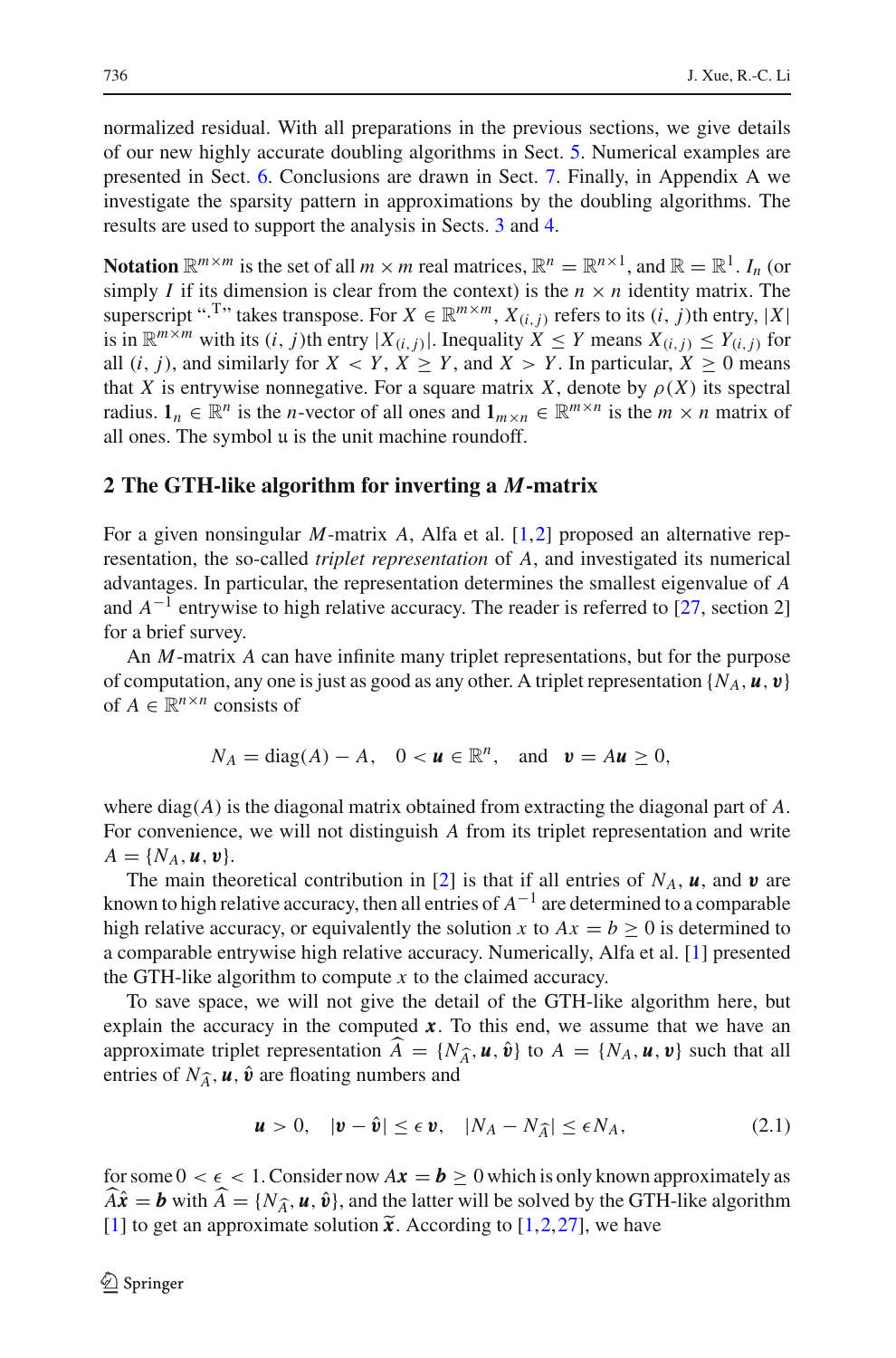$$
|\tilde{x} - \hat{x}| \leq [\phi(n)u + O(u^2)]\hat{x}, \quad \frac{(1-\epsilon)^{n-1}}{(1+\epsilon)^n}A^{-1} \leq \widehat{A}^{-1} \leq \frac{(1+\epsilon)^{n-1}}{(1-\epsilon)^n}A^{-1},
$$

where u is the unit machine roundoff and  $\phi(n) = 2(n+2)(n+3)(2n+5)/3$ . Consequently,

<span id="page-4-0"></span>
$$
|\tilde{\mathbf{x}} - \mathbf{x}| \leq |\tilde{\mathbf{x}} - \hat{\mathbf{x}}| + |\hat{\mathbf{x}} - \mathbf{x}|
$$
  
\n
$$
\leq \left[\phi(n)\mathbf{u} + O(\mathbf{u}^2)\right] \hat{\mathbf{x}} + |\widehat{A}^{-1} - A^{-1}|b
$$
  
\n
$$
\leq \left[\phi(n)\mathbf{u} + O(\mathbf{u}^2)\right] \frac{(1+\epsilon)^{n-1}}{(1-\epsilon)^n} \mathbf{x} + \left[\frac{(1+\epsilon)^{n-1}}{(1-\epsilon)^n} - 1\right] \mathbf{x}
$$
  
\n
$$
= \left[\phi(n)\mathbf{u} + (2n-1)\epsilon + O(\mathbf{u}^2 + \epsilon^2)\right] \mathbf{x}.
$$
 (2.2)

We comment that  $\phi(n) \approx 4n^3/3$  is a very pessimistic overestimate. In practice, it can be replaced by something much smaller, likely  $O(n)$ . It is what it is due to more the artifact of the proof [\[1](#page-33-0)] than anything else. In fact, such a phenomenon of overestimating error in a computational result much more than the actual error is is not uncommon, e.g., in the error analysis for using Gaussian elimination with pivoting to solve a linear system an  $O(n^3)$  factor also appears [\[8](#page-34-13)]. It is now taken for granted that the most important thing in error bounds such as the one in  $(2.2)$  is not the polynomial factor  $\phi(n)$  but rather the revelation of the leading error term  $O(\mu)$ .

The critical foundation of the analysis above is the approximate triplet representation  $A = \{N_{\hat{A}}, u, \hat{v}\}\$  that satisfies the inequalities in [\(2.1\)](#page-3-1). The reader may notice that  $u$  is not perturbed. This is for a good reason. In prectice, *u* either is known evolvity *u* is not perturbed. This is for a good reason. In practice, *u* either is known explicitly or has to be computed. In the latter, we referred the reader to the discussion in [\[27,](#page-34-10) subsection 2.2]. Another possible way to compute  $\boldsymbol{u}$  is to use the self-corrective algorithms in [\[10](#page-34-14)]. In any case, we can always take *u* as being exact in the working floating point environment,  $N_{\hat{A}}$  as the rounded off-diagonal part of *A* and then let  $v = Au$ <br>and obtain its approximation  $\hat{A}$  by avaluating  $\hat{A}v$  with one to appure  $|v - \hat{v}| < \epsilon v$ . and obtain its approximation  $\hat{v}$  by evaluating  $\hat{A}u$  with care to ensure  $|v - \hat{v}| \leq \epsilon v$ , where *A* is the rounded *A* in the working floating environment. This may be hard to the when game of the antipier  $\mu$  involve attachment against the second state of the set do when some of the entries  $\mathbf{v}_{(i)}$  involve catastrophic cancellations which are quite easy to detect actually. A quick error analysis shows

$$
\frac{|\hat{\mathbf{v}}_{(i)} - \mathbf{v}_{(i)}|}{\mathbf{v}_{(i)}} \lesssim 3n \cdot \frac{\widehat{A}_{(i,i)} \mathbf{u}_{(i)} + \sum_{j \neq i} |\widehat{A}_{(i,j)}| \mathbf{u}_{(j)}}{\mathbf{v}_{(i)}} \cdot \mathbf{u},\tag{2.3}
$$

where using " $\lesssim$ " is for "less than or equal to" up to the first order. Assume  $\hat{v}_{(i)} \ge 0$ ; otherwise we know immediately either *u* is not good enough or *A* is unlikely an *M*matrix. For all practical purpose, it is safe to estimate the fraction at the right-hand side by

$$
\frac{\widehat{A}_{(i,i)}\boldsymbol{u}_{(i)} + \sum_{j\neq i} |\widehat{A}_{(i,j)}|\boldsymbol{u}_{(j)}}{\widehat{\boldsymbol{v}}_{(i)}}.
$$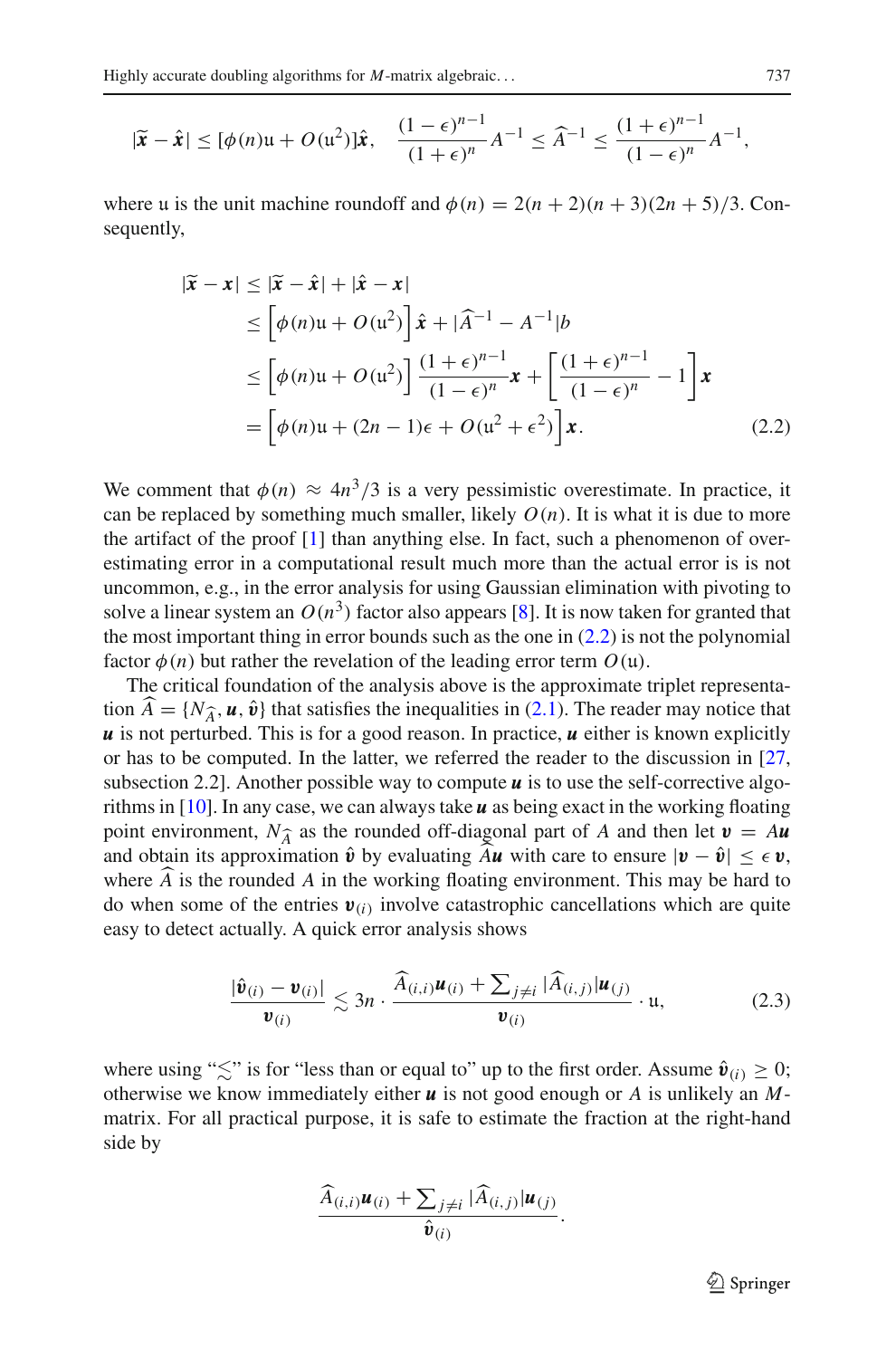If this ratio is unacceptably large, then a catastrophic cancellation has occurred and  $v_{(i)}$ has to be recomputed by a more accurate way via, e.g., some high precision package such as ARPREC [\[4](#page-34-15)]. Doing so carries additional cost, but it is marginal, compared to the computation of *u* and those afterwards.

## <span id="page-5-0"></span>**3 Doubling algorithms**

The original *structure-preserving doubling algorithm* (SDA) was proposed by Guo et al. [\[15](#page-34-4)] in 2006 when *W* is nonsingular. Then its two variants, SDA-ss [\[6\]](#page-34-11) and ADDA [\[24\]](#page-34-12), were discovered in 2010 and 2012, respectively. They are the most wellknown and efficient algorithms for computing  $\Phi,$  with ADDA being the fastest. These algorithms share the same doubling iteration kernel: for  $k \geq 0$ , iterate

$$
E_{k+1} = E_k (I - Y_k X_k)^{-1} E_k, \tag{3.1a}
$$

$$
F_{k+1} = F_k (I - X_k Y_k)^{-1} F_k,
$$
\n(3.1b)

<span id="page-5-3"></span><span id="page-5-2"></span>
$$
Y_{k+1} = Y_k + E_k (I - Y_k X_k)^{-1} Y_k F_k, \tag{3.1c}
$$

$$
X_{k+1} = X_k + F_k(I - X_k Y_k)^{-1} X_k E_k,
$$
\n(3.1d)

but differ only in their initial setups: constructing  $E_0$ ,  $F_0$ ,  $X_0$  and  $Y_0$ . For this reason, we will call them collectively *structure-preserving doubling algorithms* (SDAs).

If these initial matrices are properly selected, as we will explain in the next subsection, it is guaranteed in theory that

- 1. all  $E_k$ ,  $F_k$ ,  $X_k$ , and  $Y_k$  are nonnegative<sup>1</sup> for  $k \geq 0$ ,
- 2. all  $I X_k Y_k$  and  $I Y_k X_k$  are nonsingular *M*-matrices for  $k \ge 0$ , and
- 3. the sequences  $\{X_k\}$  and  $\{Y_k\}$  converge increasingly and quadratically to  $\Phi$  and  $\Psi$ , respectively, except in the critical case. More details are in Theorem [3.1](#page-8-0) below.

Numerically, by examining the expressions in (3.1), we see that the most delicate part lies in inverting the nonsingular *M*-matrices  $I - Y_k X_k$  and  $I - X_k Y_k$ , for which we can use the GTH-like algorithm, provided their triplet representations are available. But in general they are not available. In [\[26,](#page-34-9) Remark 4.1], we suggested to use the idea in [\[27](#page-34-10), subsection 2.2] to compute the desired triplet representations first before the GTHlike algorithm can be applied. Unfortunately there is no guarantee that a computed triplet representation this way would satisfy the perturbation model given in [\(2.1\)](#page-3-1) with  $\epsilon$  comparable to the machine roundoff, because there are cancellations in calculating the diagonal entries. Consequently, the accuracy in the computed  $(I - Y_k X_k)^{-1}$  and  $(I - X_k Y_k)^{-1}$  may not achieve the best possible or come to anywhere close to that. As pointed out in [\[20](#page-34-0)], such accuracy loss may not be reparable and thus can prevent doubling algorithms from converging in the componentwise sense.

<span id="page-5-1"></span><sup>&</sup>lt;sup>1</sup> Previously in [\[24](#page-34-12)],  $E_0$  and  $F_0$  are nonpositive, but that is due to their assignments there and can be rectified through reassigning each of them to their corresponding opposites as we will do later in this paper for uniformity.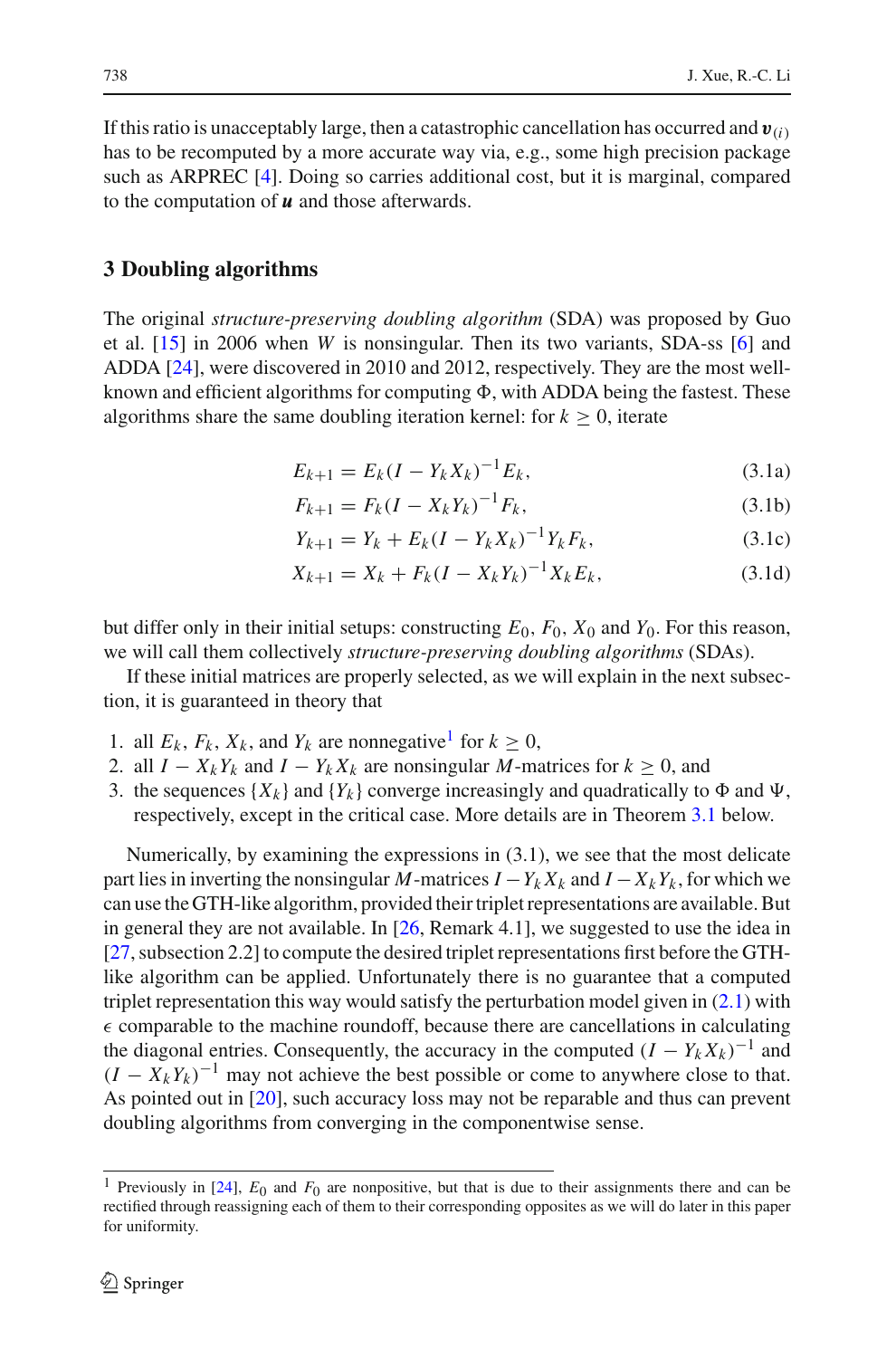<span id="page-6-0"></span>For the special case where *W* in [\(1.2\)](#page-1-1) is an irreducible singular *M*-matrix with

$$
W1_{m+n} = 0,\t\t(3.2)
$$

it is discovered in [\[20](#page-34-0)] that explicit triplet representations of  $I - X_k Y_k$  and  $I - Y_k X_k$ can be constructed without cancellation. Consequently, the doubling algorithms can compute  $\Phi$  to high componentwise relative accuracy, independent of the conditioning in inverting all  $I - X_k Y_k$  and  $I - Y_k X_k$ .

In general, an irreducible singular *M*-matrix *W* may not necessarily have  $1_{m+n}$  as its (right) null vector. In the case when it is nonsingular, *W* has no (right) null vector at all. So the assumption  $(3.2)$  limits the applicability of the accurate implementation of SDAs in [\[20\]](#page-34-0).

In this paper, our consideration is for all MAREs [\(1.1\)](#page-1-0) with [\(1.4\)](#page-2-1). Basically, we will establish a cancellation-free way to construct triplet representations for  $I - X_k Y_k$ and  $I - Y_k X_k$ , provided a triplet representation  $\{N_W, u, v\}$  of W:

$$
\mathbf{u} > 0, \quad \mathbf{v} = W\mathbf{u} \ge 0 \tag{3.3}
$$

<span id="page-6-1"></span>is given, where  $N_W = \text{diag}(W) - W$  is the off-diagonal part of W. With the triplet representations and the GTH-like algorithm, the doubling algorithms will compute  $\Phi$  as accurately as the input data,  $W = \{N_W, u, v\}$ , warrants. In practice, the triplet representation  $(3.3)$  either is known explicitly as in  $(3.2)$  or has to be computed [\[27,](#page-34-10) subsection 2.2]. Also, we won't have **v** but an approximation  $\hat{v}$  from evaluating  $W\boldsymbol{u}$ , accurately enough to ensure  $|\hat{\mathbf{v}} - \mathbf{v}| = O(\epsilon) \mathbf{v}$  for some  $\epsilon$  that is hopefully comparable to u. In what follows for clarity of presentation, we simply won't distinguish  $\boldsymbol{v}$  from its numerical counterpart  $\hat{\mathbf{v}}$  but assume  $|\hat{\mathbf{v}} - \mathbf{v}| = O(\epsilon)\mathbf{v}$ .

Our method of construction of the triplet representations for  $I - X_k Y_k$  and  $I - Y_k X_k$ relies on introducing recursively computable auxiliary nonnegative vectors which are far from obvious from the construction of Nguyen and Poloni [\[20\]](#page-34-0).

#### **3.1 Initialization**

Poloni and Reis [\[20](#page-34-0)] reformulated the initialization in such a way that it elegantly unifies all initializations for the three doubling algorithms: SDA, SDA-ss, and ADDA. In what follows, we will outline their unification which also pleasantly paves the way for us to find triplet representations for  $I - X_k Y_k$  and  $I - Y_k X_k$  in a cancellation-free way.

We start by the original initialization of ADDA [\[24\]](#page-34-12). Select

$$
\hat{\alpha} \geq \max_{1 \leq i \leq n} A_{(i,i)}, \quad \hat{\beta} \geq \max_{1 \leq j \leq m} B_{(j,j)},
$$

and set

$$
A_{\hat{\beta}} = A + \hat{\beta}I_n, \quad B_{\hat{\alpha}} = B + \hat{\alpha}I_m,
$$
  

$$
U_{\hat{\alpha}}\hat{\beta} = A_{\hat{\beta}} - CB_{\hat{\alpha}}^{-1}D, \quad V_{\hat{\alpha}}\hat{\beta} = B_{\hat{\alpha}} - DA_{\hat{\beta}}^{-1}C,
$$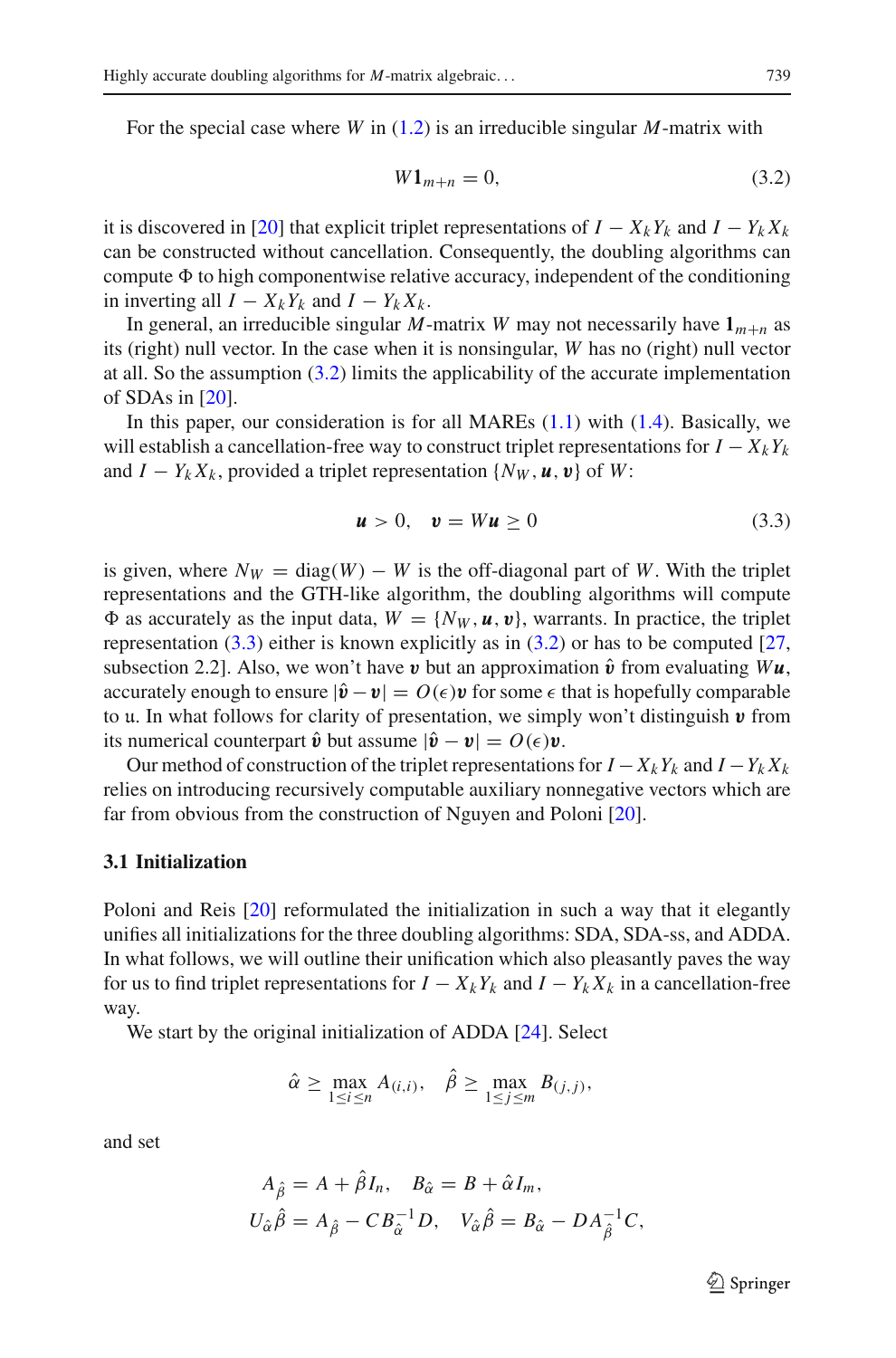an[d2](#page-7-0)

<span id="page-7-1"></span>
$$
\widehat{E}_0 = -I_m + (\hat{\alpha} + \hat{\beta})V_{\hat{\alpha}\hat{\beta}}^{-1}, \quad \widehat{F}_0 = -I_n + (\hat{\alpha} + \hat{\beta})U_{\hat{\alpha}\hat{\beta}}^{-1}, \tag{3.4a}
$$

<span id="page-7-2"></span>
$$
\widehat{Y}_0 = (\widehat{\alpha} + \widehat{\beta}) B_{\widehat{\alpha}}^{-1} D U_{\widehat{\alpha}\widehat{\beta}}^{-1}, \quad \widehat{X}_0 = (\widehat{\alpha} + \widehat{\beta}) U_{\widehat{\alpha}\widehat{\beta}}^{-1} C B_{\widehat{\alpha}}^{-1}.
$$
 (3.4b)

Without hats,  $\hat{\alpha}$  and  $\hat{\beta}$  are the same as the ones in [\[24](#page-34-12)]. We make such changes, adopted from [\[20](#page-34-0), section 3], in order to leave the ones without hats for later use as, in fact, their reciprocals. Using  $[21,$  $[21,$  Theorem 5.1] (or  $[20, (15)]$  $[20, (15)]$ ), we can combine  $(3.4a)$  and [\(3.4b\)](#page-7-2) into one:

$$
\begin{bmatrix} \widehat{E}_0 & \widehat{Y}_0 \\ \widehat{X}_0 & \widehat{F}_0 \end{bmatrix} = \begin{bmatrix} B + \hat{\alpha}I_m & -D \\ -C & A + \hat{\beta}I_n \end{bmatrix}^{-1} \begin{bmatrix} \hat{\beta}I_m - B & D \\ C & v\hat{\alpha}I_n - A \end{bmatrix} . \tag{3.5}
$$

<span id="page-7-3"></span>Now apply the doubling iteration kernel (3.1) with these  $(E_0, F_0, X_0, Y_0)$  as the start-<br>in  $(E_0, E_1, Y_0, Y_0)$  to graduate the suturity  $E_0, E_1, Y_0$  and  $Y_0$  which we will generate ing  $(E_0, F_0, X_0, Y_0)$  to produce the outputs  $E_k, F_k, X_k$ , and  $Y_k$  which we will rename as  $E_k$ ,  $F_k$ ,  $X_k$ , and  $Y_k$  for  $k \geq 1$ .

Set  $\alpha = \hat{\alpha}^{-1}, \beta = \hat{\beta}^{-1}$  and let

$$
\begin{bmatrix} E_0 & Y_0 \ X_0 & F_0 \end{bmatrix} = \begin{bmatrix} \hat{\alpha} I_m \\ \hat{\beta} I_n \end{bmatrix} \begin{bmatrix} \widehat{E}_0 & \widehat{Y}_0 \\ \widehat{X}_0 & \widehat{F}_0 \end{bmatrix} \begin{bmatrix} \beta I_m \\ \alpha I_n \end{bmatrix}.
$$

It can be verified that

$$
E_0 = \frac{\beta}{\alpha} \widehat{E}_0, \quad F_0 = \frac{\alpha}{\beta} \widehat{F}_0, \quad X_0 = \widehat{X}_0, \quad Y_0 = \widehat{Y}_0,\tag{3.6a}
$$

and, by  $(3.5)$ ,

$$
\begin{bmatrix} E_0 \ Y_0 \\ X_0 \ F_0 \end{bmatrix} = \begin{bmatrix} \alpha B + I_m & -\beta D \\ -\alpha C & \beta A + I_n \end{bmatrix}^{-1} \begin{bmatrix} I_m - \beta B & \alpha D \\ \beta C & I_n - \alpha A \end{bmatrix}.
$$
 (3.6b)

<span id="page-7-4"></span>Now apply the doubling iteration kernel (3.1) with this ( $E_0$ ,  $F_0$ ,  $X_0$ ,  $Y_0$ ) as the starting  $(E_0, F_0, X_0, Y_0)$  to produce the outputs  $E_k$ ,  $F_k$ ,  $X_k$ , and  $Y_k$  for  $k \geq 1$ . Note their notational differences from the ones previously generated with (3.4). Inductively, it can be shown that

$$
E_k = \left(\frac{\beta}{\alpha}\right)^{2^k} \widehat{E}_k, \quad F_k = \left(\frac{\alpha}{\beta}\right)^{2^k} \widehat{F}_k, \quad \widehat{X}_k = X_k, \quad \widehat{Y}_k = Y_k.
$$

In summary, the doubling iteration kernel (3.1) will generate the same *X*- and *Y*-sequences  $\{X_k\}$  and  $\{Y_k\}$ , regardless of the initial input  $(E_0, F_0, X_0, Y_0)$  or  $(E_0, F_0, X_0, Y_0).$ 

<span id="page-7-0"></span> $2 E_0$  and  $F_0$  are opposite in sign to the ones in [\[24](#page-34-12)] to make them entrywise nonnegative.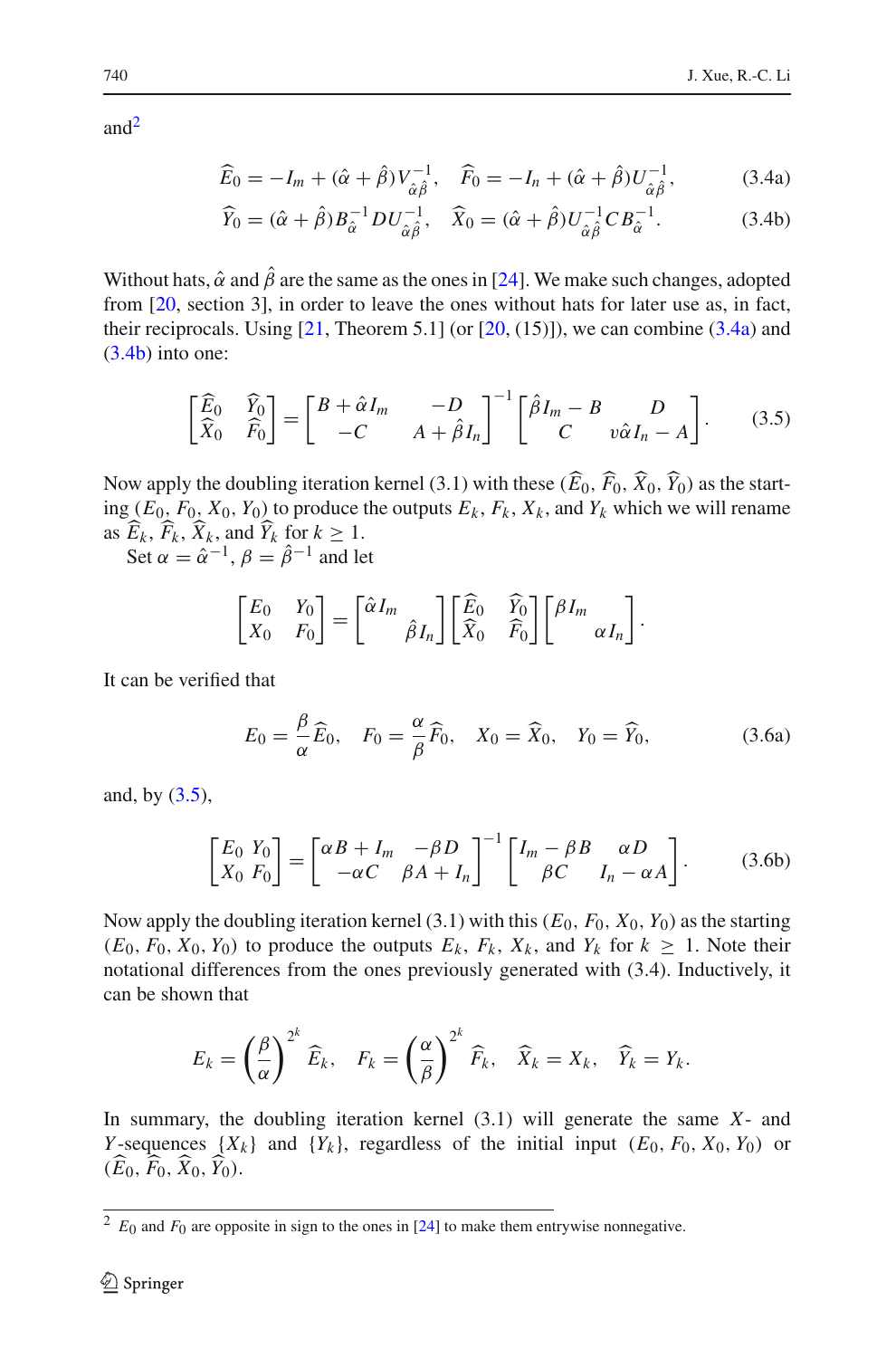Previously in [\[24](#page-34-12)], the doubling iteration starts with the initialization given by  $(3.5)$ . But using  $(E_0, F_0, X_0, Y_0)$  as given by  $(3.6b)$  can conveniently unify three main doubling algorithms in their implementation: SDA [\[15\]](#page-34-4) (upon setting  $\alpha = \beta$ ), SDA-ss [\[6](#page-34-11)] (uppon setting  $\alpha = 0$  or  $\beta = 0$ ), and ADDA [\[24](#page-34-12)] in general. More importantly, it is guaranteed that with  $(3.6b)$   $E_k$  and  $F_k$  are uniformly bounded with respect to  $k$ (see Theorem [3.1](#page-8-0) below) whereas one of  $E_k$  and  $F_k$  can be unbounded in the original<br>implementation of ADDA (see  $[24, \text{a}$ ) presenting 2.21). In view, of this, we object the implementation of ADDA (see [\[24,](#page-34-12) subsection 3.3]). In view of this, we adopt the initialization  $(3.6b)$  as suggested in  $[20]$  $[20]$ , and ensure

$$
0 \le \alpha \le \left[\max_{1 \le i \le n} A_{(i,i)}\right]^{-1}, \quad 0 \le \beta \le \left[\max_{1 \le j \le m} B_{(j,j)}\right]^{-1}, \quad \max\{\alpha, \beta\} \ne 0. \quad (3.7)
$$

<span id="page-8-1"></span>Introduce the *generalized Cayley transformation*

$$
\mathcal{C}(M; \alpha, \beta) := (\alpha M - I)(\beta M + I)^{-1}
$$
\n(3.8)

of a square matrix *M*. We purposely make this definition slightly differ from the one with the same notation in  $[24, (2.1)]$  $[24, (2.1)]$  in order to simplify the presentation in what follows. It can be proved along the lines of arguments in [\[15,](#page-34-4)[24\]](#page-34-12) that

$$
E_k = (I - Y_k \Phi) \left[ \mathcal{C}(R; \beta, \alpha) \right]^{2^k}, \tag{3.9a}
$$

$$
\Phi - X_k = F_k \Phi \quad [\mathscr{C}(R; \beta, \alpha)]^{2^k}, \tag{3.9b}
$$

$$
\Psi - Y_k = E_k \Psi \quad [\mathscr{C}(S; \alpha, \beta)]^{2^k}, \tag{3.9c}
$$

$$
F_k = (I - X_k \Psi) \left[ \mathcal{C}(S; \alpha, \beta) \right]^{2^k}, \tag{3.9d}
$$

<span id="page-8-2"></span>where

$$
R = B - D\Phi, \quad S = A - C\Psi.
$$
\n(3.10)

<span id="page-8-0"></span>We have the following theorem on the convergence of the doubling algorithms.

**Theorem 3.1** *For MARE* [\(1.1\)](#page-1-0)*, let E*0, *F*0, *X*0, *Y*<sup>0</sup> *be as in* [\(3.6b\)](#page-7-4) *with* [\(3.7\)](#page-8-1)*, R and S* as in [\(3.10\)](#page-8-2), and let the sequence  $\{(E_k, F_k, X_k, Y_k)\}$  be generated by the doubling *iteration kernel* (3.1)*. Then the following statements are true.*

- *1. All*  $E_k \geq 0$ ,  $F_k \geq 0$ , and are uniformly bounded with respect to k.
- *2. All I* −  $X_k Y_k$  *and I* −  $Y_k X_k$  *are nonsingular M-matrices.*
- [3](#page-8-3). All  $X_k$  have the same entrywise nonzero pattern<sup>3</sup> as  $\Phi$ , and all  $Y_k$  have the same *entrywise nonzero pattern as*  $\Psi$ .
- *4.*  $0 \le X_k \le X_{k+1} \le \Phi$ ,  $0 \le Y_k \le Y_{k+1} \le \Psi$  for all  $k \ge 0$ , and

<span id="page-8-4"></span>
$$
\limsup_{k \to \infty} \|\Phi - X_k\|^{1/2^k} \le \rho(\mathscr{C}(S; \alpha, \beta)) \cdot \rho(\mathscr{C}(R; \beta, \alpha)), \qquad (3.11a)
$$

$$
\limsup_{k \to \infty} \|\Psi - Y_k\|^{1/2^k} \le \rho(\mathscr{C}(R; \beta, \alpha)) \cdot \rho(\mathscr{C}(S; \alpha, \beta)), \qquad (3.11b)
$$

<span id="page-8-3"></span><sup>&</sup>lt;sup>3</sup> Two matrices *X* and *Y* are said to have the same entrywise nonzero pattern if  $X_{(i,j)} = 0 \Leftrightarrow Y_{(i,j)} = 0$ .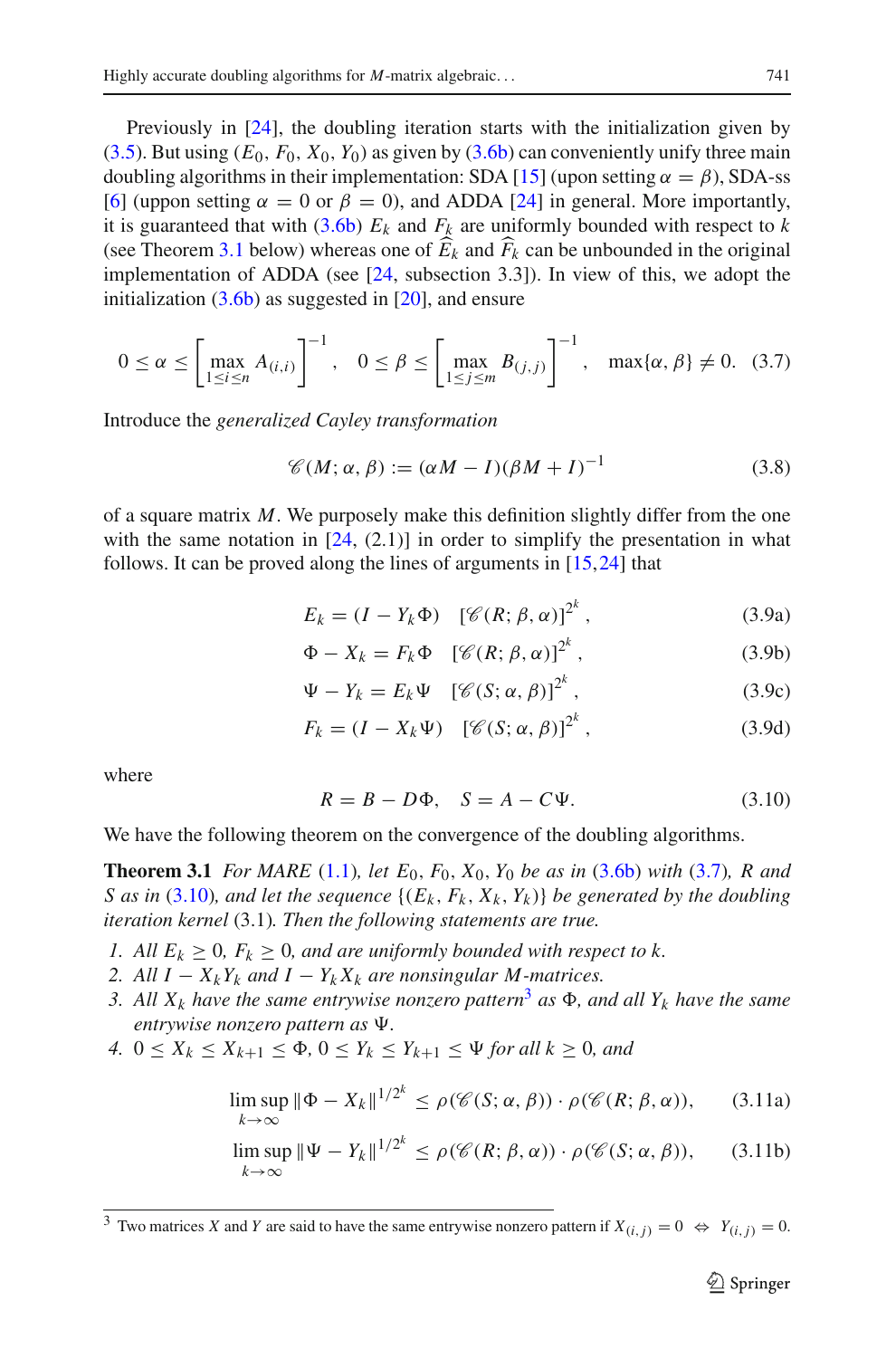.

*where*  $\| \cdot \|$  *is any matrix norm. Moreover, if W is also irreducible, then*  $0 \le X_{k-1} <$  $X_k < \Phi$ ,  $0 \le Y_{k-1} < Y_k < \Psi$  for  $k \ge 1$ .

*5. In the critical case,*  $\rho(\mathcal{C}(R; \beta, \alpha)) = \rho(\mathcal{C}(S; \alpha, \beta)) = 1$ , and  $(X_k, Y_k)$  converges  $to$   $(\Phi, \Psi)$  *linearly with the linear rate*  $1/2$ *.* 

*Proof* That all  $E_k$  and  $F_k$  are uniformly bounded is a corollary of Theorem [3.2](#page-10-0) below. We leave the proof of item 3 to Appendix A. The rest of claims are the results of previous researches in  $[6,7,15,24]$  $[6,7,15,24]$  $[6,7,15,24]$  $[6,7,15,24]$  $[6,7,15,24]$ , and thus will not be reproduced here.

In [\[24](#page-34-12)], it is shown that  $\rho(\mathcal{C}(S; \alpha, \beta)) \cdot \rho(\mathcal{C}(R; \beta, \alpha)) < 1$  if MARE [\(1.1\)](#page-1-0) is not in the critical case, and it is 1 otherwise. The smallest  $\rho(\mathscr{C}(S; \alpha, \beta)) \cdot \rho(\mathscr{C}(R; \beta, \alpha))$ subject to  $(3.7)$  is attained at

$$
\alpha = \alpha_{\text{opt}} := \left[\max_{1 \le i \le n} A_{(i,i)}\right]^{-1}, \quad \beta = \beta_{\text{opt}} := \left[\max_{1 \le j \le m} B_{(j,j)}\right]^{-1}
$$

Therefore, the convergence of  $(X_k, Y_k)$  to  $(\Phi, \Psi)$  is at least quadratic if MARE [\(1.1\)](#page-1-0) is not in the critical case. For the critical case, however, the inequalities in  $(3.11)$  have no use in telling the convergence speed but item 5 says that  $(X_k, Y_k)$  goes to  $(\Phi, \Psi)$ linearly with the linear rate  $1/2$ . It turns out that in the critical case, 0 is an eigenvalue of

$$
\begin{bmatrix} I_m \\ -I_n \end{bmatrix} W = \begin{bmatrix} B & -D \\ C & -A \end{bmatrix}
$$

of multiplicity 2 and associated with a  $2 \times 2$  Jordan block. This particular eigenvalue is the contributing factor to the linear convergence. There are three existing methods proposed to speed up the convergence. Guo et al. [\[13\]](#page-34-18) proposed to shift away the eigenvalue 0 to a properly chosen positive number before applying SDA. Later,Wang et al. [\[25\]](#page-34-19) proposed to deflate out the eigenvalue 0 before applying ADDA. Theoretically, both approaches provably converge quadratically, provided no breakdown (i.e., all involved inverses exist) occurs. Basing on a detailed convergence analysis, Huang et al. [\[16](#page-34-20)] devised a two phase approach that effectively eliminates the linear convergence phase. All three methods achieve faster convergence, but cannot guarantee that all entries of  $\Phi$  are computed to high relative accuracy when the entries of  $\Phi$  vary widely in magnitude.

#### **3.2 Triplet representations of**  $I - X_k Y_k$  and  $I - Y_k X_k$

<span id="page-9-1"></span><span id="page-9-0"></span>In this section we discuss how to find triplet representations for  $I - X_k Y_k$  and  $I - Y_k X_k$ in a cancellation-free way. Suppose that  $W$  in  $(1.2)$  is a nonsingular or irreducible singular *M*-matrix, and we also have

$$
\boldsymbol{u} \equiv \frac{m}{n} \begin{bmatrix} u_1 \\ u_2 \end{bmatrix} > 0, \quad \boldsymbol{v} \equiv \frac{m}{n} \begin{bmatrix} v_1 \\ v_2 \end{bmatrix} = W \boldsymbol{u} \ge 0. \tag{3.12}
$$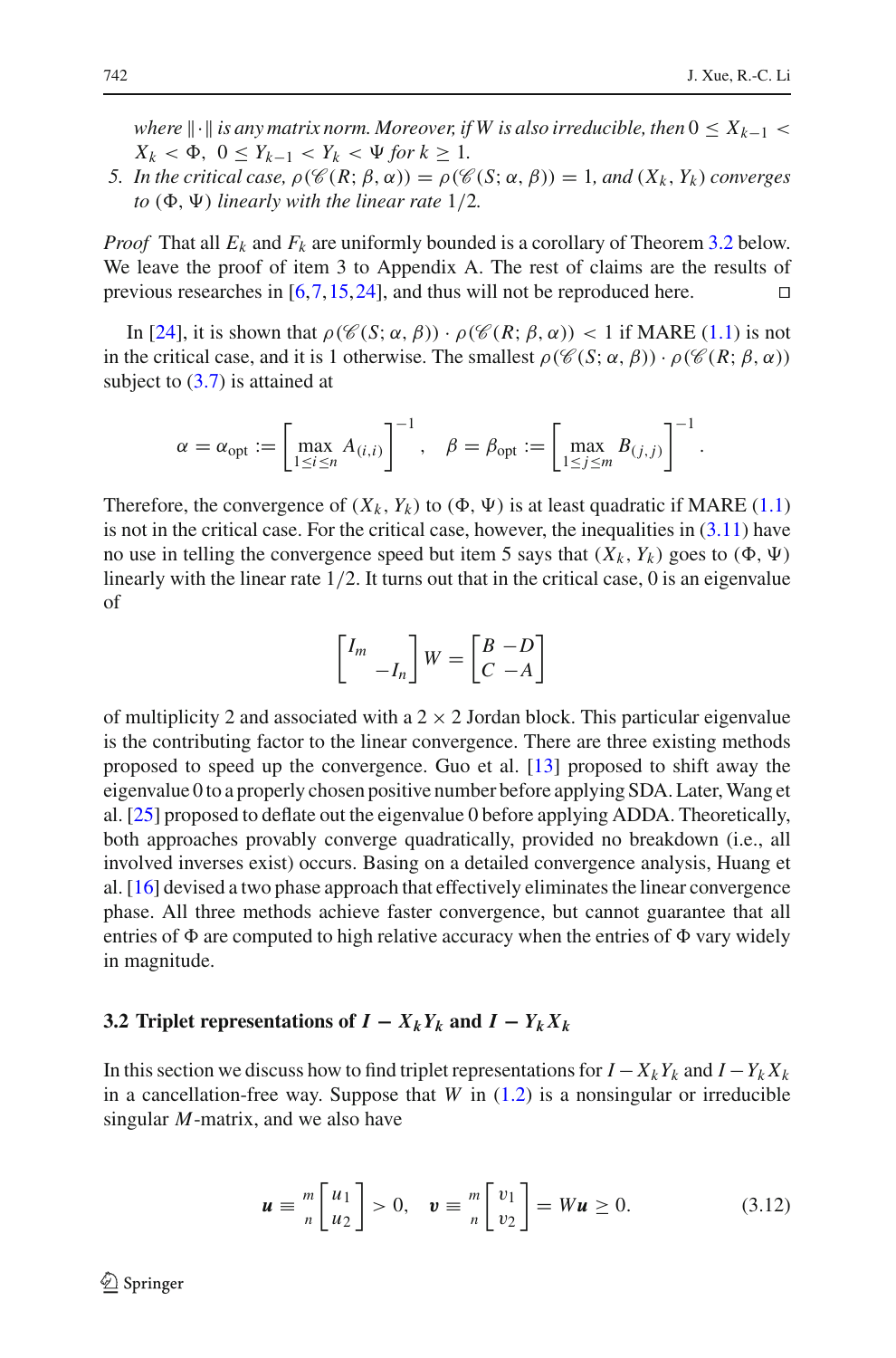<span id="page-10-1"></span>**Lemma 3.1** *Let*  $\alpha \geq 0$ *,*  $\beta \geq 0$  *and* max{ $\alpha$ *,*  $\beta$ } > 0*. Then* 

$$
\begin{bmatrix} \alpha B + I_m & -\beta D \\ -\alpha C & \beta A + I_n \end{bmatrix}
$$
 (3.13)

*is a nonsingular M -matrix.*

*Proof* No proof is necessary if both  $\alpha = 0$  and  $\beta = 0$ . If  $\alpha = 0$  but  $\beta > 0$ , then the matrix is

$$
\begin{bmatrix} I_m & -\beta D \\ 0 & \beta A + I_n \end{bmatrix} = \begin{bmatrix} I_m & -D \\ 0 & A + \beta^{-1} I_n \end{bmatrix} \begin{bmatrix} I_m & 0 \\ 0 & \beta I_n \end{bmatrix}
$$

which is a nonsingular *M*-matrix because its first matrix factor is a nonsingular *M*-matrix and the second matrix factor is diagonal with positive diagonal entries. Similarly, it can be showed that the matrix in [\(3.13\)](#page-10-1) is a nonsingular *M*-matrix if  $\alpha > 0$  but  $\beta = 0$ .

Suppose both  $\alpha > 0$  and  $\beta > 0$ . Then

$$
\begin{bmatrix} B + \alpha^{-1} I_m & -D \\ -C & A + \beta^{-1} I_n \end{bmatrix} = W + \begin{bmatrix} \alpha^{-1} I_m & \beta^{-1} I_n \end{bmatrix}
$$

is a nonsingular *M*-matrix, since *W* is a nonsingular or irreducible singular *M*-matrix. Finally use

$$
\begin{bmatrix} \alpha B + I_m & -\beta D \\ -\alpha C & \beta A + I_n \end{bmatrix} = \begin{bmatrix} B + \alpha^{-1} I_m & -D \\ -C & A + \beta^{-1} I_n \end{bmatrix} \begin{bmatrix} \alpha I_m & 0 \\ 0 & \beta I_n \end{bmatrix}
$$

to conclude the proof. 

<span id="page-10-0"></span>One advantage of the initialization [\(3.6b\)](#page-7-4) with [\(3.7\)](#page-8-1) is that  $E_k$ ,  $F_k$ ,  $X_k$ ,  $Y_k$  are bounded for all *k*, as implied by the following theorem.

<span id="page-10-2"></span>**Theorem 3.2** *Let E*0, *F*0, *Y*0, *X*<sup>0</sup> *be as in* [\(3.6b\)](#page-7-4) *with* [\(3.7\)](#page-8-1)*. Then*

$$
\begin{bmatrix} E_k & Y_k \\ X_k & F_k \end{bmatrix} \begin{bmatrix} u_1 \\ u_2 \end{bmatrix} \le \begin{bmatrix} u_1 \\ u_2 \end{bmatrix} \quad \text{for all} \quad k \ge 0. \tag{3.14}
$$

<span id="page-10-3"></span>*In particular, if*  $v = 0$ *, then* 

$$
\begin{bmatrix} E_k & Y_k \\ X_k & F_k \end{bmatrix} \begin{bmatrix} u_1 \\ u_2 \end{bmatrix} = \begin{bmatrix} u_1 \\ u_2 \end{bmatrix} \quad \text{for all} \quad k \ge 0. \tag{3.15}
$$

*Proof* We only prove the inequality [\(3.14\)](#page-10-2). The proof for the equality [\(3.15\)](#page-10-3) can be obtained from that of  $(3.14)$  by changing all the inequalities into equalities. We use mathematical induction. For  $k = 0$ , we have by  $(3.12)$ 

$$
\Box
$$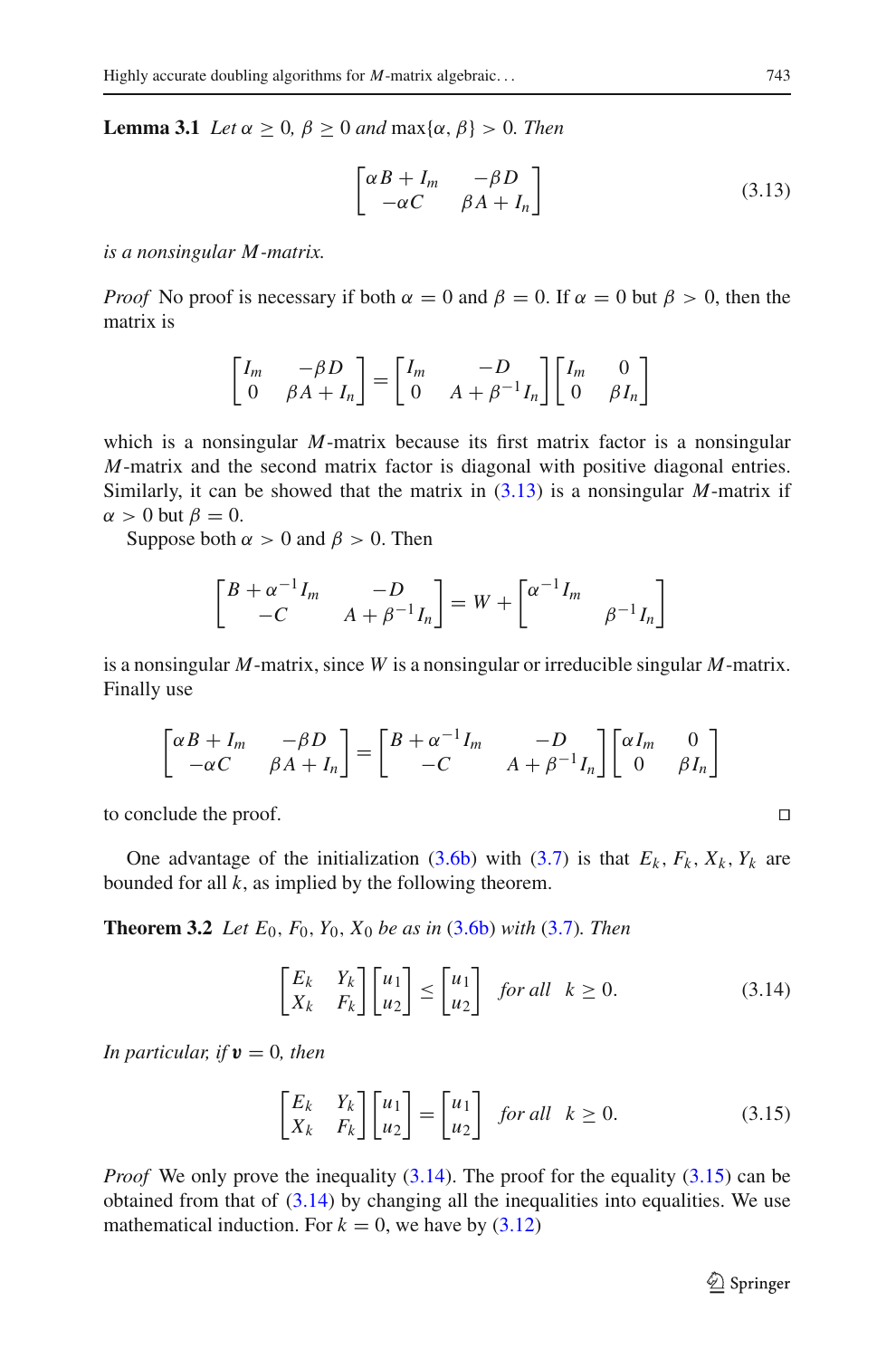<span id="page-11-0"></span>
$$
\begin{bmatrix}\nI_m - \beta B & \alpha D \\
\beta C & I_n - \alpha A\n\end{bmatrix}\n\begin{bmatrix}\nu_1 \\
u_2\n\end{bmatrix} =\n\begin{bmatrix}\n\alpha B + I_m & -\beta D \\
-\alpha C & \beta A + I_n\n\end{bmatrix}\n\begin{bmatrix}\nu_1 \\
u_2\n\end{bmatrix} - (\alpha + \beta)\begin{bmatrix}\nv_1 \\
v_2\n\end{bmatrix} \\
\leq \begin{bmatrix}\n\alpha B + I_m & -\beta D \\
-\alpha C & \beta A + I_n\n\end{bmatrix}\n\begin{bmatrix}\nu_1 \\
u_2\n\end{bmatrix}.
$$
\n(3.16)

By Lemma [3.1,](#page-9-1)  $\begin{bmatrix} \alpha B + I_m & -\beta D \\ -\alpha C & \beta A + I_m \end{bmatrix}$  $-\alpha C$   $\beta A + I_n$ is a nonsingular  $M$ -matrix. Pre-multiply both sides of [\(3.16\)](#page-11-0) by the nonnegative matrix  $\begin{bmatrix} \alpha B + I_m & -\beta D \\ -\alpha C & \beta A + I_m \end{bmatrix}$  $-\alpha C$   $\beta A + I_n$  $\int^{-1}$  and use [\(3.6b\)](#page-7-4) to prove [\(3.14\)](#page-10-2) for  $k = 0$ .

Suppose [\(3.14\)](#page-10-2) holds for  $k = j$ . We need to show that it also holds for  $k = j + 1$ . By Theorem [3.1,](#page-8-0)  $I - X_j Y_j$  and  $I - Y_j X_j$  are nonsingular *M*-matrices, which implies that  $\begin{vmatrix} I_m & -Y_j \ Y & I \end{vmatrix}$  $-X_j$  *In* is also a nonsingualr *M*-matrix because

$$
\begin{bmatrix} I_m & -Y_j \ -X_j & I_n \end{bmatrix}^{-1} = \begin{bmatrix} (I - Y_j X_j)^{-1} & Y_j (I - X_j Y_j)^{-1} \ (I - X_j Y_j)^{-1} X_j & (I - X_j Y_j)^{-1} \end{bmatrix} \ge 0.
$$
 (3.17)

<span id="page-11-1"></span>By the induction hypothesis, we have

$$
\begin{bmatrix} E_j & Y_j \\ X_j & F_j \end{bmatrix} \begin{bmatrix} u_1 \\ u_2 \end{bmatrix} \le \begin{bmatrix} u_1 \\ u_2 \end{bmatrix} \quad \Rightarrow \quad \begin{bmatrix} E_j & 0 \\ 0 & F_j \end{bmatrix} \begin{bmatrix} u_1 \\ u_2 \end{bmatrix} \le \left( I - \begin{bmatrix} 0 & Y_j \\ X_j & 0 \end{bmatrix} \right) \begin{bmatrix} u_1 \\ u_2 \end{bmatrix} . \tag{3.18}
$$

Pre-multiply both sides of the last inequality by the nonnegative matrix in [\(3.17\)](#page-11-1) to get

$$
\begin{bmatrix} I_m & -Y_j \\ -X_j & I_n \end{bmatrix}^{-1} \begin{bmatrix} E_j & 0 \\ 0 & F_j \end{bmatrix} \begin{bmatrix} u_1 \\ u_2 \end{bmatrix} \leq \begin{bmatrix} u_1 \\ u_2 \end{bmatrix}.
$$
 (3.19)

<span id="page-11-2"></span>Combining all the equations in (3.1) gives

$$
\begin{bmatrix} E_{j+1} & Y_{j+1} \\ X_{j+1} & F_{j+1} \end{bmatrix} = \begin{bmatrix} 0 & Y_j \\ X_j & 0 \end{bmatrix} + \begin{bmatrix} E_j & 0 \\ 0 & F_j \end{bmatrix} \begin{bmatrix} I_m & -Y_j \\ -X_j & I_n \end{bmatrix}^{-1} \begin{bmatrix} E_j & 0 \\ 0 & F_j \end{bmatrix}. \tag{3.20}
$$

<span id="page-11-3"></span>Now using  $(3.19)$ , we have

$$
\begin{bmatrix} E_{j+1} & Y_{j+1} \\ X_{j+1} & F_{j+1} \end{bmatrix} \begin{bmatrix} u_1 \\ u_2 \end{bmatrix} = \begin{bmatrix} 0 & Y_j \\ X_j & 0 \end{bmatrix} \begin{bmatrix} u_1 \\ u_2 \end{bmatrix} + \begin{bmatrix} E_j & 0 \\ 0 & F_j \end{bmatrix} \begin{bmatrix} I_m & -Y_j \\ -X_j & I_n \end{bmatrix}^{-1} \begin{bmatrix} E_j & 0 \\ 0 & F_j \end{bmatrix} \begin{bmatrix} u_1 \\ u_2 \end{bmatrix} \\
\leq \begin{bmatrix} 0 & Y_j \\ X_j & 0 \end{bmatrix} \begin{bmatrix} u_1 \\ u_2 \end{bmatrix} + \begin{bmatrix} E_j & 0 \\ 0 & F_j \end{bmatrix} \begin{bmatrix} u_1 \\ u_2 \end{bmatrix} \\
= \begin{bmatrix} E_j & Y_j \\ X_j & F_j \end{bmatrix} \begin{bmatrix} u_1 \\ u_2 \end{bmatrix} \leq \begin{bmatrix} u_1 \\ u_2 \end{bmatrix},
$$

as expected. 

*Remark 3.1* A couple of comments are in order.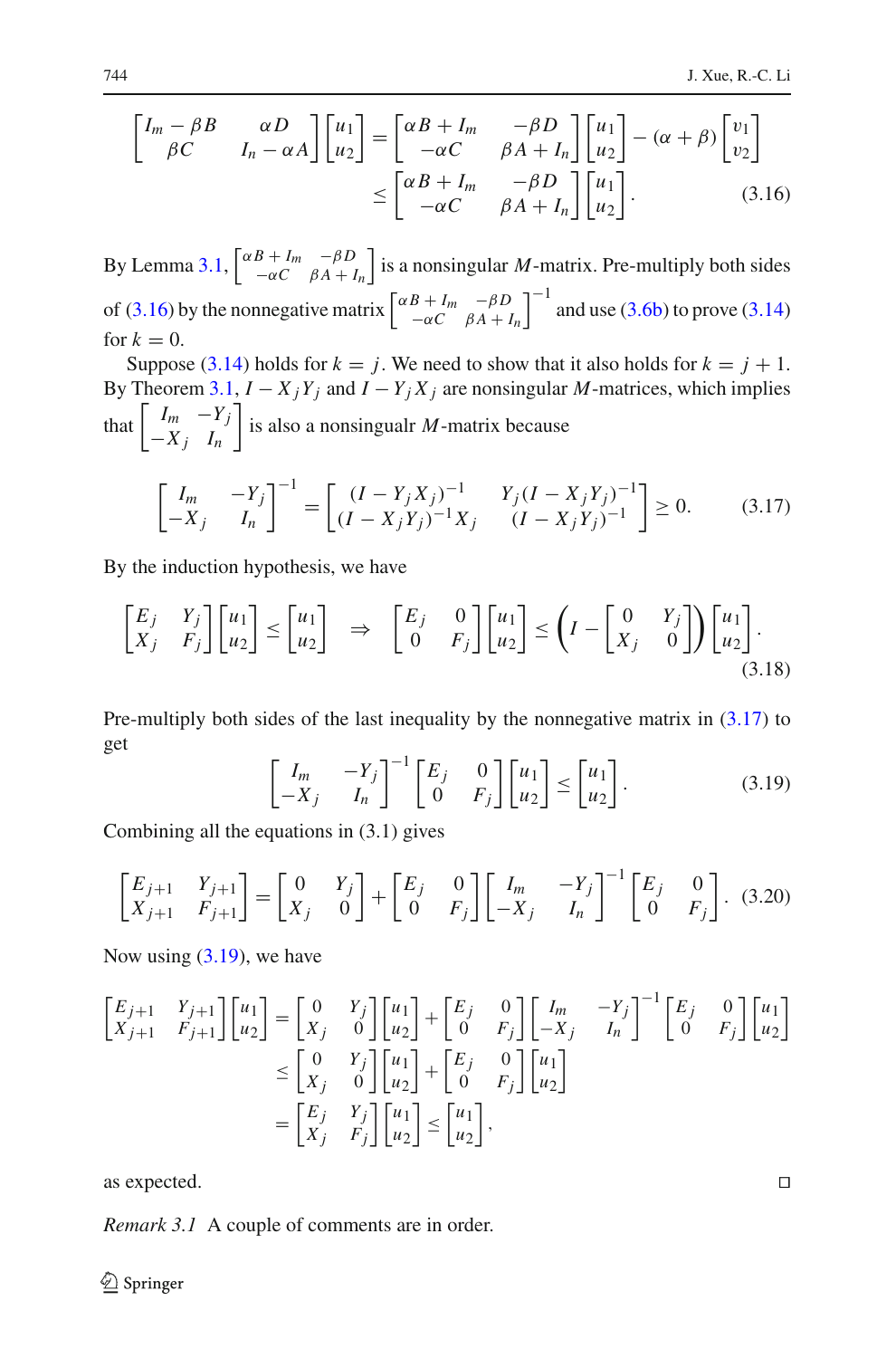1. As a corollary, for the special case where *W* in [\(1.2\)](#page-1-1) is a irreducible and singular *M*-matrix with  $W1_{m+n} = 0$ , we deduce from this theorem that

$$
\begin{bmatrix} E_k & Y_k \\ X_k & F_k \end{bmatrix} \begin{bmatrix} 1_m \\ 1_n \end{bmatrix} = \begin{bmatrix} 1_m \\ 1_n \end{bmatrix},
$$

a fact that was first proved in [\[20\]](#page-34-0) by a probabilistic argument.

2. The initialization [\(3.6b\)](#page-7-4) ensures that the matrices  $E_k$ ,  $F_k$ ,  $X_k$ ,  $Y_k$  produced by the doubling iteration kernel  $(3.1)$  stay bounded in the sense of  $(3.14)$ , whereas in the original implementation of ADDA [\[24](#page-34-12), p. 182],  $E_k$  or  $F_k$  may go unbounded.

Now we are in a position to devise triplet representations for  $I - X_k Y_k$  and  $I - Y_k X_k$ . We do this by tracking the differences

$$
\begin{bmatrix} w_1^{(k)} \\ w_2^{(k)} \end{bmatrix} := \begin{bmatrix} u_1 \\ u_2 \end{bmatrix} - \begin{bmatrix} E_k & Y_k \\ X_k & F_k \end{bmatrix} \begin{bmatrix} u_1 \\ u_2 \end{bmatrix} \ge 0,
$$
 (3.21)

<span id="page-12-0"></span>where the nonnegativity is guaranteed by Theorem [3.2.](#page-10-0) However, we use this definition here only for derivation, not for actual computations, because if  $w_i^{(k)}$  is evaluated as defined, the subtractions can prevent  $w_i^{(k)}$  from being calculated with high relative accuracy and even its nonnegativity could be violated. Block-componentwise, [\(3.21\)](#page-12-0) gives

<span id="page-12-1"></span>
$$
w_1^{(k)} = u_1 - E_k u_1 - Y_k u_2, \tag{3.22a}
$$

<span id="page-12-2"></span>
$$
w_2^{(k)} = u_2 - X_k u_1 - F_k u_2. \tag{3.22b}
$$

<span id="page-12-4"></span>Solve [\(3.22a\)](#page-12-1) for  $Y_ku_2$  and [\(3.22b\)](#page-12-2) for  $u_2 - X_ku_1$  and use them in the following derivation:

$$
(I_n - X_k Y_k)u_2 = u_2 - X_k \left[ u_1 - E_k u_1 - w_1^{(k)} \right]
$$
  
= 
$$
\underbrace{u_2 - X_k u_1}_{= \underbrace{u_2^{(k)} + F_k u_2 + X_k (E_k u_1 + w_1^{(k)})}_{=:\, v_2^{(k)}} \ge 0,
$$
 (3.23a)

<span id="page-12-3"></span>and similarly

$$
(I_m - Y_k X_k)u_1 = \underbrace{w_1^{(k)} + E_k u_1 + Y_k (F_k u_2 + w_2^{(k)})}_{=: v_1^{(k)}} \ge 0.
$$
 (3.23b)

 $\mathcal{D}$  Springer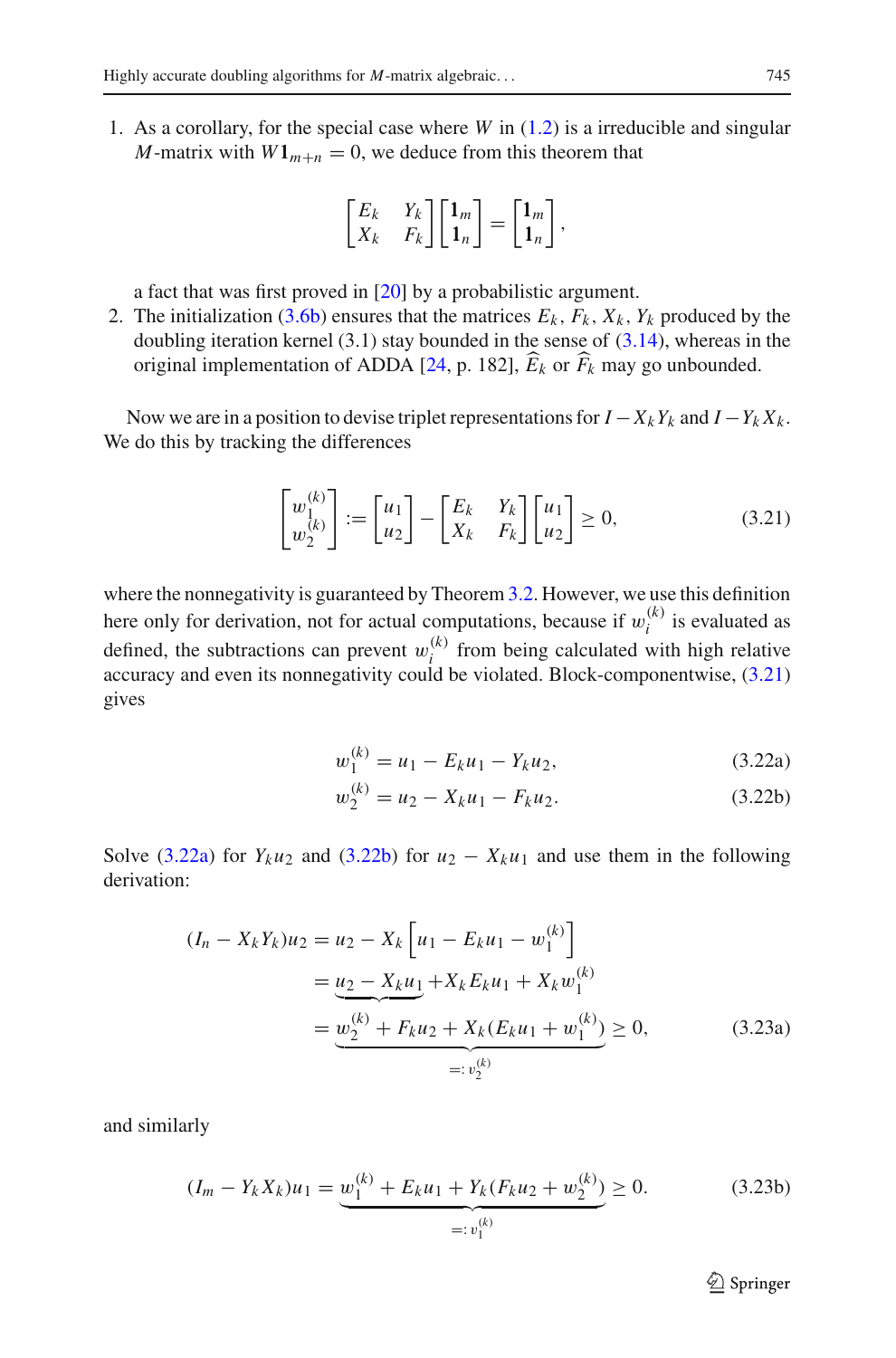With  $v_i^{(k)}$  for *i* = 1, 2 defined in (3.23), the triplet representations for  $I_n - X_k Y_k$  and  $I_m - Y_k X_k$  can now be read off immediately from (3.23) as

<span id="page-13-2"></span>
$$
I_m - Y_k X_k = \left\{ N_{I_m - Y_k X_k}, u_1, v_1^{(k)} \right\},\tag{3.24a}
$$

$$
I_n - X_k Y_k = \left\{ N_{I_n - X_k Y_k}, u_2, v_2^{(k)} \right\},\tag{3.24b}
$$

without any cancellation, provided  $w_1^{(k)}$  and  $w_2^{(k)}$  are known. But they cannot be computed straightforwardly as defined in [\(3.21\)](#page-12-0), otherwise cancellations could render inaccurate  $w_i^{(k)}$  and even possibly violate their nonnegativity. So we need to find an alternative cancellation-free way to compute  $w_1^{(k)}$  and  $w_2^{(k)}$ .

For the special case  $\mathbf{v} = 0$ , we have all  $w_i^{(k)} = 0$  by Theorem [3.2](#page-10-0) and thus by [\(3.23b\)](#page-12-3)

$$
v_1^{(k)} = E_k u_1 + Y_k F_k u_2, \quad v_2^{(k)} = F_k u_2 + X_k E_k u_1,\tag{3.25}
$$

where no cancellation is possible. This is due to [\[20](#page-34-0)] for the case:  $u = 1$  and  $v = 0$ .

Now we consider the most general case:  $v > 0$ . For  $k = 0$ , we have by [\(3.6b\)](#page-7-4)

$$
\begin{bmatrix} w_1^{(0)} \\ w_2^{(0)} \end{bmatrix} = (\alpha + \beta) \begin{bmatrix} \alpha B + I_m & -\beta D \\ -\alpha C & \beta A + I_n \end{bmatrix}^{-1} \begin{bmatrix} v_1 \\ v_2 \end{bmatrix}.
$$
 (3.26)

<span id="page-13-1"></span><span id="page-13-0"></span>The following lemma divides the case max $\{\alpha, \beta\} \neq 0$  into three subcases to allow the GTH-like algorithm be applied to compute  $w_i^{(0)}$  without any subtraction.

**Lemma 3.2** *Suppose* [\(3.7\)](#page-8-1) *holds.*

*1. If*  $\alpha = 0$  *but*  $\beta > 0$ *, then* 

$$
\begin{bmatrix} I_m & -\beta D \\ 0 & I_n + \beta A \end{bmatrix}^{-1} = \begin{bmatrix} I_m & \beta D (I_n + \beta A)^{-1} \\ 0 & (I_n + \beta A)^{-1} \end{bmatrix},
$$

*and a triplet representation for*  $I_n + \beta A$  *can be read off from* 

$$
(I_n + \beta A)u_2 = u_2 + \beta (Cu_1 + v_2).
$$

*2. If*  $\alpha > 0$  *but*  $\beta = 0$ *, then* 

$$
\begin{bmatrix} \alpha B + I_m & 0 \\ -\alpha C & I_n \end{bmatrix}^{-1} = \begin{bmatrix} (\alpha B + I_m)^{-1} & 0 \\ \alpha C(\alpha B + I_m)^{-1} & I_n \end{bmatrix},
$$

*and a triplet representation for*  $I_n + \beta A$  *can be read off from* 

$$
(\alpha B + I_m)u_1 = \alpha(v_1 + Du_2) + u_1.
$$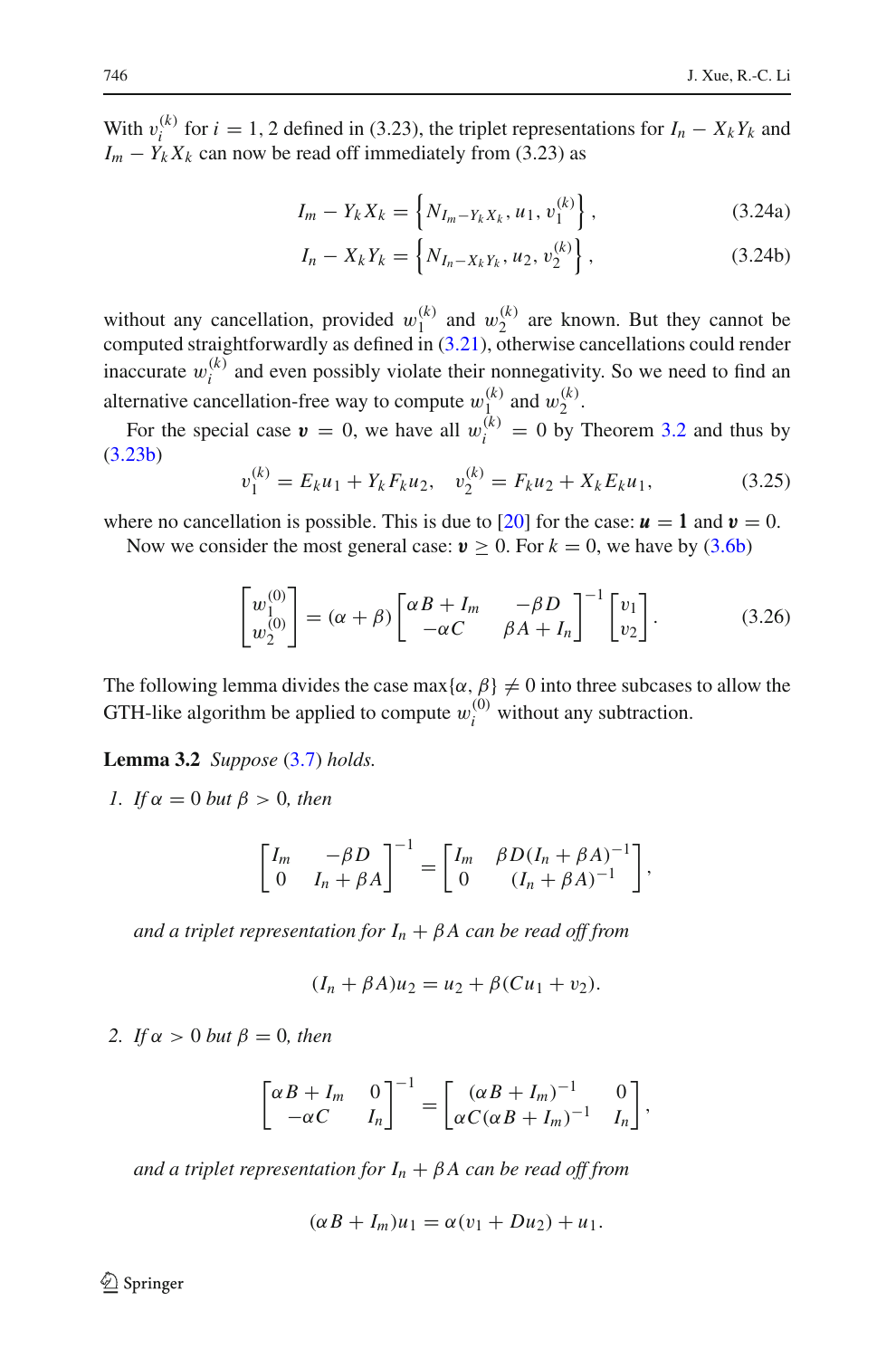*3. If* α > 0 *and* β > 0*, then*

$$
\begin{bmatrix} \alpha B + I_m & -\beta D \\ -\alpha C & \beta A + I_n \end{bmatrix} \begin{bmatrix} u_1/\alpha \\ u_2/\beta \end{bmatrix} = \begin{bmatrix} v_1 + u_1/\alpha \\ v_2 + u_2/\beta \end{bmatrix},
$$

*which yields a triplet representation for*  $\begin{vmatrix} \alpha B + I_m & -\beta D \\ \alpha G & \alpha A + I_m \end{vmatrix}$  $-\alpha C$   $\beta A + I_n$ *.*

<span id="page-14-1"></span>Finally we present a recursive formula to compute  $w_i^{(k)}$  in a cancellation-free manner for  $k \ge 1$ , given  $w_i^{(0)}$  by [\(3.26\)](#page-13-0).

**Theorem 3.3** *Let*  $w_i^{(k)}$  *be defined by* [\(3.21\)](#page-12-0)*. Then* 

$$
w_1^{(k+1)} = w_1^{(k)} + E_k (I_m - Y_k X_k)^{-1} \left[ w_1^{(k)} + Y_k w_2^{(k)} \right],
$$
  

$$
w_2^{(k+1)} = w_2^{(k)} + F_k (I_n - X_k Y_k)^{-1} \left[ X_k w_1^{(k)} + w_2^{(k)} \right].
$$

*Proof* The relation [\(3.20\)](#page-11-3) can be rewritten as

$$
\begin{bmatrix} E_{k+1} & Y_{k+1} \\ X_{k+1} & F_{k+1} \end{bmatrix} = \begin{bmatrix} E_k & Y_k \\ X_k & F_k \end{bmatrix} - \begin{bmatrix} E_k & 0 \\ 0 & F_k \end{bmatrix} + \begin{bmatrix} E_k & 0 \\ 0 & F_k \end{bmatrix} \begin{bmatrix} I_m & -Y_k \\ -X_k & I_n \end{bmatrix}^{-1} \begin{bmatrix} E_k \\ F_k \end{bmatrix}
$$
\n
$$
= \begin{bmatrix} E_k & Y_k \\ X_k & F_k \end{bmatrix} - \begin{bmatrix} E_k & 0 \\ 0 & F_k \end{bmatrix} \begin{bmatrix} I_m & -Y_k \\ -X_k & I_n \end{bmatrix}^{-1} \left( I - \begin{bmatrix} E_k & Y_k \\ X_k & F_k \end{bmatrix} \right). \tag{3.27}
$$

Post-multiplying both sides of [\(3.27\)](#page-14-0) by  $\begin{bmatrix} u_1 \\ u_2 \end{bmatrix}$ *u*2 gives

$$
\begin{bmatrix} E_{k+1} & Y_{k+1} \\ X_{k+1} & F_{k+1} \end{bmatrix} \begin{bmatrix} u_1 \\ u_2 \end{bmatrix} = \begin{bmatrix} E_k & Y_k \\ X_k & F_k \end{bmatrix} \begin{bmatrix} u_1 \\ u_2 \end{bmatrix} - \begin{bmatrix} E_k & 0 \\ 0 & F_k \end{bmatrix} \begin{bmatrix} I_m & -Y_k \\ -X_k & I_n \end{bmatrix}^{-1} \begin{bmatrix} w_1^{(k)} \\ w_2^{(k)} \end{bmatrix},
$$

where we have used  $(3.21)$ . Then,

$$
\begin{bmatrix} w_1^{(k+1)} \\ w_2^{(k+1)} \end{bmatrix} = \begin{bmatrix} w_1^{(k)} \\ w_2^{(k)} \end{bmatrix} + \begin{bmatrix} E_k & 0 \\ 0 & F_k \end{bmatrix} \begin{bmatrix} I_m & -Y_k \\ -X_k & I_n \end{bmatrix}^{-1} \begin{bmatrix} w_1^{(k)} \\ w_2^{(k)} \end{bmatrix},
$$

which, combining with  $(3.17)$ , prove the results.

*Remark 3.2* As  $E_k(I_m - Y_kX_k)^{-1}$  and  $F_k(I_n - X_kY_k)^{-1}$  have been calculated during the doubling iteration kernel (3.1) without subtraction, updating  $v_i^{(k)}$  can be done without subtraction at a negligible cost, comparing to that of the doubling iteration kernel.

<span id="page-14-0"></span>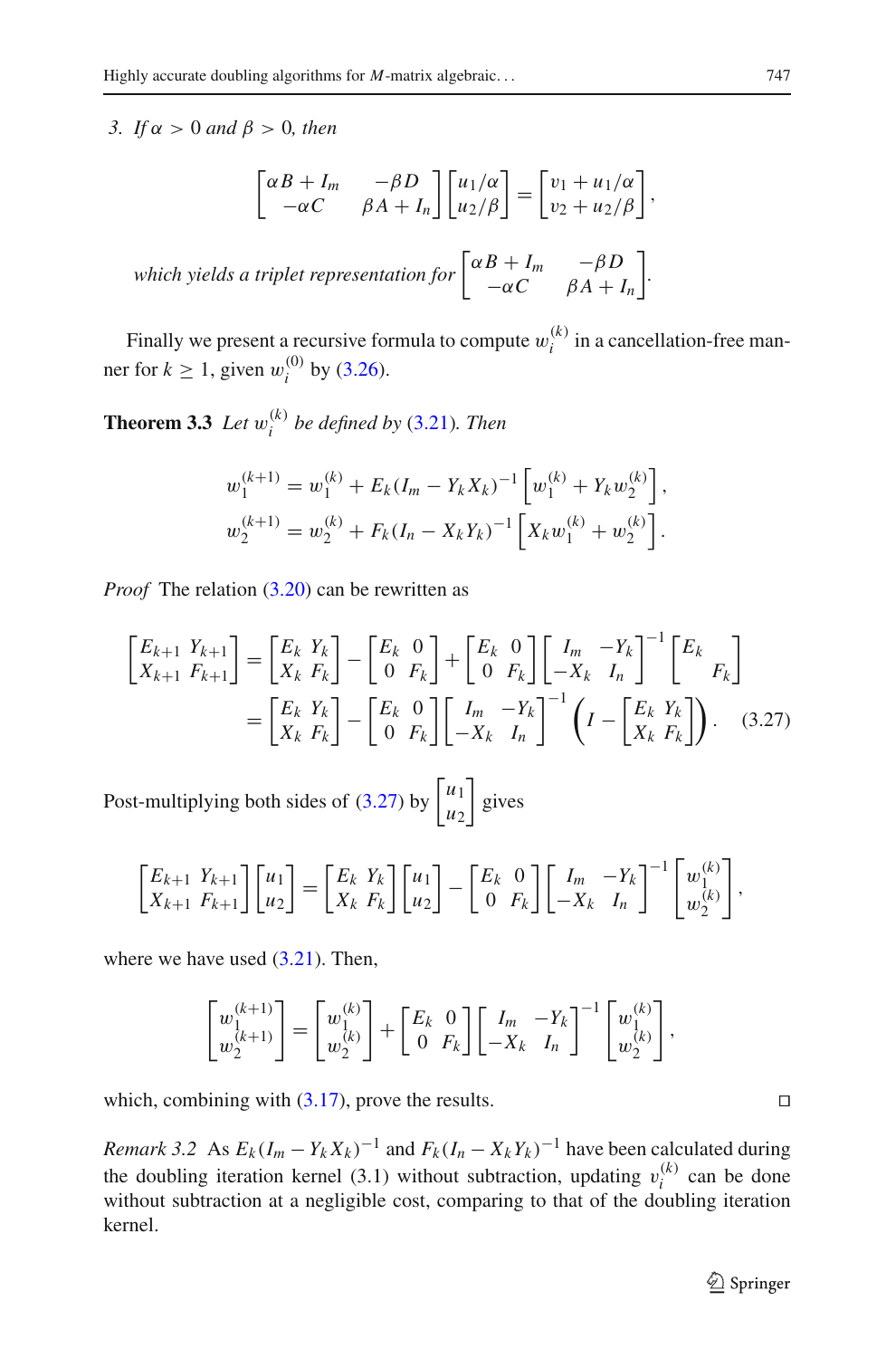## <span id="page-15-0"></span>**4 Entrywise relative residual**

<span id="page-15-4"></span>Given an approximation  $\Phi \approx \Phi$ , the following *normalized residual* in norm (NRes):

$$
NRes(\tilde{\Phi}) = \frac{\|\tilde{\Phi}D\tilde{\Phi} - A\tilde{\Phi} - \tilde{\Phi}B + C\|}{\|\tilde{\Phi}\|(\|\tilde{\Phi}\|\|D\| + \|A\| + \|B\|) + \|C\|},\tag{4.1}
$$

is the commonly used legacy measure to gauge how accurate  $\Phi$  may be, because of its computational qualishing where  $\|\cdot\|$  is computative norm, such as the  $\ell$ , operator its computational availablity, where  $\|\cdot\|$  is some matrix norm, such as the  $\ell_1$  operator norm  $\|\cdot\|_1$  [\[8](#page-34-13)] which is the one we will use later for its computational convenience. With conditions such as that NRes is sufficiently tiny, some multiple of it by a constant factor, called the *condition number*, can serve, up to the first order, as an upper bound on the *relative error* in norm (RErr):

$$
RErr(\widetilde{\Phi}) := \frac{\|\widetilde{\Phi} - \Phi\|}{\|\Phi\|}.
$$
\n(4.2)

<span id="page-15-3"></span>But such a bound in terms of the norm is good only in telling relative errors in the larger entries of  $\Phi$ , those of  $O(\|\Phi\|_1)$  in magnitude. In the case where there is a mide vertice in magnitude entries of  $\Phi$  the hand is not able to viald any wide variation in magnitude among the entries of  $\Phi$  the bound is not able to yield any meaningful information on how accurate the smaller entries are. For example, suppose the error bound is  $O(\epsilon)$  and suppose the ratio of the smallest entry over the largest entry in  $\Phi$  is  $O(\epsilon)$  or smaller, then the bound is useless in assessing the accuracy in the smallest entry and all other entries of comparable magnitudes. This is bad news since tiny entries also carry significant and useful probabilistic information.

In this section, we introduce a new residual, called the *entrywise relative residual* (ERRes) for MARE [\(1.1\)](#page-1-0). This new ERRes reflects the non-negativeness property of the equation and is born out of the first order asymptotic error analysis in [\[26\]](#page-34-9) for MARE [\(1.1\)](#page-1-0).

Split *A* and *B* as

$$
A = D_A - N_A, \quad D_A = \text{diag}(A), \tag{4.3a}
$$

$$
B = D_B - N_B, \quad D_B = \text{diag}(B). \tag{4.3b}
$$

<span id="page-15-1"></span>Rearrange MARE  $(1.1)$  with  $X = \Phi$ , the minimal nonnegative solution, to get

$$
\mathcal{R}_L(\Phi) := \Phi D \Phi + N_A \Phi + \Phi N_B + C = D_A \Phi + \Phi D_B =: \mathcal{R}_R(\Phi). \tag{4.4}
$$

<span id="page-15-2"></span>An important outcome of such an arrangement is that there is no subtraction in evaluating both  $\mathcal{R}_L(\Phi)$  and  $\mathcal{R}_R(\Phi)$ . Consider now nonnegative  $\Phi$  as an approximation to  $\Phi$ . Instead of the equality in [\(4.4\)](#page-15-1), now  $\mathcal{R}_L(\Phi) \neq \mathcal{R}_R(\Phi)$ . In fact,

$$
\mathscr{R}_L(\widetilde{\Phi}) = \mathscr{R}_R(\widetilde{\Phi}) + E,\tag{4.5a}
$$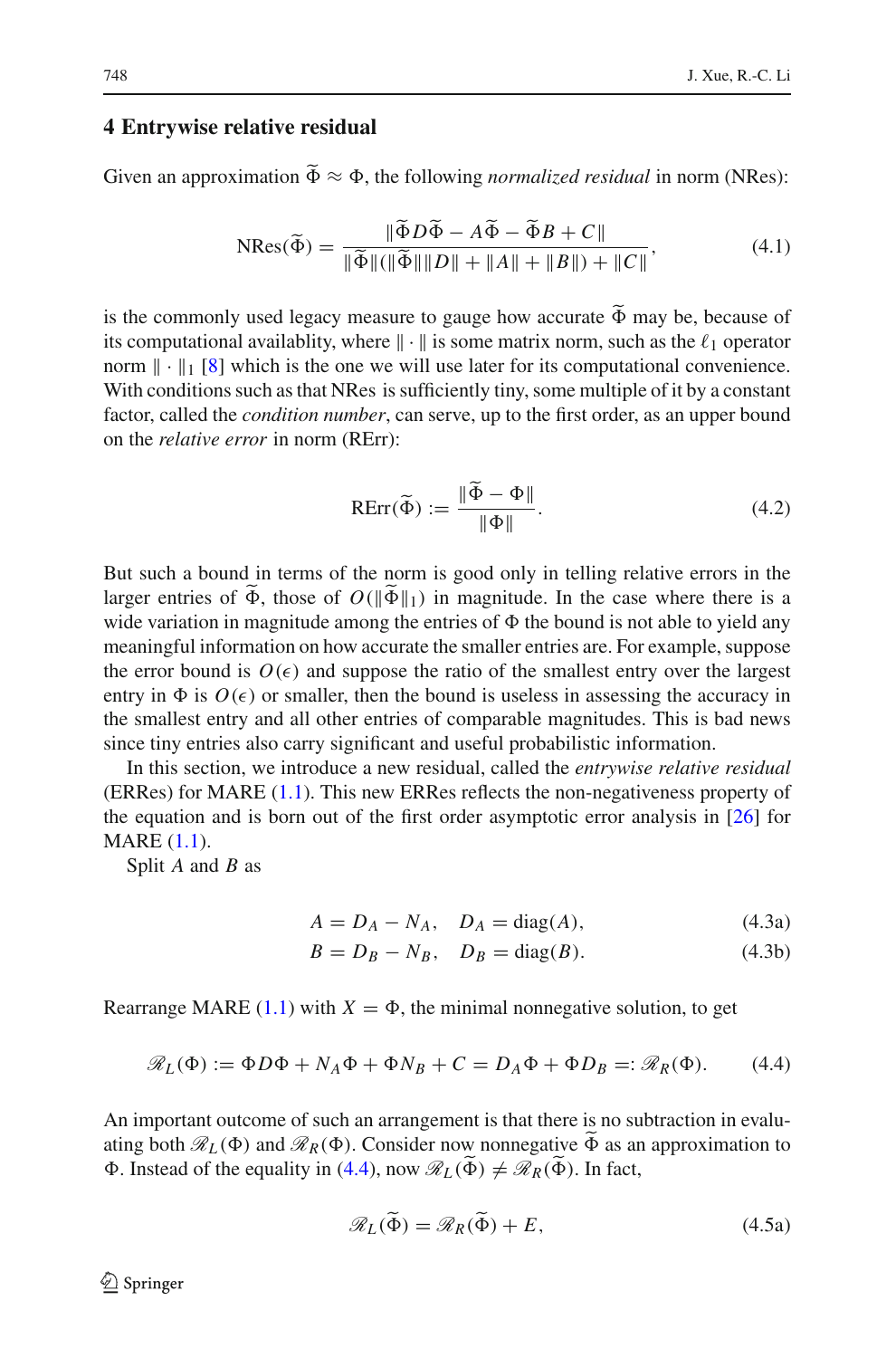where  $E = \Phi D \Phi - A \Phi - \Phi B + C$  which is the usual residual. Ideally we would like to have  $E = 0$ , but that's unlikely in practice. We define ERRes by

$$
ERRes(\tilde{\Phi}) = \max_{i,j} \frac{|\mathcal{R}_L(\tilde{\Phi}) - \mathcal{R}_R(\tilde{\Phi})|_{(i,j)}}{[\mathcal{R}_R(\tilde{\Phi})]_{(i,j)}},
$$
(4.5b)

<span id="page-16-2"></span>where, as a convention,  $0/0$  is treated as 0. By item 3 of Theorem [3.1,](#page-8-0) for approximations  $\Phi$  by the doubling algorithms,  $ERRes(\Phi) < \infty$  always in exact arithmetic. Although the possibility that  $ERRes(\Phi) = \infty$  exists numerically, it is extremely<br>unlikely because each ontry of  $\widetilde{\Phi}$  is computed from 0 and than keeping adding a nonunlikely because each entry of  $\Phi$  is computed from 0 and then keeping adding a non-<br>negative number to the negatives enganization as the doubling iteration negatives negative number to the previous approximation as the doubling iteration progresses. So unless all these adding numbers are so tiny in magnitude (less than 10−<sup>308</sup> in the IEEE double precision [\[3\]](#page-34-21)) that they are rounded to 0, the entry of  $\Phi$  will be bigger<br>than 0 whangyar the corresponding entry of  $\Phi$  is bigger than 0. than 0 whenever the corresponding entry of  $\Phi$  is bigger than 0.

Suppose that  $\Phi \approx \Phi$  with high entrywise relative accuracy as we strive to achieve<br>the doubling also ithms. Specifically, accuracy the autumning valative arrow (EDE) with doubling algorithms. Specifically, assume the *entrywise relative error* (ERErr) satisfies

$$
\text{ERErr}(\widetilde{\Phi}) := \max_{i,j} \frac{|(\widetilde{\Phi} - \Phi)_{(i,j)}|}{\Phi_{(i,j)}} \le \delta,\tag{4.6}
$$

<span id="page-16-3"></span><span id="page-16-1"></span>i.e.,

$$
\widetilde{\Phi}_{(i,j)} = \Phi_{(i,j)}(1 + \epsilon_{ij}) \quad \text{with} \quad |\epsilon_{ij}| \le \delta < 1 \quad \text{for all} \quad i, j. \tag{4.7}
$$

This ensures, in particular,  $\Phi$  and  $\Phi$  have the same entrywise nonzero pattern. We<br>would like to perform an error applying to see how time  $E$  in (4.5e) apuld people was would like to perform an error analysis to see how tiny *E* in [\(4.5a\)](#page-15-2) could possibly get. To this end, we adopt the following floating point arithmetic model

$$
fl(\alpha \odot \beta) = (\alpha \odot \beta)(1 + \epsilon), \quad |\epsilon| \le \mu \quad \text{for} \quad \odot \in \{+, -, \times, \div\},\tag{4.8}
$$

<span id="page-16-0"></span>where  $f\parallel(\cdot)$  is the computed result of an expression. All today's commercially significant machines run the IEEE floating point arithmetic [\[3](#page-34-21)[,9](#page-34-22)] and thus conform to  $(4.8).$  $(4.8).$ 

**Theorem 4.1** *Suppose that all entries of the coefficient matrices A, B, C, and D of MARE* [\(1.1\)](#page-1-0) *are floating point numbers and suppose* [\(4.7\)](#page-16-1) *holds. Then we have*

$$
\mathrm{fl}(\mathscr{R}_L(\widetilde{\Phi})) = \mathrm{fl}(\mathscr{R}_R(\widetilde{\Phi})) + \widetilde{E},
$$

*with E satisfying*

$$
|\widetilde{E}| \leq \left[3mn\mathfrak{u} + 2mn\delta + O(\mathfrak{u}^2 + \delta^2 + \mathfrak{u}\delta)\right] \cdot \mathcal{R}_R(\widetilde{\Phi}).
$$

*Proof* Since both  $\text{fl}(\mathcal{R}_L(\Phi))$  and  $\text{fl}(\mathcal{R}_R(\Phi))$  involve no subtraction, we have

$$
fl(\mathcal{R}_L(\widetilde{\Phi})) = \mathcal{R}_L(\widetilde{\Phi}) + E_L, \quad |E_L| \le \left[ (3mn + 2m + 2n + 3)u + O(u^2) \right] \mathcal{R}_L(\widetilde{\Phi}),
$$
  

$$
fl(\mathcal{R}_R(\widetilde{\Phi})) = \mathcal{R}_R(\widetilde{\Phi}) + E_R, \quad |E_R| \le \left[ 3u + O(u^2) \right] \mathcal{R}_R(\widetilde{\Phi}).
$$

 $\mathcal{D}$  Springer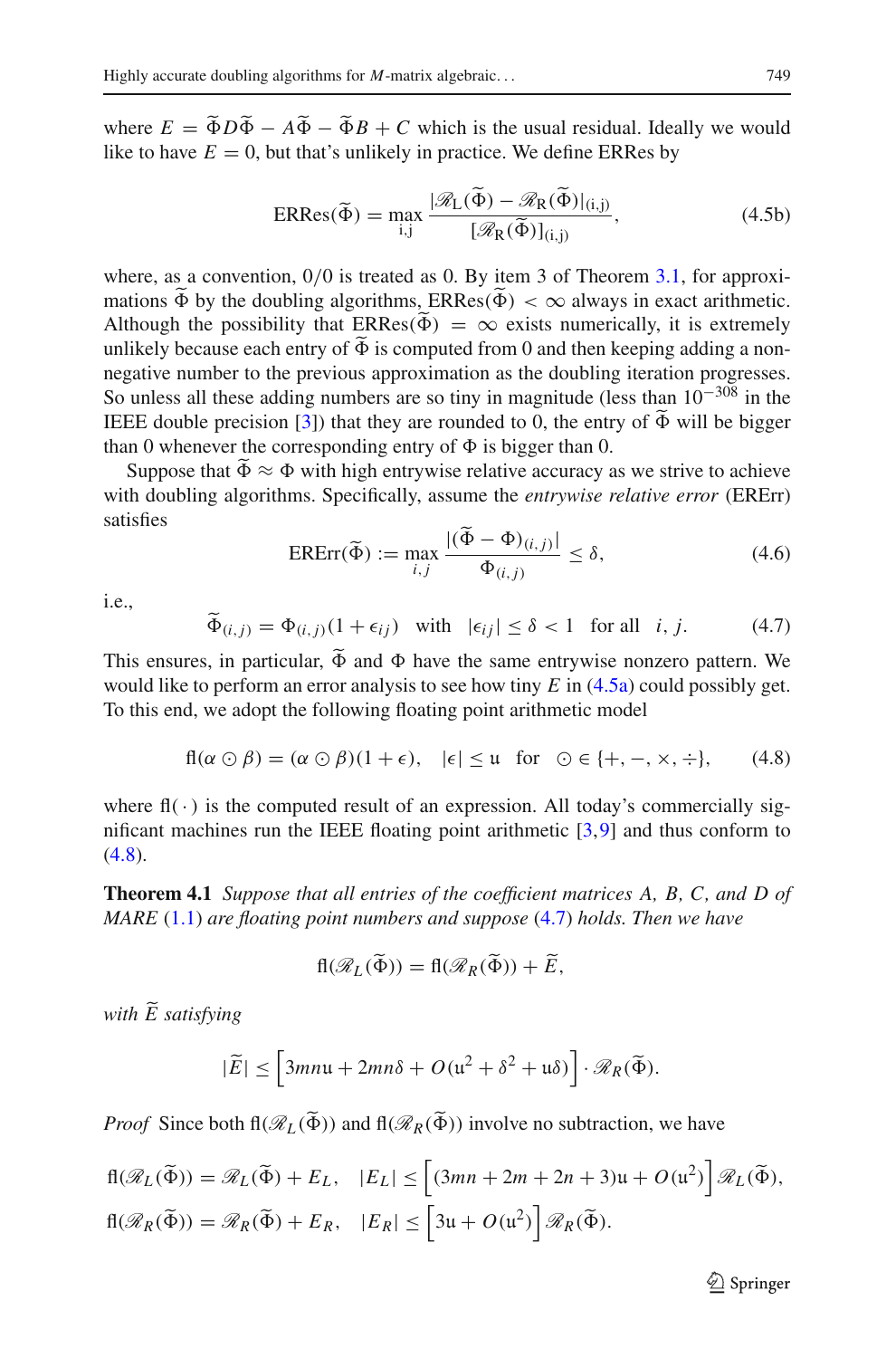Also we notice

$$
\mathcal{R}_L(\widetilde{\Phi}) = \mathcal{R}_L(\Phi) + \widehat{E}_L, \quad |\widehat{E}_L| \le \left[ (2mn + m + n)\delta + O(\delta^2) \right] \mathcal{R}_L(\Phi),
$$
  

$$
\mathcal{R}_R(\widetilde{\Phi}) = \mathcal{R}_R(\Phi) + \widehat{E}_R, \quad |\widehat{E}_R| \le \left[ 2\delta + O(\delta^2) \right] \mathcal{R}_R(\Phi).
$$

Finally, use  $E = \text{fl}(\mathcal{R}_L(\Phi)) - \text{fl}(\mathcal{R}_R(\Phi)) = E_L + E_L - E_R - E_R$  and  $\mathcal{R}_L(\Phi) =$  $\mathcal{R}_R(\Phi)$  to conclude the proof.

The next theorem says that if  $ERRes(\Phi)$  is sufficiently tiny, then some multiple of  $\mathcal{L}$  is a constant feature and constant  $\mathcal{L}$  and  $\mathcal{L}$  is a condition number but in the entruring sense it by a constant factor, also called the *condition number* but in the entrywise sense, can tell entrywise relative accuracy in  $\Phi$  as an approximation to  $\Phi$ , much like the role<br>played by NB as in talling the relative arror (4.2) of  $\tilde{\Phi}$  in narm played by NRes in telling the relative error  $(4.2)$  of  $\Phi$  in norm.

<span id="page-17-2"></span>**Theorem 4.2** *Let*  $\Phi \approx \Phi$  *such that*  $\Phi$  *and*  $\Phi$  *share the same entrywise nonzero* <br> *natters Suppose MARE* (1.1) *is not in the spitiaal ages. ISBDas*( $\widetilde{\Phi}$ )  $\leq \epsilon$  and if  $\epsilon$  *is pattern. Suppose MARE* [\(1.1\)](#page-1-0) *is not in the critical case. If*  $ERRes(\Phi) \leq \epsilon$  and if  $\epsilon$  is<br>sufficiently time than *sufficiently tiny, then*

$$
|(\Phi - \widetilde{\Phi}) \oslash \Phi| \le \epsilon \Upsilon \oslash \Phi + O\left(\epsilon^2\right) \tag{4.9}
$$

<span id="page-17-1"></span>
$$
\leq \gamma \epsilon \, \mathbf{1}_{n \times m} + O\left(\epsilon^2\right),\tag{4.10}
$$

*where* ⊘ *denotes the entrywise division*,  $\Upsilon$  *and* γ *are defined by* 

$$
(A - \Phi D)\Upsilon + \Upsilon (B - D\Phi) = D_A \Phi + \Phi D_B, \quad \gamma = \max_{i,j} (\Upsilon \oslash \Phi)_{(i,j)}.
$$
 (4.11)

<span id="page-17-0"></span>*Proof* Write  $\Delta \Phi = \Phi - \Phi$  and subtract [\(4.5a\)](#page-15-2) from [\(4.4\)](#page-15-1), after rearrangement, to get

$$
(A - \Phi D)(\Delta \Phi) + (\Delta \Phi)(B - D\Phi) = E + (\Delta \Phi)D(\Delta \Phi). \tag{4.12}
$$

Define the following linear operator

$$
\mathcal{L}_{\Phi}: X \to (A - \Phi D)X + X(B - D\Phi) \tag{4.13}
$$

which is invertible and  $\mathcal{L}_{\Phi}^{-1}$  is nonnegative in the sense that it maps nonnegative matrices into nonnegative ones [\[26](#page-34-9), p. 675]. Following Stewart's argument [\[23](#page-34-23), p. 242], we can see that for sufficiently tiny  $\epsilon$ , [\(4.12\)](#page-17-0) has a unique solution  $\Delta \Phi = O(\epsilon)$ . Therefore

$$
|\Delta \Phi| \leq \mathcal{L}_{\Phi}^{-1}(|E| + O(\epsilon^2)) = \epsilon \mathcal{L}_{\Phi}^{-1}(D_A \Phi + \Phi D_B) + O(\epsilon^2)
$$

which yields [\(4.10\)](#page-17-1) since  $\Phi$  and  $\Phi$  have the same entrywise nonzero pattern.  $\Box$ 

<span id="page-17-3"></span>The quantity  $\Upsilon$  and  $\gamma$ , introduced in [\[26\]](#page-34-9), emerge from the first order error analysis of MARE [\(1.1\)](#page-1-0) there. Naturally  $\gamma$  can be considered as the condition number of  $\Phi$  as the solution to MARE [\(1.1\)](#page-1-0). In general  $\gamma$  is not available, but can be estimated [\[26,](#page-34-9) Remark 2.1].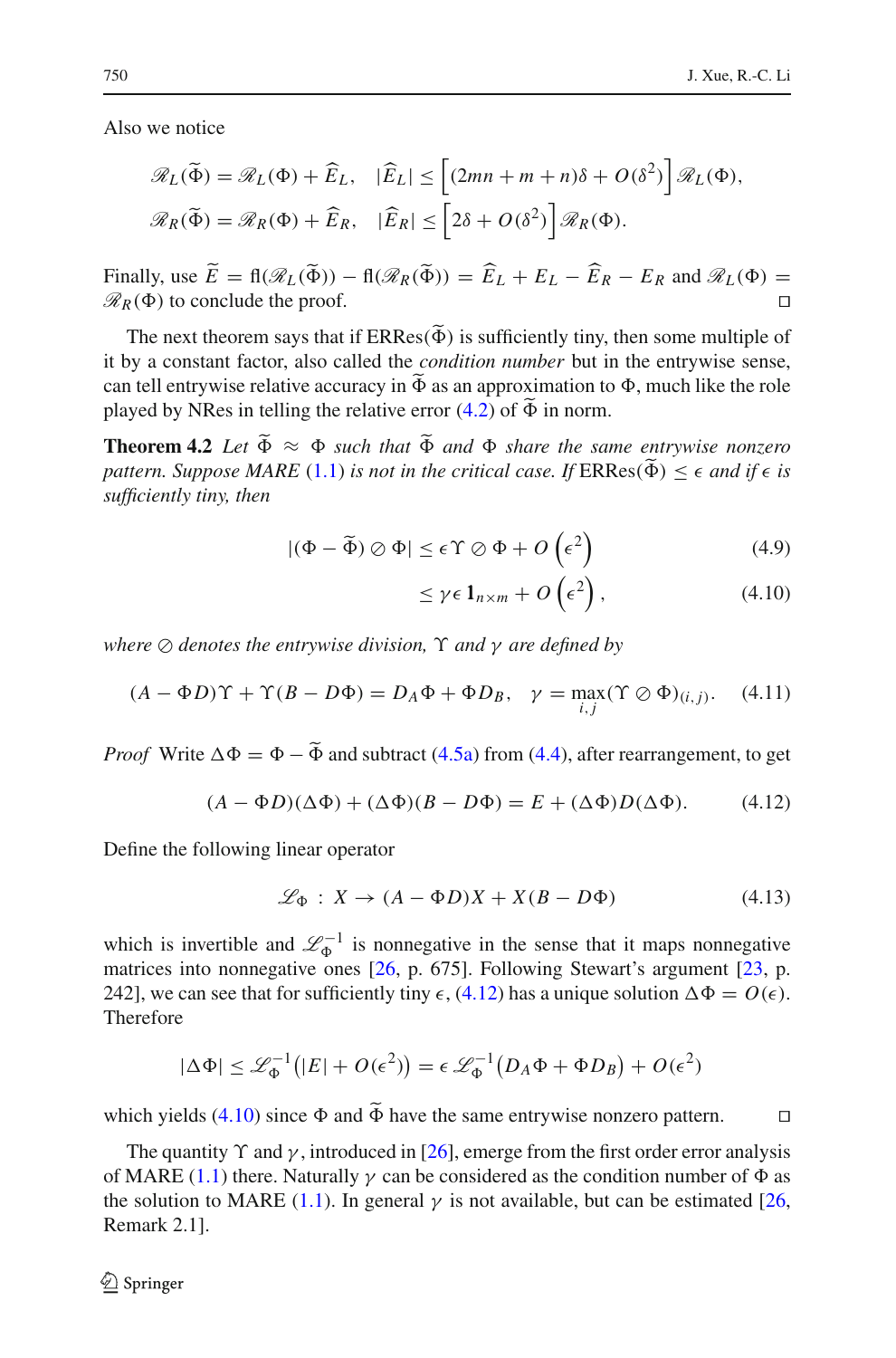*Example 4.1* Here we will use [\[20,](#page-34-0) Example 5.1] to numerically illustrate the superiority of ERRes over NRes in revealing ERErr. In this example,  $m = n = 3$ , and

$$
A = \begin{bmatrix} 4 & 0 & 0 \\ 0 & 15 + \delta & -5 \\ 0 & -5 & 15 \end{bmatrix}, \quad B = \frac{1}{1.001} \begin{bmatrix} 15 & -5 & 0 \\ -5 & 15 & 0 \\ 0 & 0 & 5 \end{bmatrix},
$$
  

$$
C = \begin{bmatrix} 0 & 0 & 4 \\ 5 & 5 & \delta \\ 5 & 5 & 0 \end{bmatrix}, \quad D = \frac{1}{1.001} \begin{bmatrix} 0 & 5 & 5 \\ 0 & 5 & 5 \\ 4 & 1 & 0 \end{bmatrix},
$$
 (4.14)

where  $\delta = 10^{-8}$ . We compute the "exact" solution  $\Phi$  by the computerized algebra system *Maple* with 100 decimal digits and we find that

$$
1.7258 \cdot 10^{-9} \le \Phi_{(i,j)} \le 6.0999 \cdot 10^{-1}.
$$

We purposely perturb this  $\Phi$  to get  $\Phi$  such that  $1$ )  $\|\Phi - \Phi\|_1$  is always about  $O(u)$  and 2)<br>EP Em varies from  $O(u)$  to show  $10^{-8}$  which is show what  $\widetilde{\Phi}$  has if  $\|\widetilde{\Phi} - \Phi\|_1 = O(u)$ ERErr varies from  $O(u)$  to about  $10^{-8}$  which is about what  $\tilde{\Phi}$  has if  $\|\tilde{\Phi} - \Phi\|_1 = O(u)$ in general. Specifically, we let in MATLAB

$$
\tilde{\Phi} = \Phi + \min(\text{Phimax} * \text{rand}(n, m) * \text{eps}, (\text{Phi} * \text{eta}). * \text{rand}(n, m)),
$$

where Phimax =  $6.0999 \cdot 10^{-1}$  is the largest entry in  $\Phi$  and eta varies from  $10^{-14}$ to  $10^{-8}$  $10^{-8}$  so as to make ERErr vary from  $10^{-15}$  to  $10^{-8}$ . Figure 1 shows how NRes, RErr, ERRes, and ERErr change as eta varies.

It clearly shows that ERRes and ERErr move in sync, whereas NRes and RErr remain "constant". This numerically demonstrates the capability of ERRes in revealing the entrywise relative accuracy in an approximation  $\Phi$ , in addition to the theoretical<br>institution we have in Theorem 4.2. In prestice, since EPE wis not switch because justification we have in Theorem [4.2.](#page-17-2) In practice, since ERErr is not available because exact  $\Phi$  is not known, ERRes is the perfect candidate to use because it is easily computable, just as we commonly use NRes and some comparable quantities in various numerical linear problems.  $\Diamond$ 

According to Theorem [A.1,](#page-32-0) the approximate solutions by the doubling iteration (3.1) with proper initialization always have the same entrywise nonzero pattern and thus with after enough iterations, the conditions of Theorem [4.2](#page-17-2) should be satisfiable for  $\epsilon$  about as tiny as  $O(mnu)$ , which in turn guarantees that the computed approximation  $X_k$  differs from  $\Phi$  with an entrywise relative error about  $O(mn\gamma\mathfrak{u})$  for MARE not in the critical case. We point out that, as in most error analysis, the factor *mn* here likely overestimates the true effect of the matrix dimensions on the rounding errors. In practice, *mn* could be replaced by, e.g., max{*m*, *n*}.

Theorem [4.2](#page-17-2) only covers MARE [\(1.1\)](#page-1-0) that is not in the critical case. For MARE [\(1.1\)](#page-1-0) that is in the critical case, both  $A - \Phi D$  and  $B - D\Phi$  are singular *M*-matrices [\[25,](#page-34-19) Theorem 2.1] and consequently, it is unlikely for [\(4.12\)](#page-17-0) to have a solution  $\Delta \Phi = O(\epsilon)$ in general. In fact, when both  $A - \Phi D$  and  $B - D\Phi$  are singular, there exist nonzero vectors w and *z* such that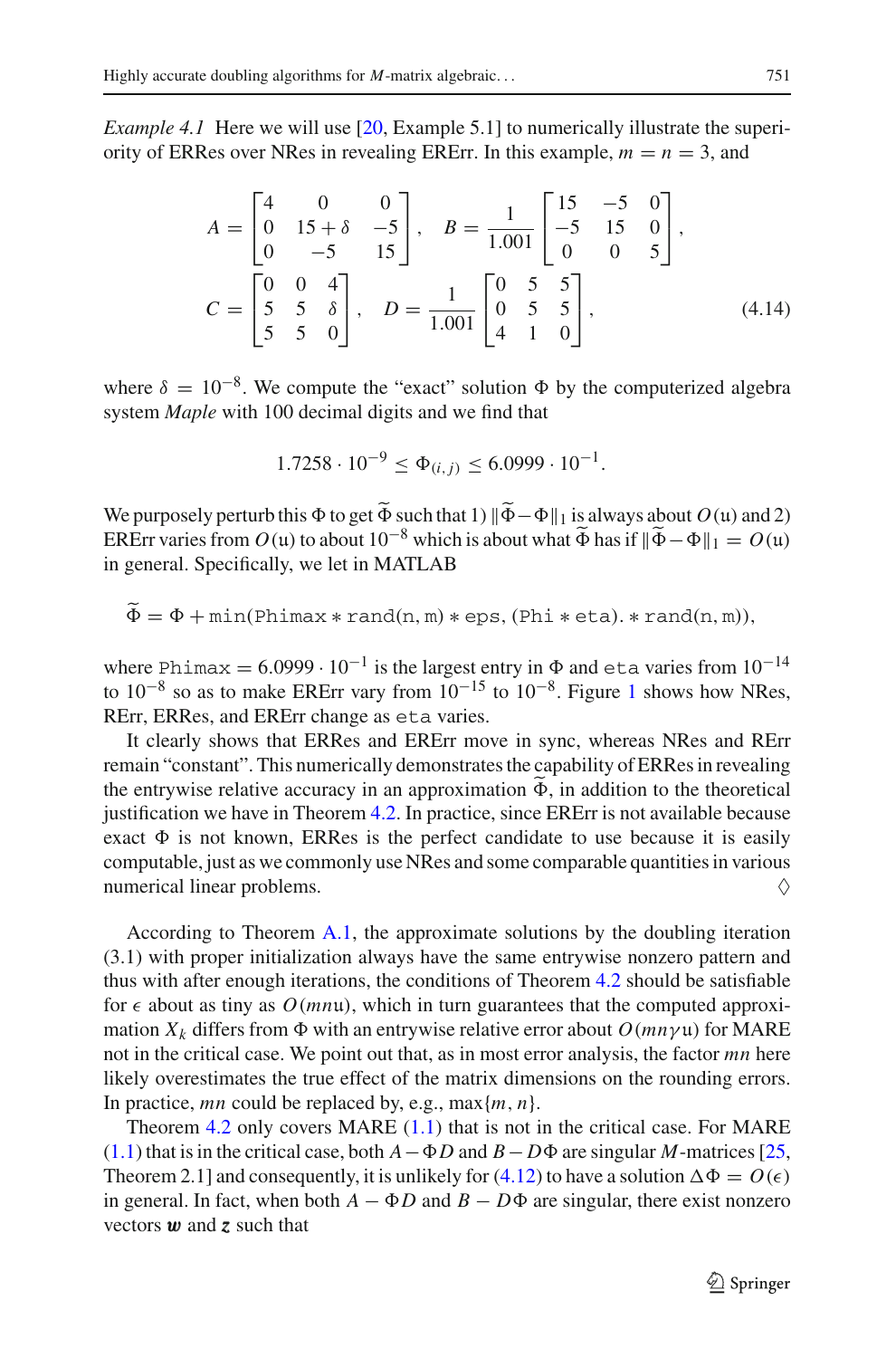

<span id="page-19-1"></span>**Fig. 1** Example [4.1.](#page-17-3) ERRes and ERErr move in sync, whereas NRes and RErr remain "constant"

$$
\mathbf{w}^{\mathrm{T}}(A - \Phi D) = 0, \quad (B - D\Phi)\mathbf{z} = 0.
$$

Normalize *w* and *z* to have unit norm, i.e.,  $\|\boldsymbol{w}\|_2 = \|z\|_2 = 1$ , where  $\|\cdot\|_2$  is the vector Euclidian norm or the matrix spectral norm. Pre- and post-multiply [\(4.12\)](#page-17-0) by  $\mathbf{w}^T$  and *z*, respectively, to get

$$
\boldsymbol{w}^{\mathrm{T}}(\Delta \Phi)D(\Delta \Phi)\boldsymbol{z} = -\boldsymbol{w}^{\mathrm{T}}E\boldsymbol{z} \quad \Rightarrow \quad \|\Delta \Phi\|_2^2 \geq \frac{|\boldsymbol{w}^{\mathrm{T}}(\Delta \Phi)D(\Delta \Phi)\boldsymbol{z}|}{\|D\|_2} = \frac{|\boldsymbol{w}^{\mathrm{T}}E\boldsymbol{z}|}{\|D\|_2},
$$

suggesting that  $\Delta \Phi$  be at least  $O(\sqrt{||E||_2})$ , unless  $|\mathbf{w}^T E \mathbf{z}| = o(||E||_2)$ . Indeed, we will present a simple  $2 \times 2$  MARE in Example [6.3](#page-26-0) in the next section for which ERRes is  $O(u)$  but  $|\Delta \Phi| \otimes \Phi$  entrywise is  $O(\sqrt{u})$ .

#### <span id="page-19-0"></span>**5 Highly accurate ADDA**

With all the preparations, we are now ready to outline our highly accurate ADDA using the GTH-like algorithm to invert all nonsingular *M*-matrices along the way. This is done in Algorithm [5.1.](#page-20-0)

Three comments relevant to its implementation are in order:

1. Selecting  $\alpha$  and  $\beta$  as in line 1 is to optimize the speed of convergence. In fact, they make  $\rho(\mathscr{C}(S; \alpha, \beta)) \cdot \rho(\mathscr{C}(R; \beta, \alpha))$  (cf. Theorem [3.1\)](#page-8-0) the smallest, subject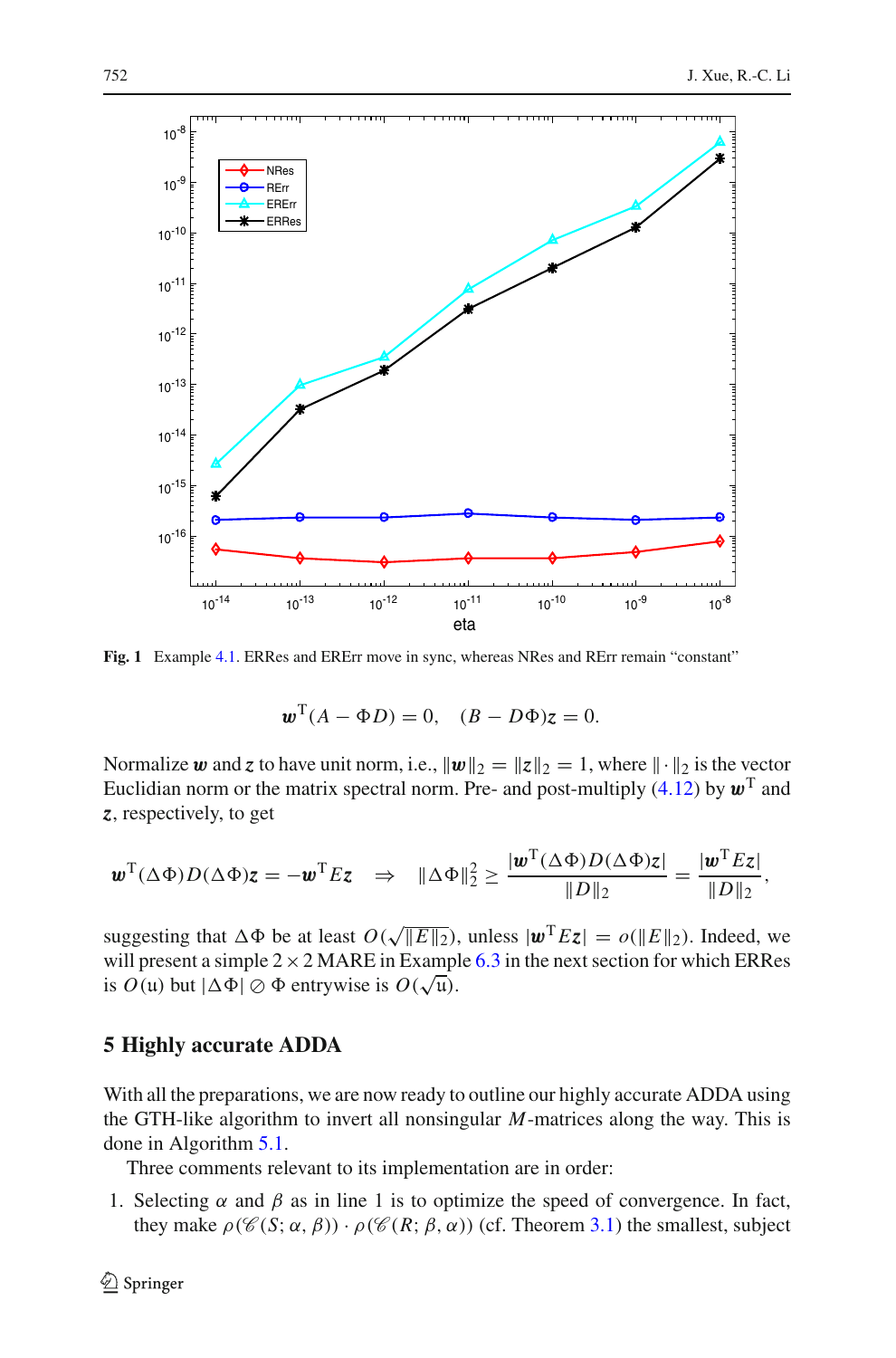#### **Algorithm 5.1** Highly Accurate ADDA (accADDA)

<span id="page-20-0"></span>**Input:** coefficient *W* in [\(1.2\)](#page-1-1) of MARE [\(1.1\)](#page-1-0), vectors  $\boldsymbol{u}$  and  $\boldsymbol{v}$  that satisfy [\(3.12\)](#page-9-0); **Output:** the minimal nonnegative solutions  $\Phi$ (, and  $\Psi$  if needed).

- 1:  $\alpha = \left[\max_{1 \le i \le n} A_{(i,i)}\right]^{-1}, \beta = \left[\max_{1 \le j \le m} B_{(j,j)}\right]^{-1}, k = -1;$
- 2: compute *E*0, *F*0, *X*0 and *Y*0 by [\(3.6b\)](#page-7-4), with the help of the GTH-like algorithm made possible by Lemma [3.2;](#page-13-1)
- 3: compute  $w_1^{(0)}$  and  $w_2^{(0)}$  by [\(3.26\)](#page-13-0), with the help of the GTH-like algorithm made possible by Lemma [3.2;](#page-13-1)

#### 4: **repeat**

- 5:  $k = k + 1$ ;
- 6: compute  $v_1^{(k)}$  and  $v_2^{(k)}$  as defined in [\(3.23\)](#page-12-4) and generate the triplet representations for  $I Y_k X_k$  and  $I - X_k Y_k$  as in [\(3.24\)](#page-13-2);
- 7: compute  $E_{k+1}$ ,  $F_{k+1}$ ,  $X_{k+1}$  and  $Y_{k+1}$  by (3.1) with the help of the GTH-like algorithm made possible by the triplet representations in [\(3.24\)](#page-13-2);
- 8: compute  $w_1^{(k+1)}$  and  $w_2^{(k+1)}$  by the formulas in Theorem [3.3](#page-14-1) (reuse  $E_k (I_m Y_k X_k)^{-1}$  and  $F_k (I_n Y_k X_k)^{-1}$  $X_k Y_k$ )<sup>−1</sup> that appear in implementing line 7 to reduce work);

9: **until** convergence;

10: **return** the last  $X_k$  and.  $Y_k$  as approximations to  $\Phi$  and  $\Psi$ , respectively.

to [\(3.7\)](#page-8-1) [\[24](#page-34-12), Theorem 2.3]. There is one possible bad consequence of the choice, however: it may incite cancellations in calculating some of the diagonal entries of  $I_m - \beta B$  and  $I_n - \alpha A$  in [\(3.6b\)](#page-7-4). Such cancellations may potentially cause the initialization  $(E_0, F_0, X_0, Y_0)$  not accurate enough entrywise. One quick fix is to let  $\alpha$  and  $\beta$  not be the optimal ones, but slightly less than that, i.e.,

$$
\alpha = .9 \times \left[ \max_{1 \le i \le n} A_{(i,i)} \right]^{-1}, \quad \beta = .9 \times \left[ \max_{1 \le j \le m} B_{(j,j)} \right]^{-1},
$$

instead of the ones in line 1. This strategy is similar to what we previously proposed in [\[26](#page-34-9), p. 692].

- 2. Also at line 1, setting  $\alpha = \beta$  to some proper value leads to the original SDA [\[15](#page-34-4)], and setting  $\alpha = 0$  but  $\beta$  to some proper value or  $\alpha$  to some proper value but  $\beta = 0$ leads to SDA-ss [\[6](#page-34-11)].
- 3. We have to decide when to stop at line 9. There are three options:

$$
|X_{k+1} - X_k| \le \epsilon \cdot X_{k+1},\tag{5.1a}
$$

$$
ERRes(X_{k+1}) \le \epsilon,\tag{5.1b}
$$

<span id="page-20-1"></span>
$$
\frac{(X_{k+1} - X_k)_{(i,j)}^2}{(X_k - X_{k-1})(i,j) - (X_{k+1} - X_k)(i,j)} \le \epsilon \cdot (X_{k+1})(i,j) \text{ for all } i \text{ and } j,
$$
\n(5.1c)

where  $\epsilon$  is a pre-selected tolerance. The first one [\(5.1a\)](#page-20-1) is the simplest one and the cheapest one to use, too, the second one  $(5.1b)$  is based on our newly proposed entrywise relative residual  $(4.5b)$ , and the third one  $(5.1c)$  is Kahan's stopping criterion, previously in  $[24, 26, 27]$  $[24, 26, 27]$  $[24, 26, 27]$ . Both the simple  $(5.1a)$  and Kahan's stopping criterion [\(5.1c\)](#page-20-1) can be too conservative in the case of a monotonically quadrati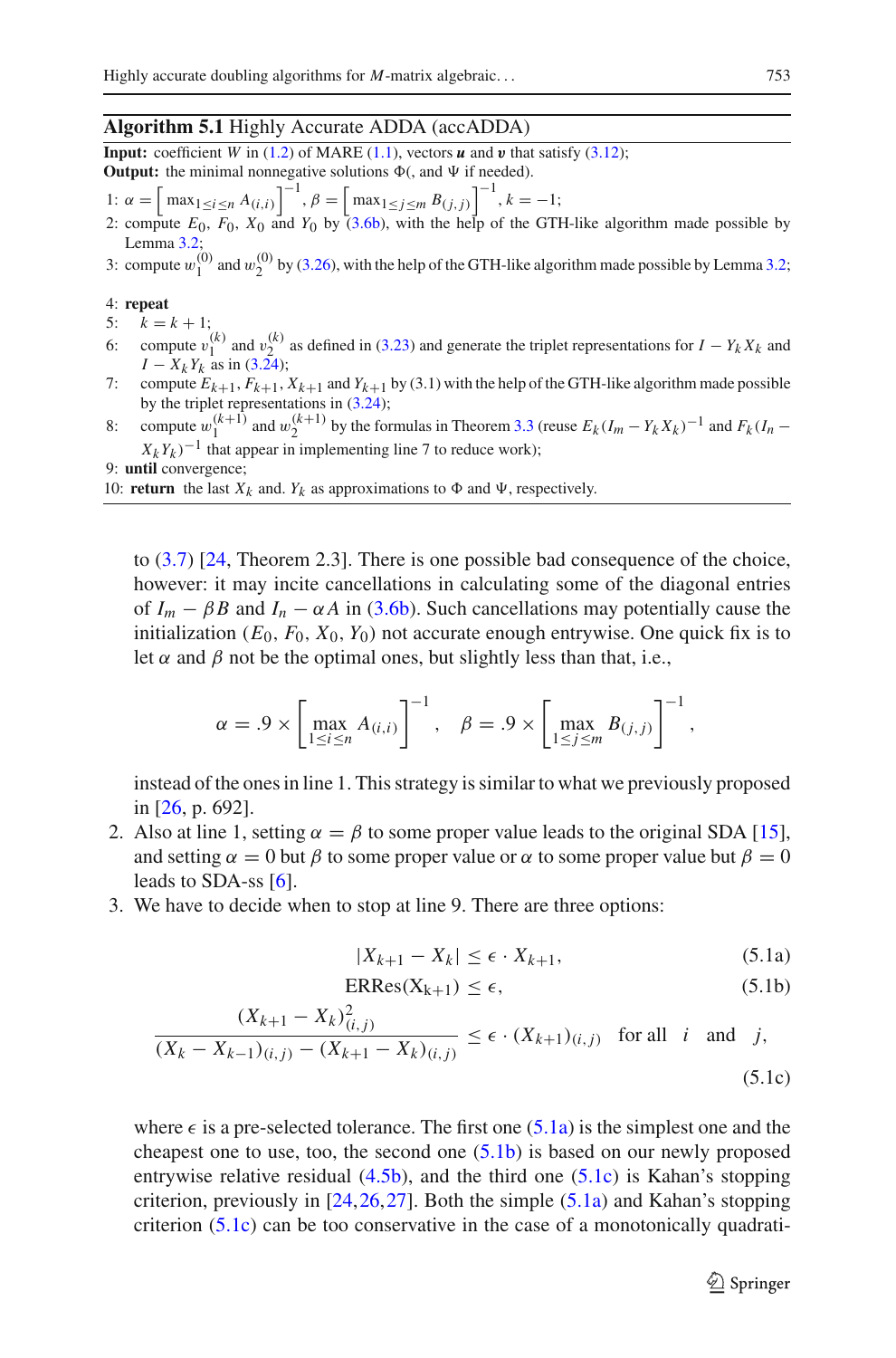cally convergent sequence in the sense that they stop iterations unnecessarily late, wasting the last one or two iterations, and with the same  $\epsilon$ , [\(5.1a\)](#page-20-1) is even more conservative than [\(5.1c\)](#page-20-1) because, in the phase of quadratic convergence,

$$
(X_k - X_{k-1})_{(i,j)} - (X_{k+1} - X_k)_{(i,j)} \approx (X_k - X_{k-1})_{(i,j)} \gg (X_{k+1} - X_k)_{(i,j)},
$$

and when  $X_{k+1} - X_k = O([X_k - X_{k-1}]^2)$ , the left hand side of [\(5.1c\)](#page-20-1) is  $O([((X_{k+1} - X_k)_{(i,j)})]^{3/2})$  which is much tinier than  $(X_{k+1} - X_k)_{(i,j)}$ . Another shortcoming for both is a possible pitfall: false-convergence in the sense that the iteration may be stopped due to a period of very slow moving  $X_k$  or just one particular iteration. The second stopping criterion  $(5.1b)$  is most expensive to use among the three, especially  $ERRes(X_{k+1})$  is not needed in the doubling iteration kernel. But it does not have the pitfall mentioned above, and also when it is satisfied, the entrywise relative error in  $X_{k+1}$  is about  $\gamma \epsilon$ , where  $\gamma$  is defined in Theorem [4.2.](#page-17-2) In view of this discussion, we propose to use Kahan's stopping criterion [\(5.1c\)](#page-20-1) with a safeguard, in the sense that when Kahan's stopping criterion is satisfied we check if [\(5.1b\)](#page-20-1) (probably with a different  $\epsilon$ ) is also satisfied to avoid possible false-convergence. After numerous numerical experiments, we find that in the noncritical case  $\epsilon$  about  $10^{-10}$  to  $10^{-12}$  works the best for computed solution to achieve its deserved entrywise relative accuracy about  $O(10^{-15})$  without wasting the last iteration step (although not guaranteed; see the second MARE in Example [6.2](#page-22-0) below). But in the critical case,  $\epsilon$  should be set to about  $10^{-14}$  to  $10^{-16}$  because of the linear convergence.

In the case of  $u = 1_{m+n}$  and  $v = 0$ , Algorithm [5.1](#page-20-0) is basically the same as [\[20,](#page-34-0) Algorithm 2] except in the use of different stopping criterion at line 9 here. In [\[20,](#page-34-0) Algorithm 2], it is  $(5.1a)$  that was used.

#### <span id="page-21-0"></span>**6 Numerical examples**

We will present several numerical examples to illustrate the superior performance of Algorithm [5.1](#page-20-0) in delivering entrywise accuracy in computed  $\Phi$ . In each example,<br>use will also history survey for entrywise relative residual EDD as defined by  $(4.5)$ . we will plot history curves for entrywise relative residual ERRes defined by [\(4.5b\)](#page-16-2), normalized residual NRes defined by [\(4.1\)](#page-15-4), and the *entrywise relative error* ERErr defined by  $(4.6)$ .

NRes is the commonly used legacy measure because it is readily available. Note that our new ERRes is equally readily available. In Sect. [4,](#page-15-0) we argued that in the case of MARE, ERRes should be preferred to NRes since ERRes and ERErr are in concert when it comes to measure the entrywise relative accuracy in  $\Phi$ . All tests were done<br>by MATLAD with  $\mu = 2^{-53}$ ,  $\Omega + 1.1 \times 10^{-16}$ . Kahar's standing exitation (5.1a) is by MATLAB with  $\mu = 2^{-53} \approx 1.1 \times 10^{-16}$ . Kahan's stopping criterion [\(5.1c\)](#page-20-1) is used with  $\epsilon = 10^{-10}$  for MAREs not in the critical case and  $10^{-15}$  for MAREs in the critical case. Previously, we recommend using Kahan's stopping criterion [\(5.1c\)](#page-20-1) with a safeguard by checking the associated ERRes. But to better understand what is going on, in our numerical results below we report ERRes at each iteration step. Also for all examples, exact solutions  $\Phi$  are either known explicitly or computed by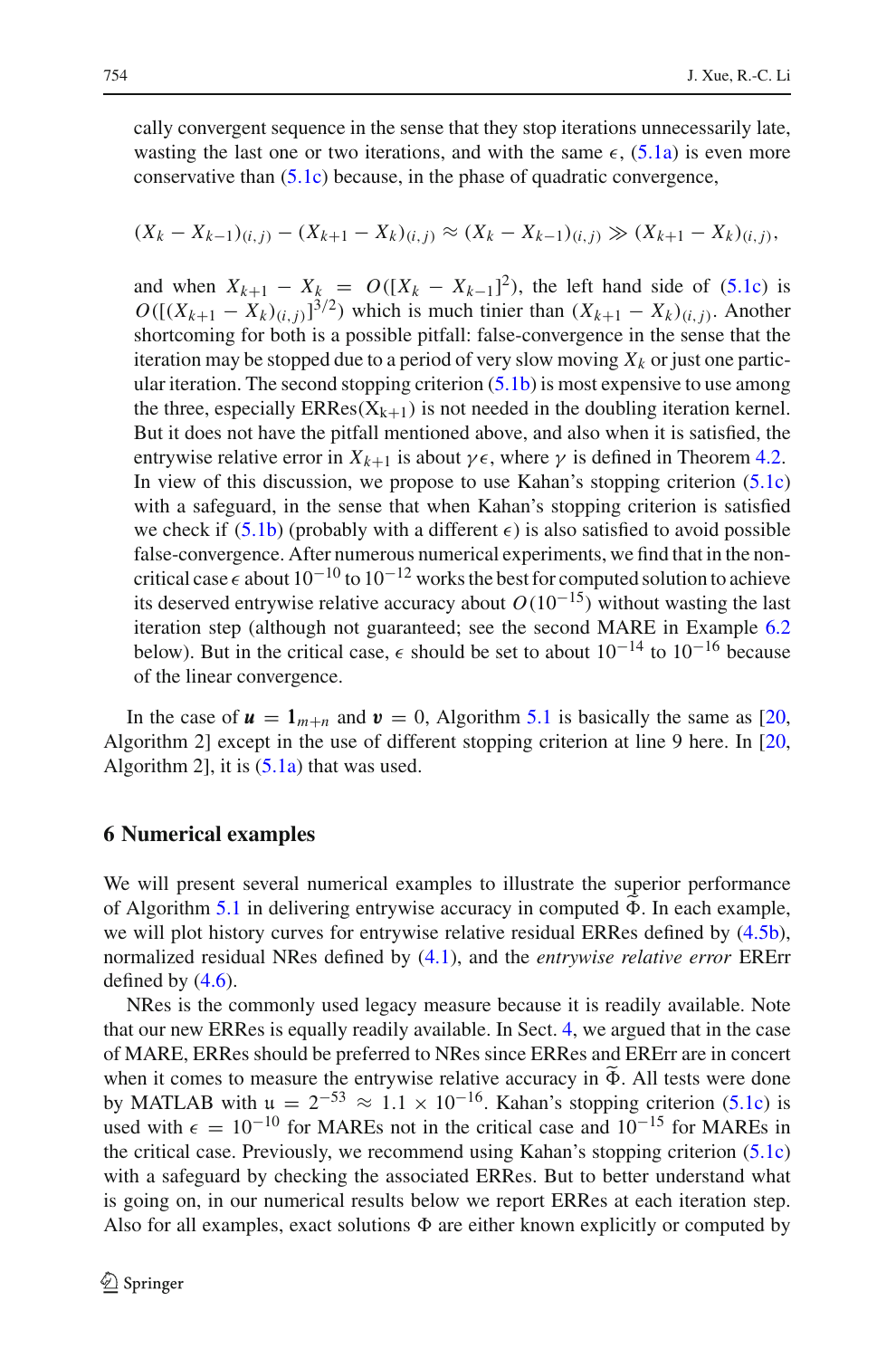the computerized algebra system *Maple* with 100 decimal digits for testing purpose. Three variations of ADDA [\[24\]](#page-34-12) are tested:

- 1. Algorithm [5.1](#page-20-0) itself referred to as accADDA;
- 2. the *plain* ADDA which simply uses the usually Gaussian elimination with partial pivoting, such as MATLAB's operators "\" and "/", to carry out all the inversions in [\(3.6b\)](#page-7-4) and (3.1)
- 3. the lite version of Algorithm [5.1,](#page-20-0) referred to as accADDA-lite, which simply sets, in view of (3.24),

$$
v_1^{(k)} = (I - Y_k X_k)u_1, \quad v_2^{(k)} = (I - X_k Y_k)u_2 \tag{6.1}
$$

<span id="page-22-1"></span>to replace line 6 there.

The use of  $(6.1)$  carries a risk, i.e., some entries of computed  $v_i^{(k)}$  may turn out to be negative, albeit tiny, due to roundoff errors, especially in the critical case where  $(I - Y_k X_k)u_1$  and  $(I - X_k Y_k)u_2$  converge to 0. Since in theory  $v_i^{(k)} \geq 0$ , if there are negative entries in computed  $v_i^{(k)}$  by [\(6.1\)](#page-22-1) then the value of such an entry must be comparable to the roundoff error in evaluating it. For this reason, as a safe-guard, we reset all negative entries, if any, in computed  $v_i^{(k)}$  to 0.

In all of our tests, including many not reported here, the *plain* ADDA performs no better, often worse, than accADDA-lite which does no better than accADDA. To save space, we omit reporting numerical results by the plain ADDA.

<span id="page-22-2"></span>*Example 6.1* This is essentially the example of a positive recurrent Markov chain with nonsquare coefficients, originally from [\[5](#page-34-24)]. Here

$$
A = 18 \cdot I_2, \quad B = 180002 \cdot I_{18} - 10^4 \cdot 1_{18 \times 18}, \quad C = 1_{2 \times 18}, \quad D = C^{\mathrm{T}}.
$$

It is known  $\Phi = \frac{1}{18} \cdot \mathbf{1}_{2 \times 18} = \Psi^{T}$ , and  $\mathbf{x} = \mathbf{y} = \mathbf{1}_{20}$  (see [\(1.5\)](#page-2-2)). So  $x_1^T y_1 = 18$  $x_2^T y_2 = 2$  and thus the corresponding MARE is not in the critical case, doubling algorithms converge quadratically. This MARE falls into the class of MAREs dealt with in [\[20](#page-34-0)]. Iterative history curves are plotted in Figure [2.](#page-23-0) For this example, accADDA and accADDA-lite are indistinguishable.  $\Diamond$ 

<span id="page-22-0"></span>*Example 6.2* This is a modification to the similar ones [\[15](#page-34-4), Example 6.2], [\[26,](#page-34-9) Example 5.1], [\[24](#page-34-12), Example 7.2], and [\[25,](#page-34-19) Example 7.1]. Here we like to create problems in the critical case and near the critical case. There are three MAREs to test, and each of them has a point to make. The first two MAREs come from

<span id="page-22-3"></span>
$$
B = \begin{bmatrix} 3 & -1 & & \\ & 3 & \ddots & \\ & & \ddots & -1 \\ -1 & & & 3 \end{bmatrix} \in \mathbb{R}^{n \times n}, \quad C = 2I_n, \quad A = \xi B, \quad D = \xi C, \quad (6.2)
$$

 $\mathcal{L}$  Springer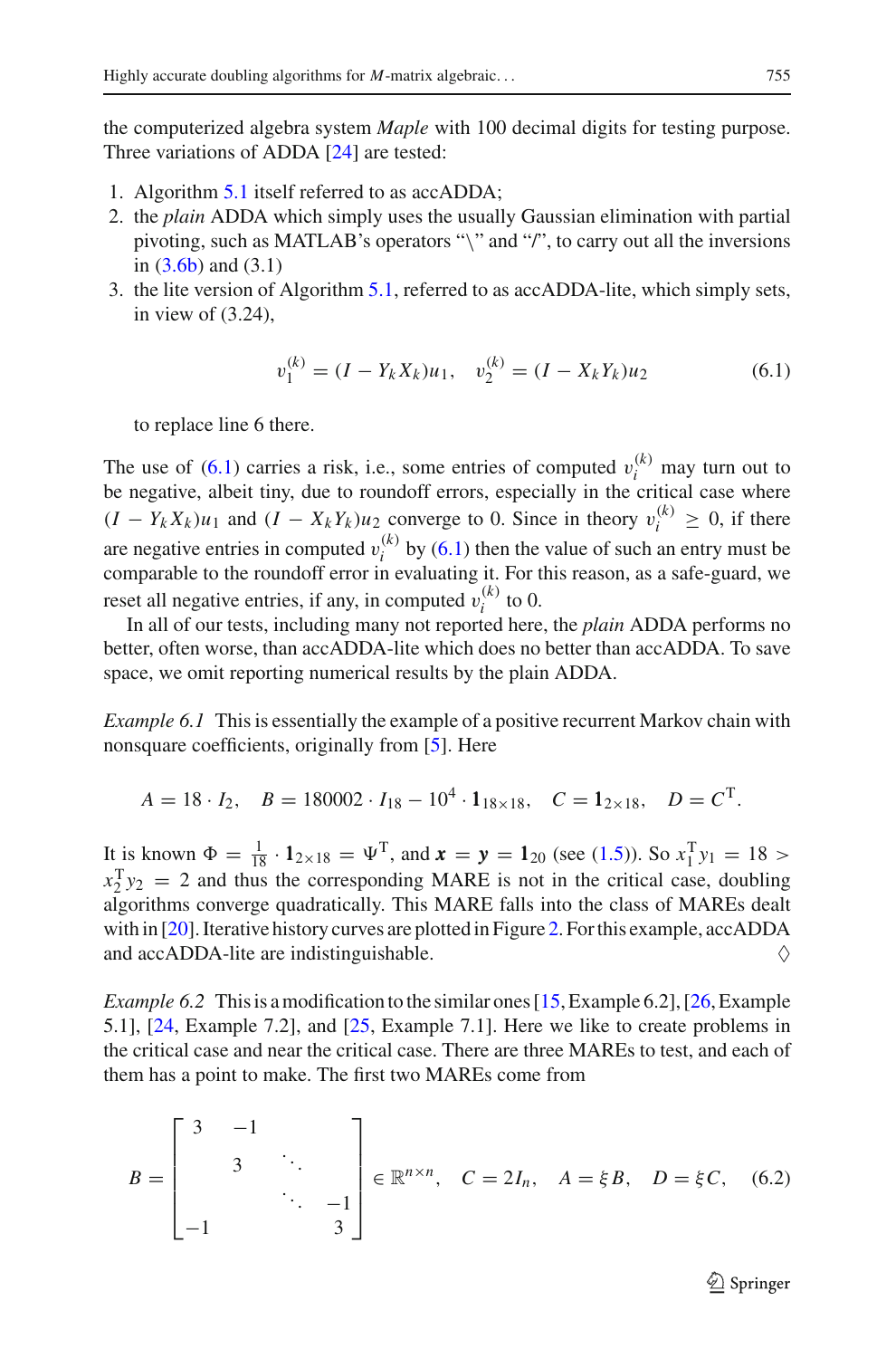

<span id="page-23-0"></span>**Fig. 2** Example [6.1.](#page-22-2) accADDA and accADDA-lite are indistinguishable.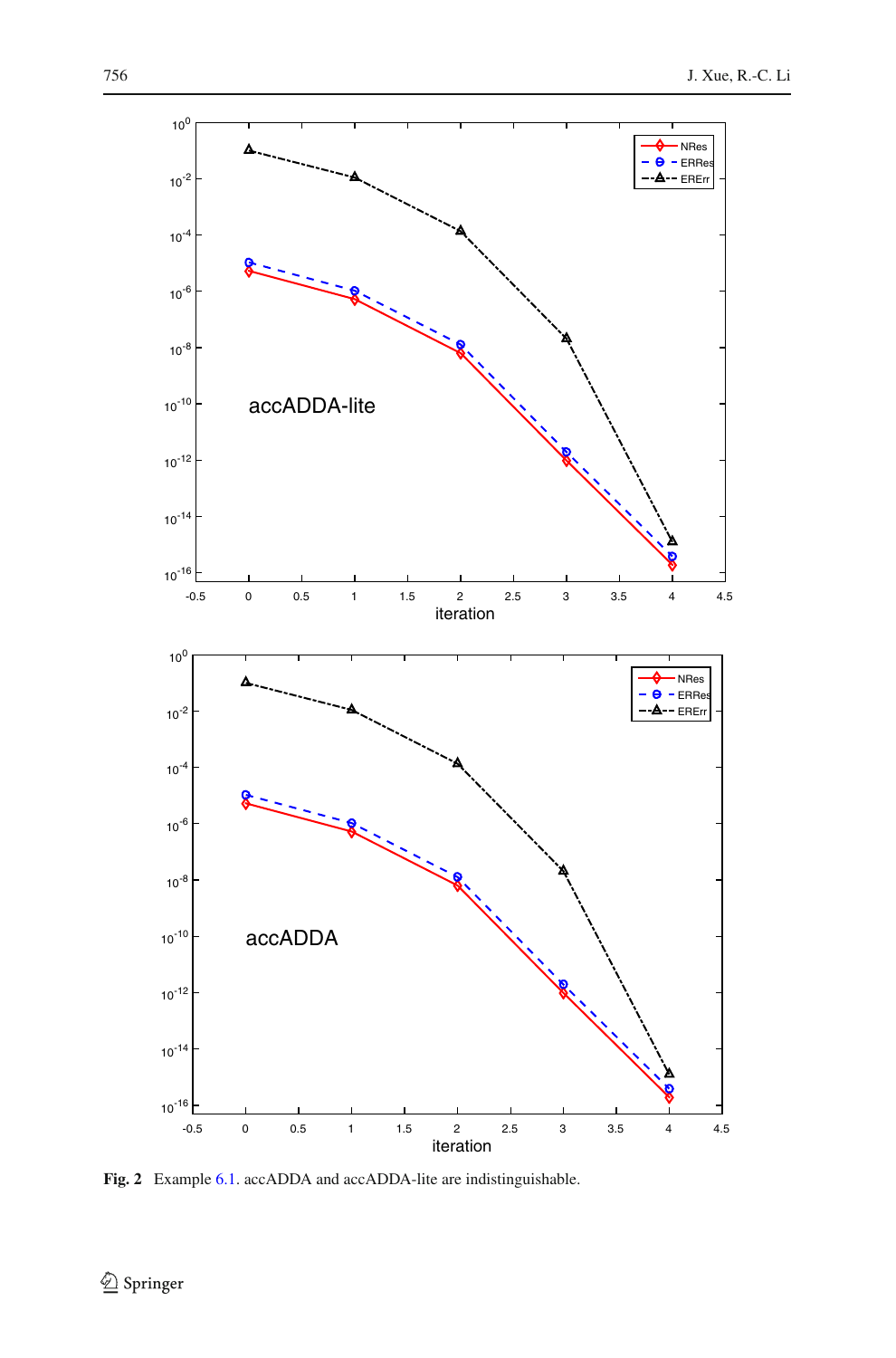where  $\xi > 0$  is a parameter. *W* is an irreducible singular *M*-matrix:

<span id="page-24-0"></span>
$$
W\begin{bmatrix} \mathbf{1}_n \\ \xi^{-1} \mathbf{1}_n \end{bmatrix} = 0, \quad \mathbf{1}_{2n}^{\mathrm{T}} W = 0.
$$

So it is in the critical case if  $\xi = 1$  and not in the critical case otherwise. We show in Fig. [3](#page-25-0) the numerical results for  $n = 100$  with  $\xi = 1$  and  $2^4$ , respectively. The "exact" solutions  $\Phi$  is computed by the computerized algebra system *Maple* and

$$
7.4339 \cdot 10^{-4} \le \Phi_{(i,j)} \le 3.8270 \cdot 10^{-1}, \text{ for } \xi = 1,
$$
 (6.3)

$$
1.3336 \cdot 10^{-35} \le \Phi_{(i,j)} \le 4.0231 \cdot 10^{-2}, \text{ for } \xi = 2^4. \tag{6.4}
$$

For  $\xi = 1$ , numerical results by accADDA-lite and the plain ADDA are nearly indistinguishable while for  $\xi = 2^4$ , all three implementations produce indistinguishable history curves.

In Fig. [3,](#page-25-0) the top two plots are for  $\xi = 1$ , the critical case. The convergence is clearly linear. While the curves for ERRes and NRes can reach the level about  $10^{-15}$ , the ones for ERErr tell a different story. ERErr for accADDA-lite can only achieve  $10^{-6}$ , but accADDA goes all the way to slightly better than  $10^{-14}$ . It is interesting to notice that for accADDA-lite all three curves reach their respective lowest points at the same iterative step 26 while for accADDA the curve for ERErr steadily decreases to  $1.1 \times 10^{-14}$  even after both ERRes and NRes reach to  $O(10^{-15})$  also at the iteration 26 and stay at that level ever after. This suggests that accADDA can even achieve nearly full entrywise relative accuracy, going against the analysis we had at the end of Sect. [4.](#page-15-0) The only possible explanation is that our accurately computed triplet representations must have structurally skewed subsequent rounding errors favorably in the way their contaminating effect on the solution is somehow damped. Note that the analysis did not take triplet representations into consideration. Turning to the case  $\xi = 2^4$ , we note from  $(6.4)$  there is a wide variation in magnitudes in  $\Phi$ 's entries. Such a variation prominently exposes the advantage of ERRes over NRes when it comes to correctly reveal the level of entrywise relative accuracies in computed  $X_k$ . In fact, the bottom two plots in Fig. [3](#page-25-0) clearly show the curves for ERRes and ERErr match very well in shape.

The third MARE is an MARE, similar to [\(6.2\)](#page-22-3), but with a nonsingular *W* and also near the critical case:

$$
B = \begin{bmatrix} 3+\delta & -1 \\ & 3+\delta & \ddots \\ & & \ddots & -1 \\ & & & 3+\delta \end{bmatrix} \in \mathbb{R}^{n \times n}, \quad C = 2I_n, \quad A = B, \quad D = C, \quad (6.5)
$$

<span id="page-24-1"></span>where  $\delta > 0$  is a parameter. *W* is an irreducible nonsingular *M*-matrix:

$$
W\mathbf{1}_{2n}=\delta\mathbf{1}_{2n},\quad \mathbf{1}_{2n}^{\mathrm{T}}W=\delta\mathbf{1}_{2n}^{\mathrm{T}}.
$$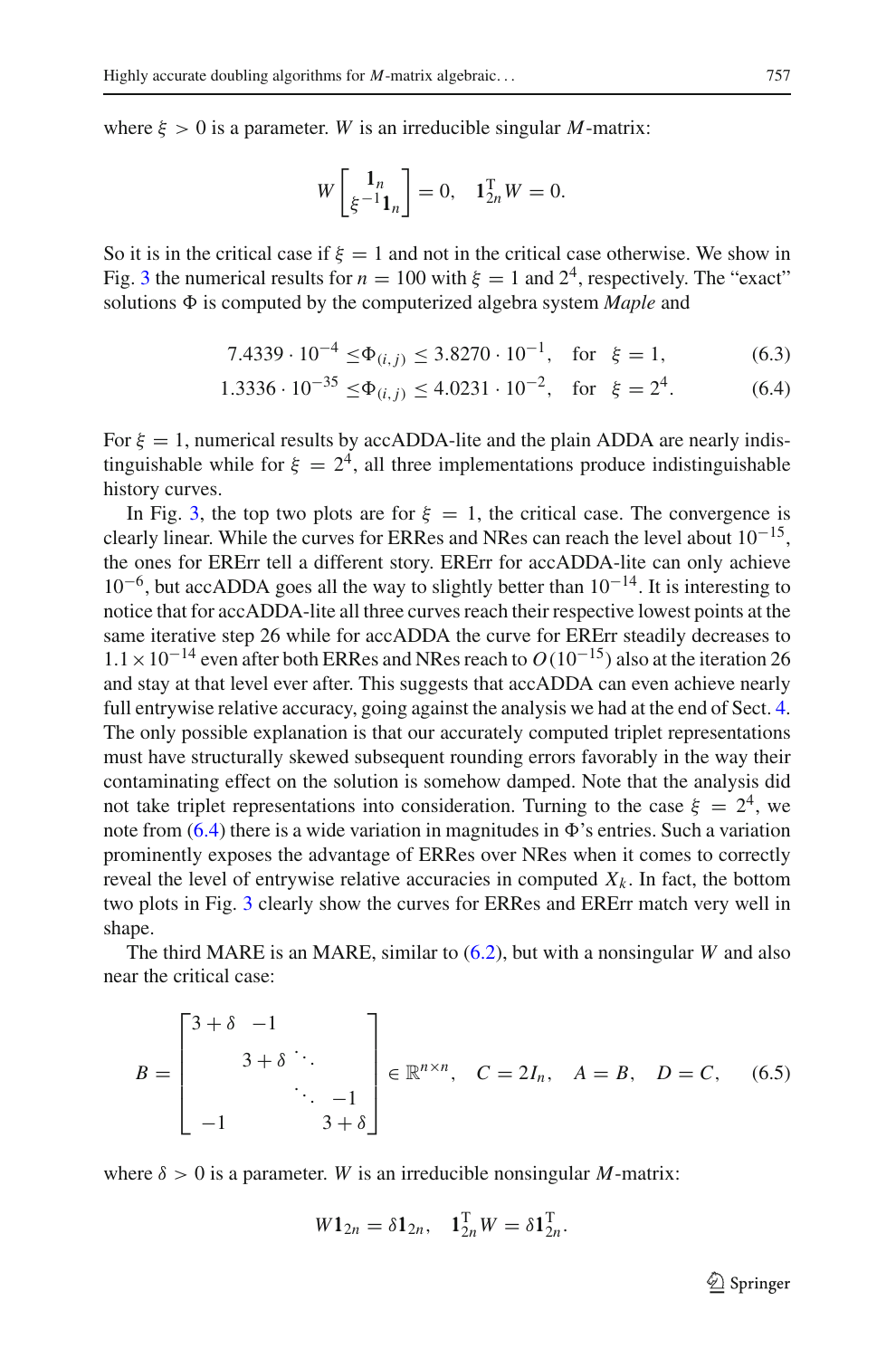<span id="page-25-0"></span>

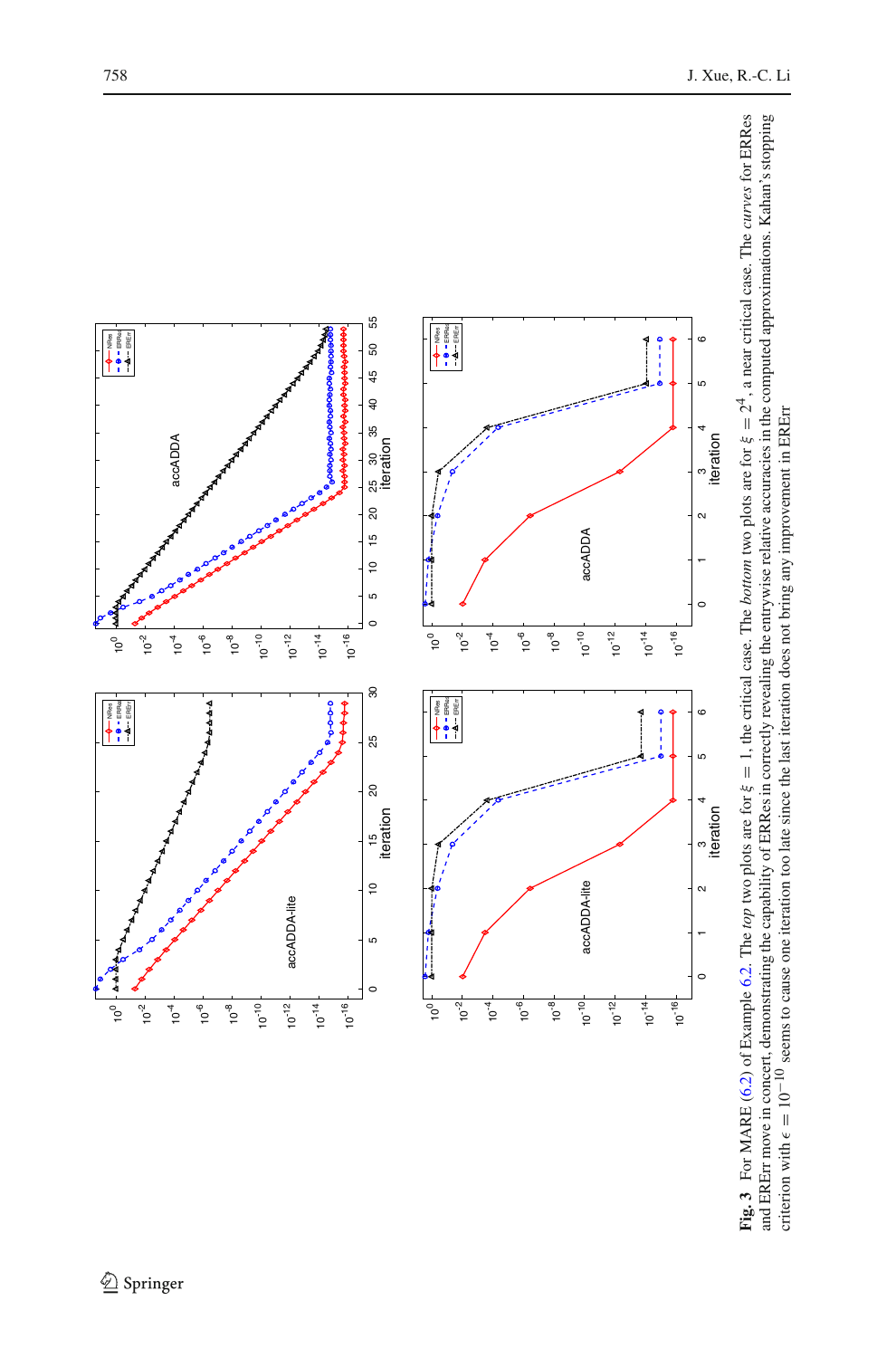The numerical results for  $\delta = 2^{-24}$  are shown in Fig. [4.](#page-27-0) For this MARE, the plots for accADDA-lite and the plain ADDA are nearly indistinguishable. Clearly accADDA yields much more accurate  $\Phi$  than accADDA-lite does. In fact, accADDA gives best<br>EPE<sub>T</sub>  $\frac{2.1 \times 10^{-15}}{2.5 \times 10^{-15}}$  at iteration atom 16 while age ADDA lite and use its best ERErr =  $2.1 \times 10^{-15}$  at iteration step 16 while accADDA-lite only gets its best ERErr =  $2.3 \times 10^{-12}$  also at iteration step 16. This suggests that it is worthwhile to go through all the troubles to compute  $v_i^{(k)}$  recursively as accADDA demands than simply use  $(6.1)$ .

MARE defined by [\(6.2\)](#page-22-3) with  $\xi \neq 1$  and that defined by [\(6.5\)](#page-24-1) with  $\delta \neq 0$  doesn't l into the class of MAREs studied in [20]. fall into the class of MAREs studied in  $[20]$ .

<span id="page-26-0"></span>*Example 6.3* ([\[24](#page-34-12), Example 7.1]) In this example,  $m = n = 2$  and

$$
B = \begin{bmatrix} 3 & -1 \\ -1 & 3 \end{bmatrix}
$$
,  $D = 1_{2 \times 2}$ ,  $A = B$ ,  $C = D$ .

Scaling *W* by  $10^{-3}$  recovers a null recurrent case example in [\[5\]](#page-34-24) (see also [\[13](#page-34-18), Test 7.2]). It can be verified that

$$
W1_4 = 0
$$
,  $1_4^T W = 0$ ,  $\Phi = \frac{1}{2} 1_{2 \times 2}$ ,  $\Psi = \frac{1}{2} 1_{2 \times 2}$ . (6.6)

This example is small and special enough to allow us to explicitly construct  $\Phi$  that different wine from  $\Phi$  by  $O(\sqrt{n})$  while the corresponding NB as and EBB as are of differ entrywise from  $\Phi$  by  $O(\sqrt{u})$  while the corresponding NRes and ERRes are of *O*(u). In fact, given  $0 < \delta < 1/2$ , let  $\eta = 1/2 - \delta$  and  $\Phi = \eta \mathbb{1}_{2 \times 2}$ . We have

$$
\mathscr{R}_L(\widetilde{\Phi}) = [4\eta^2 + 2\eta + 1]1_{2\times 2}, \quad \mathscr{R}_R(\widetilde{\Phi}) = 6\eta 1_{2\times 2}.
$$

Therefore  $\mathcal{R}_L(\tilde{\Phi}) - \mathcal{R}_R(\tilde{\Phi}) = (2\eta - 1)^2 \mathbf{1}_{2 \times 2} = 4\delta^2 \mathbf{1}_{2 \times 2}$  and

$$
\text{NRes} = \frac{\delta^2}{(1-\delta)^2 + 1/2 - \delta}, \quad \text{ERRes} = \frac{4\delta^2}{3 - 6\delta}, \quad \text{ERErr} = 2\delta.
$$

So if  $\delta = O(\sqrt{\mu})$ , say  $2^{-26}$ , then ERErr =  $2^{-25}$  only but already NRes  $\approx 2^{-52.6}$ and ERRes  $= 2^{-51.6}$ . But numerically, iteration history curves for NRes, ERRes, and ERErr by the three variations of ADDA show similar behaviors as in the top two plots in Fig. [3](#page-25-0) (that is why they are omitted). In particular, accADDA are still able to deliver  $X_k$  with ERRes being 10<sup>-15</sup>, almost full entrywise relative accuracy.  $\diamond$ 

<span id="page-26-1"></span>*Example 6.4* ([\[20](#page-34-0), Example 5.1]) This is the same one as in Example [4.1.](#page-17-3) Numerical results are shown in Fig. [5](#page-28-0) which clearly says both accADDA and accADDA-lite reach their respective best in the same number of doubling iterations but their best entrywise relative accuracies differ:  $4.3 \times 10^{-16}$  by accADDA and  $6.7 \times 10^{-13}$  by accADDA-lite. The result by accADDA on this example should be the same as that by [\[20](#page-34-0), Algorithm 2].  $\diamondsuit$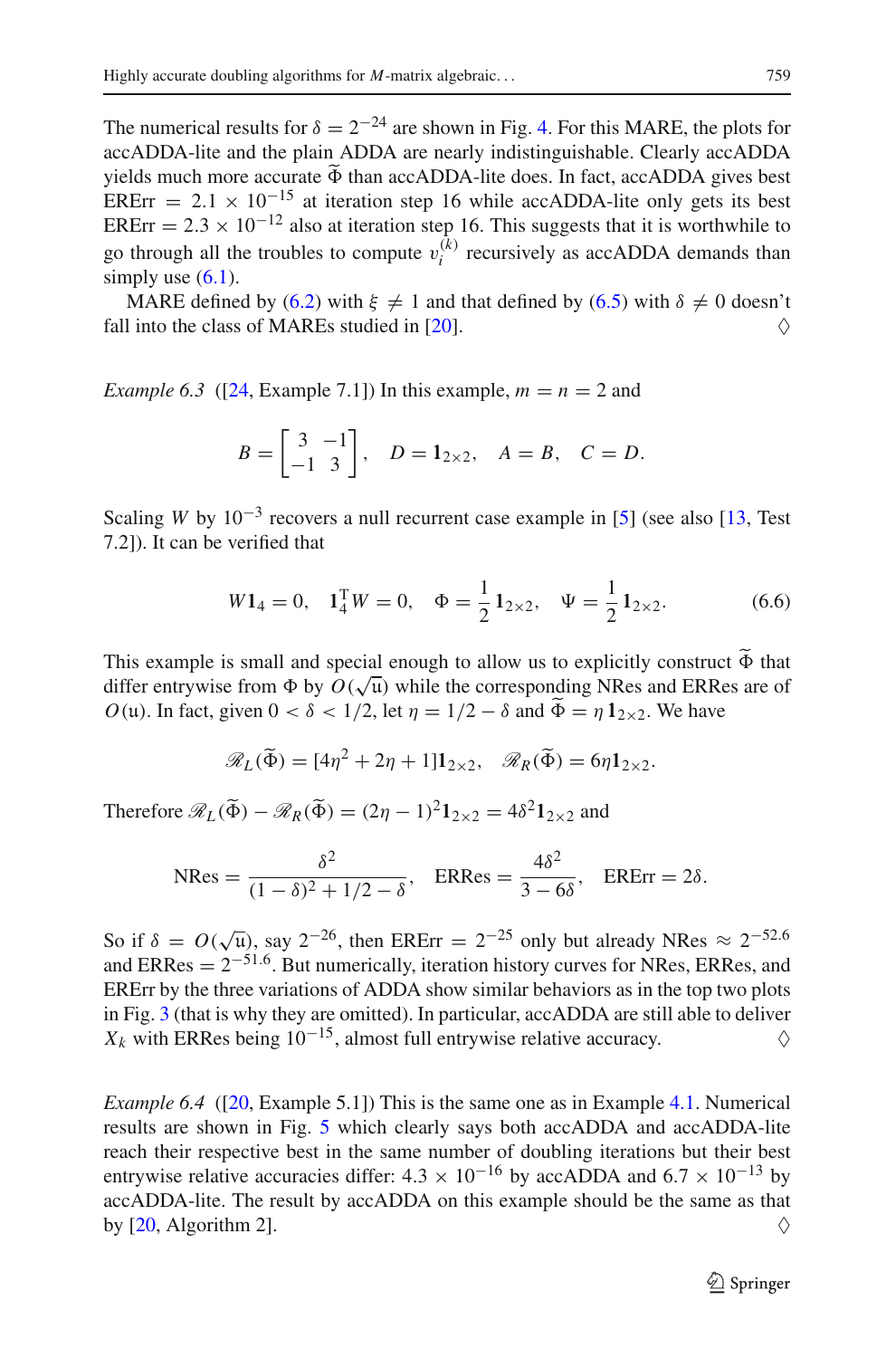

<span id="page-27-0"></span>**Fig. 4** For [\(6.5\)](#page-24-1) of Example [6.2](#page-22-0) with  $\delta = 2^{-24}$ . Three more accurate decimal digits in the approximation by accADDA than the one by accADDA-lite suggests that it is worthwhile to go through all the troubles to compute  $v_i^{(k)}$  recursively than simply use [\(6.1\)](#page-22-1). It is interesting to ntoice that between iteration steps 15 and 16 of accADDA, ERRes stays about the same but ERErr improves by about  $10^{-3}$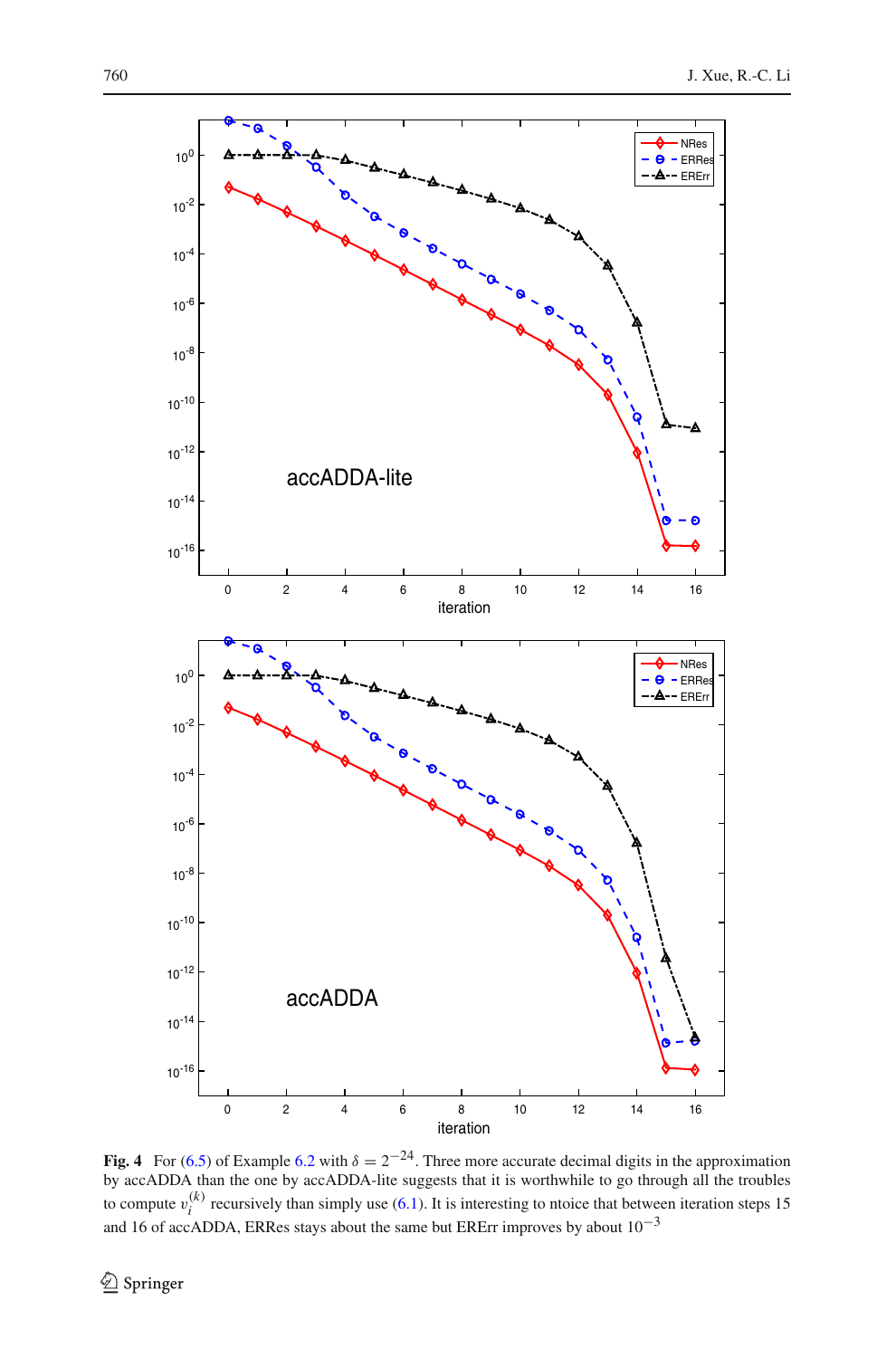

<span id="page-28-0"></span>**Fig. 5** Example [6.4.](#page-26-1) At convergence, ERE $rr = 4.3 \times 10^{-16}$  by accADDA and  $6.7 \times 10^{-13}$  by accADDAlite. It is interesting to ntoice that between iteration steps 14 and 15 of accADDA, ERRes improves about  $10^{-1}$  but ERErr improves by about  $10^{-3}$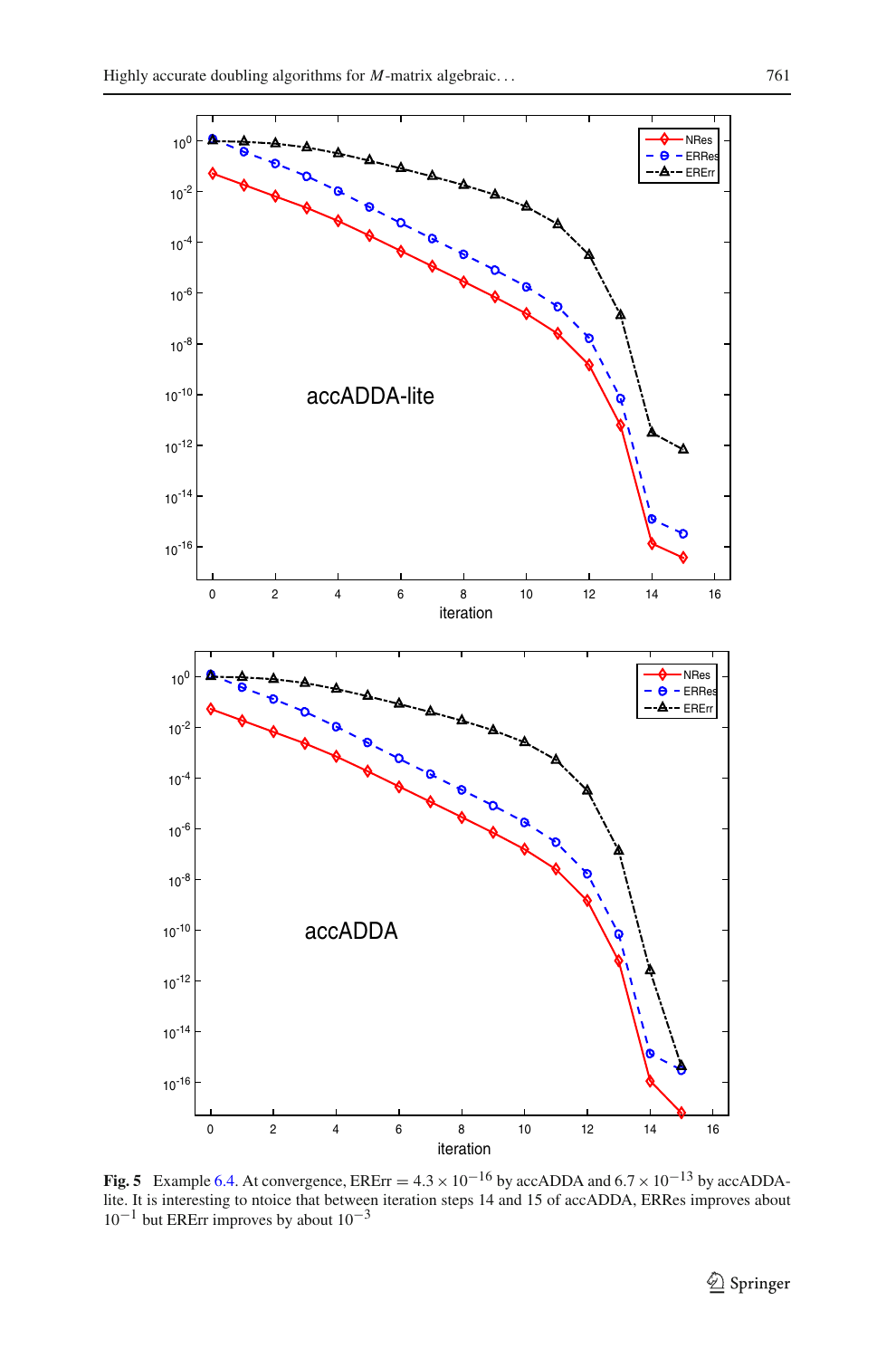| is<br>Li       | <b>AccADDA</b><br>ERErr | <b>ERRes</b>        | AccADDA-lite<br>EREn | <b>ERRes</b>        | Plain ADDA<br>EREIT | <b>ERRes</b>        |                   |
|----------------|-------------------------|---------------------|----------------------|---------------------|---------------------|---------------------|-------------------|
|                | $1.2\times10^{-15}$     | $3.9\times10^{-16}$ | $1.2\times10^{-15}$  | $3.9\times10^{-16}$ | $4.5\times10^{-13}$ | $3.9\times10^{-16}$ | $1.0\times10^4$   |
|                | $3.1\times10^{-15}$     | $1.5\times10^{-15}$ | $3.4 \times 10^{-7}$ | $1.5\times10^{-15}$ | $1.5\times10^{-7}$  | $1.5\times10^{-15}$ |                   |
|                | $8.6\times10^{-15}$     | $1.2\times10^{-15}$ | $1.9\times10^{-14}$  | $1.0\times10^{-15}$ | $2.1\times10^{-14}$ | $1.1\times10^{-15}$ | $7.4\times10^{1}$ |
| $\tilde{c}(3)$ | $2.1\times10^{-15}$     | $1.7\times10^{-15}$ | $8.9\times10^{-12}$  | $1.7\times10^{-15}$ | $5.9\times10^{-12}$ | $1.7\times10^{-14}$ | $1.1\times10^3$   |
|                | $5.5\times10^{-16}$     | $1.5\times10^{-16}$ | $8.5\times10^{-9}$   | $1.5\times10^{-16}$ | $1.7\times10^{-8}$  | $1.5\times10^{-16}$ |                   |
|                | $4.3\times10^{-16}$     | $3.1\times10^{-16}$ | $6.7\times10^{-13}$  | $3.2\times10^{-16}$ | $3.5\times10^{-10}$ | $4.5\times10^{-11}$ | $6.2\times10^2$   |

| Ì                  |  |
|--------------------|--|
|                    |  |
|                    |  |
|                    |  |
|                    |  |
|                    |  |
|                    |  |
|                    |  |
|                    |  |
|                    |  |
| į                  |  |
| ţ                  |  |
|                    |  |
| .<br>.<br>.        |  |
|                    |  |
|                    |  |
|                    |  |
|                    |  |
|                    |  |
|                    |  |
|                    |  |
|                    |  |
|                    |  |
|                    |  |
|                    |  |
| ׀<br> }            |  |
|                    |  |
| l                  |  |
| i<br>$\frac{1}{2}$ |  |
| f<br>¢             |  |
|                    |  |

<span id="page-29-0"></span> $\underline{\textcircled{\tiny 2}}$  Springer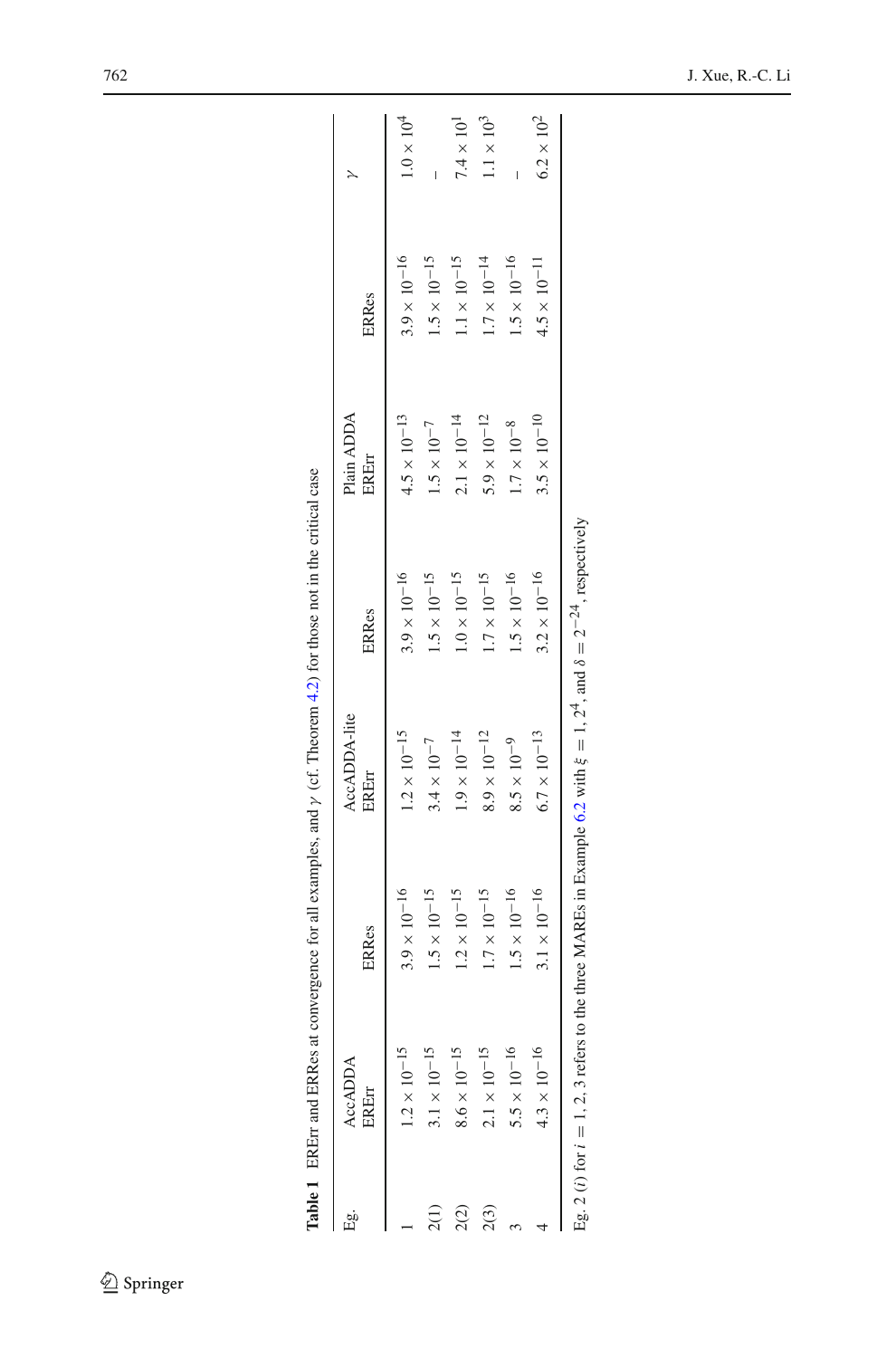Finally, we summarize in Table [1](#page-29-0) ERErr and ERRes at convergence for all examples, and  $\gamma$  for those not in the critical case. It is interesting to note that accADDA delivers approximations with both ERErr and ERRes at the level of  $O(u)$  at convergence for all examples, all ERRes for the approximations by accADDA-lite are also at the level of  $O(u)$  but the associated ERErr varies, with  $\gamma \times$  ERRes about  $O(u)$ , and the plain ADDA performs the worst (for Exampe [6.4](#page-26-1) in particular). This observation makes us wonder if accADDA can always yield an approximation with almost full entrywise relative accuracy, regardless the underlying MARE being ill-conditioned (i.e., large  $\gamma$ ) or well-conditioned or even in the critical case. A precise error analysis eludes us. Another conjecture we have is whether the minimal nonnegative solution of MARE [\(1.1\)](#page-1-0) changes entrywise relatively by at most  $\phi(m, n)$  when the triplet representation  $W = \{N_W, u, v\}$  is perturbed to  $\hat{W} = \{N_{\hat{W}}, u, \hat{v}\}$  satisfying

$$
\boldsymbol{u} > 0, \quad |\boldsymbol{v} - \hat{\boldsymbol{v}}| \leq \epsilon \, \boldsymbol{v}, \quad |N_W - N_{\widehat{W}}| \leq \epsilon N_W,
$$

where  $\phi(m, n)$  is some low degree polynomial of *m* and *n*.

In [\[20](#page-34-0), Theorem 4.4], an estimate on  $|X_k - \Phi|$  was established and it involves constants that, unfortunately, are not known a priori, and depend on the underlying MARE. Much of the convergence analysis [\[20](#page-34-0)] can be modified to work in our content here to give an estimate similar to Theorem 4.4 there, but detail is omitted here to save space. The estimate so established does not confirm, nor reject, the conjectures we just mentioned since it depends on the underlying MARE.

## <span id="page-30-0"></span>**7 Conclusions**

The structure-preserving doubling algorithms (SDAs) are the most efficient methods for computing the unique minimal nonnegative solution of MARE  $(1.1)$ . They are globally and quadratically convergent, except in the critical case where the convergence is still globally but only linearly with the linear rate  $1/2$ . But their implementations involve inverting nonsingular *M*-matrices  $I - X_k Y_k$  and  $I - Y_k X_k$  in the doubling iteration kernel. Finding triplet representations for these *M*-matrices in the most possibly accurate way holds the key to a correct implementation. For the special case  $W1_{m+n} = 0$ , Nguyen and Poloni [\[20\]](#page-34-0) cleverly show that triplet representations for  $I - X_k Y_k$  and  $I - Y_k X_k$  can be constructed in a cancellation-free manner. Note that  $W1_{m+n} = 0$  yields a natural triplet representation of *W*.

In general when *W* is nonsingular or singular but  $W1_{m+n} \neq 0$ , it is not so clear whether one can construct triplet representations for the nonsingular *M*-matrices  $I - X_k Y_k$  and  $I - Y_k X_k$  in the doubling iteration kernel without actually computing them, even if a triplet representation for *W* is given. Our first and main contribution in this paper is to show that this indeed can be done and how to do it. We do so through introducing recursively computable auxiliary nonnegative vectors without any cancellation and consequently calculating triplet representations for  $I - X_k Y_k$  and  $I - Y_k X_k$ without the need to calculate their diagonal entries which, if calculated directly, carries a risk of causing irreparable loss of accuracy later on.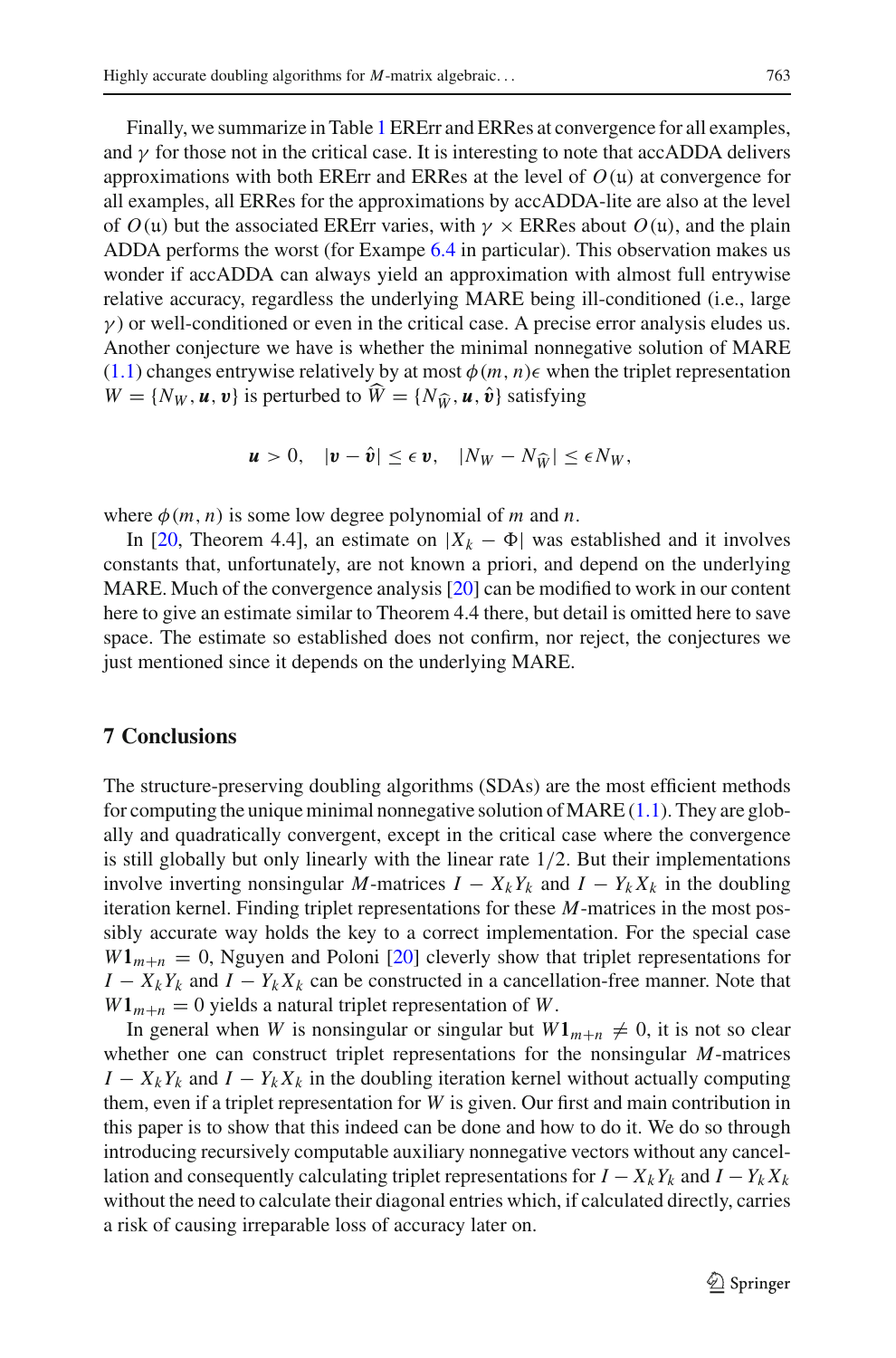Our second contribution is the proposal of the new entrywise relative residual [\(4.5b\)](#page-16-2) whose magnitude reflects the entrywise relative error  $(4.6)$ , in the similar spirit to the usually legacy normalized residual [\(4.1\)](#page-15-4) that only reflects the relative error in norm [\(4.2\)](#page-15-3) well.

**Acknowledgements** The authors are grateful to both reviewers for their constructive comments/suggestions that improve the presentation considerably. Xue is supported in part by NSFC Grant 11371105 and Laboratory of Mathematics for Nonlinear Science, Fudan University. Li is supported in part by NSF Grants DMS-1317330 and CCF-1527104, and NSFC Grant 11428104.

## Appendix: Sparsity of  $E_k$ ,  $F_k$ ,  $X_k$ ,  $Y_k$

For convenience, we introduce a partial ordering on nonnegative matrices with respect to their entrywise nonzero patterns. For matrices  $P \ge 0$ ,  $Q \ge 0$  of the same size, we say that *Q* majorizes *P* in the entrywise nonzero pattern, written as  $P \stackrel{0}{\leq} Q$ , if  $Q_{(i,j)} = 0$ implies  $P_{(i,j)} = 0$ , and write  $P \stackrel{0}{=} Q$  if  $P \stackrel{0}{\leq} Q$  and  $Q \stackrel{0}{\leq} P$ . Evidently,  $0 \leq P \leq Q$ implies  $P \stackrel{0}{\leq} Q$ , but not the other way around.

**Lemma A.1** *1. Given*  $0 \le P_i \le Q_i$  *for*  $i = 1, 2$ *, all of the same size, we have* 

$$
P_1 + P_2 \stackrel{0}{\leq} Q_1 + Q_2, \quad P_1 P_2 \stackrel{0}{\leq} Q_1 Q_2.
$$

2. *Given*  $0 \le P \le Q$ , we have  $P + Q = Q$ .

<span id="page-31-1"></span>**Lemma A.2** *Let P*, *Q be nonsingular M -matrices, and split P and Q as*

$$
P = D_P - N_P, \quad D_P = \text{diag}(P), \tag{A.1a}
$$

$$
Q = D_Q - N_Q, \quad D_Q = \text{diag}(Q). \tag{A.1b}
$$

*If*  $N_P \stackrel{0}{\leq} N_Q$ , then  $P^{-1} \stackrel{0}{\leq} Q^{-1}$ . In particular, if  $N_P \stackrel{0}{=} N_Q$ , then  $P^{-1} \stackrel{0}{=} Q^{-1}$ .

*Proof* Since *P*, *Q* are nonsingular *M*-matrices,  $P^{-1}$  and  $Q^{-1}$  admit the following series respresentations

$$
P^{-1} = D_P^{-1} \sum_{k=0}^{\infty} \left( N_P D_P^{-1} \right)^k, \quad Q^{-1} = D_Q^{-1} \sum_{k=0}^{\infty} \left( N_Q D_Q^{-1} \right)^k. \tag{A.2}
$$

<span id="page-31-0"></span>If  $N_P \leq N_Q$ , then  $(N_P D_P^{-1})^k = N_P^k$  $\stackrel{0}{\leq} N_Q^k$  $\stackrel{0}{=} (N_Q D_Q^{-1})^k$  for all  $k \geq 0$  and thus *P*<sup>−1</sup>  $\stackrel{0}{\leq}$  *Q*<sup>−1</sup>. In the case when *N<sub>P</sub>*  $\stackrel{0}{=}$  *N<sub>Q</sub>*, we also have *N*<sub>Q</sub>  $\stackrel{0}{\leq}$  *N<sub>P</sub>* and thus  $Q^{-1}$   $\stackrel{0}{\leq}$  *P*<sup>−1</sup> at the same time. 

<span id="page-31-2"></span>**Lemma A.3** *For a nonsingular M-matrix P,*  $P^{-1} \stackrel{0}{=} P^{-k}$  *for*  $k \geq 1$ *, and* ( $\alpha I$  −  $(P^{-1})^{-1} \stackrel{0}{=} P^{-1}$  *for*  $\alpha > \rho(P^{-1})$ *.*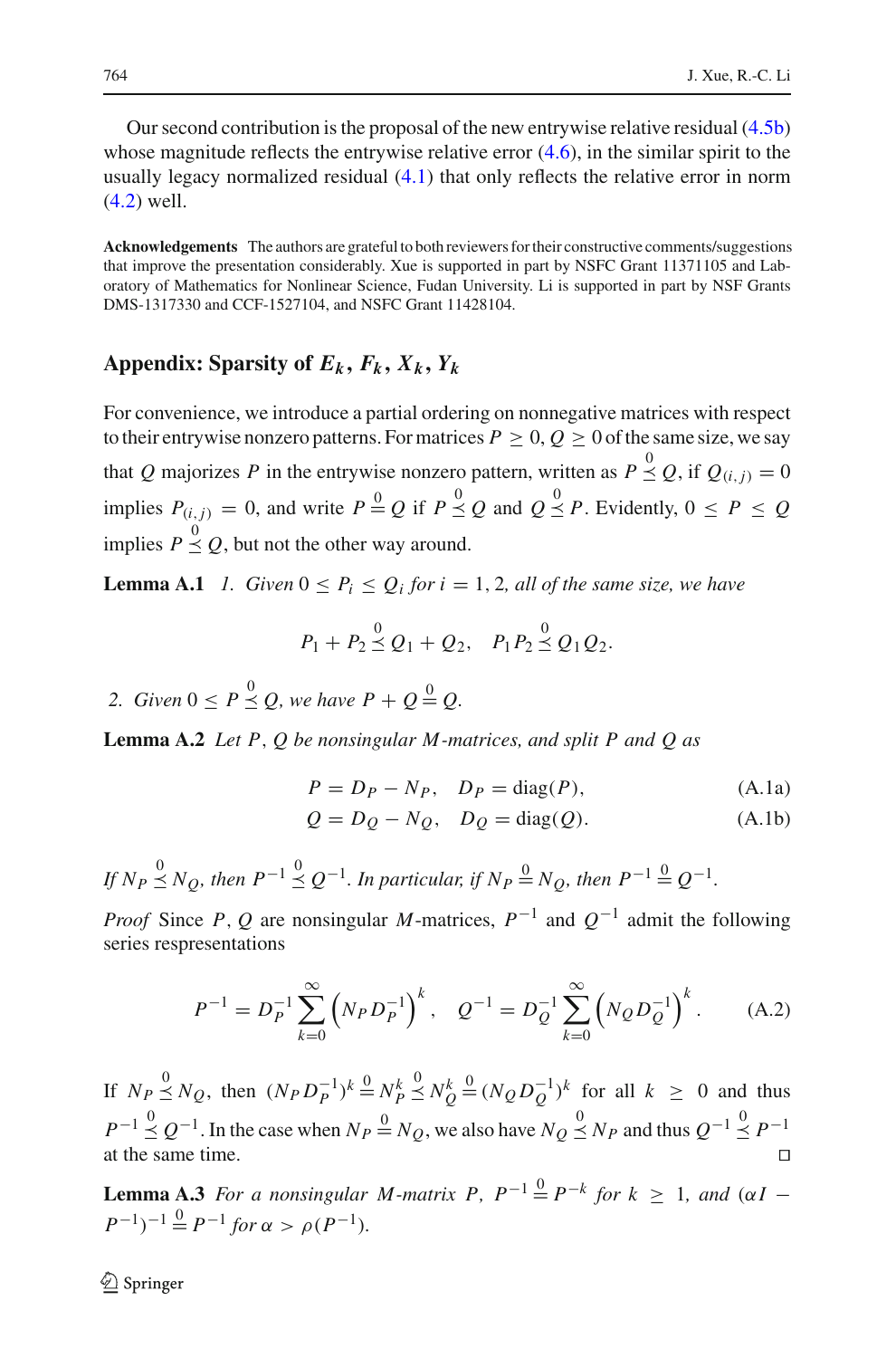*Proof* In this proof and that of Lemma [A.4](#page-32-1) later, the series  $\sum_{i=0}^{\infty} N_p^i$  is used only symbolically for its entrywise nonzero pattern since the series itself may not even converge. Again we have [\(A.2\)](#page-31-0) which yields that  $P^{-1} \triangleq \sum_{i=0}^{\infty} N_P^i$ , and that

$$
P^{-k} = (P^{-1})^k \stackrel{0}{=} \left(\sum_{i=0}^{\infty} N_P^i\right)^k \stackrel{0}{=} \sum_{i=0}^{\infty} N_P^i \stackrel{0}{=} P^{-1}.
$$

For  $\alpha > \rho(P^{-1})$ , we have  $(\alpha I - P^{-1})^{-1} = \alpha^{-1} \sum_{i=0}^{\infty} (\alpha P)^{-i} \stackrel{0}{=} P^{-1}$ , as expected.  $\Box$ 

<span id="page-32-1"></span>**Lemma A.4** *Let P be a nonsingular M-matrix and*  $Q \geq 0$ *, and split P, Q as* 

$$
P = D_P - N_P, \quad D_P = \text{diag}(P), \tag{A.3a}
$$

$$
Q = D_Q + \widetilde{N}_Q, \quad D_Q = \text{diag}(Q). \tag{A.3b}
$$

*If all of the diagonal entries of DQ are positive and N <sup>Q</sup>*  $\leq$  N<sub>P</sub>, then

$$
P^{-1}Q\stackrel{0}{=}P^{-1}.
$$

*Proof* Since  $P^{-1} \ge 0$  and  $Q \ge 0$ ,  $P^{-1} \stackrel{0}{=} P^{-1}D_Q \stackrel{0}{\le} P^{-1}D_Q + P^{-1}\tilde{N}_Q = P^{-1}Q$ . On the other hand,

$$
P^{-1}Q \stackrel{0}{=} P^{-1} + P^{-1}\widetilde{N}_Q \stackrel{0}{\leq} P^{-1} + P^{-1}N_P \stackrel{0}{=} \sum_{i=0}^{\infty} N_P^i \stackrel{0}{=} P^{-1},
$$

<span id="page-32-0"></span>as was to be shown. 

**Theorem A.1** *Let*  $E_0$ ,  $F_0$ ,  $X_0$ ,  $Y_0$  *be as in* [\(3.6b\)](#page-7-4)*, and let*  $E_k$ ,  $F_k$ ,  $X_k$ *,*  $Y_k$  *be produced by the doubling iteration (3.1). Then for*  $k \geq 0$ *,* 

$$
\begin{bmatrix} E_{k+1} & Y_{k+1} \\ X_{k+1} & F_{k+1} \end{bmatrix} \stackrel{0}{\preceq} \begin{bmatrix} E_k & Y_k \\ X_k & F_k \end{bmatrix},
$$
\n(A.4)

<span id="page-32-2"></span> $X_{k+1} \stackrel{0}{=} X_k \stackrel{0}{=} \Phi$ , and  $Y_{k+1} \stackrel{0}{=} Y_k \stackrel{0}{=} \Psi$ .

*Proof* It is clear that  $X_k \stackrel{0}{\leq} X_{k+1}$  and  $Y_k \stackrel{0}{\leq} Y_{k+1}$  because of [\(3.1c\)](#page-5-2) and [\(3.1d\)](#page-5-3). So if [\(A.4\)](#page-32-2) is proven true, then we will immediately have  $X_{k+1} \stackrel{0}{=} X_k \stackrel{0}{=} \Phi$  and  $Y_{k+1} \stackrel{0}{=} Y_k \stackrel{0}{=} \Psi$ .

It remains to prove  $(A.4)$ . Because of  $(3.6)$ , it suffices to prove  $(A.4)$  with a hat over every symbol. Set  $Q = \begin{bmatrix} N_B & D \\ C & N \end{bmatrix}$ *C NA* . We have

$$
\begin{bmatrix} B + \hat{\alpha}I_m & -D \\ -C & A + \hat{\beta}I_n \end{bmatrix} = \begin{bmatrix} D_B + \hat{\alpha}I_m & 0 \\ 0 & D_A + \hat{\beta}I_n \end{bmatrix} - Q,
$$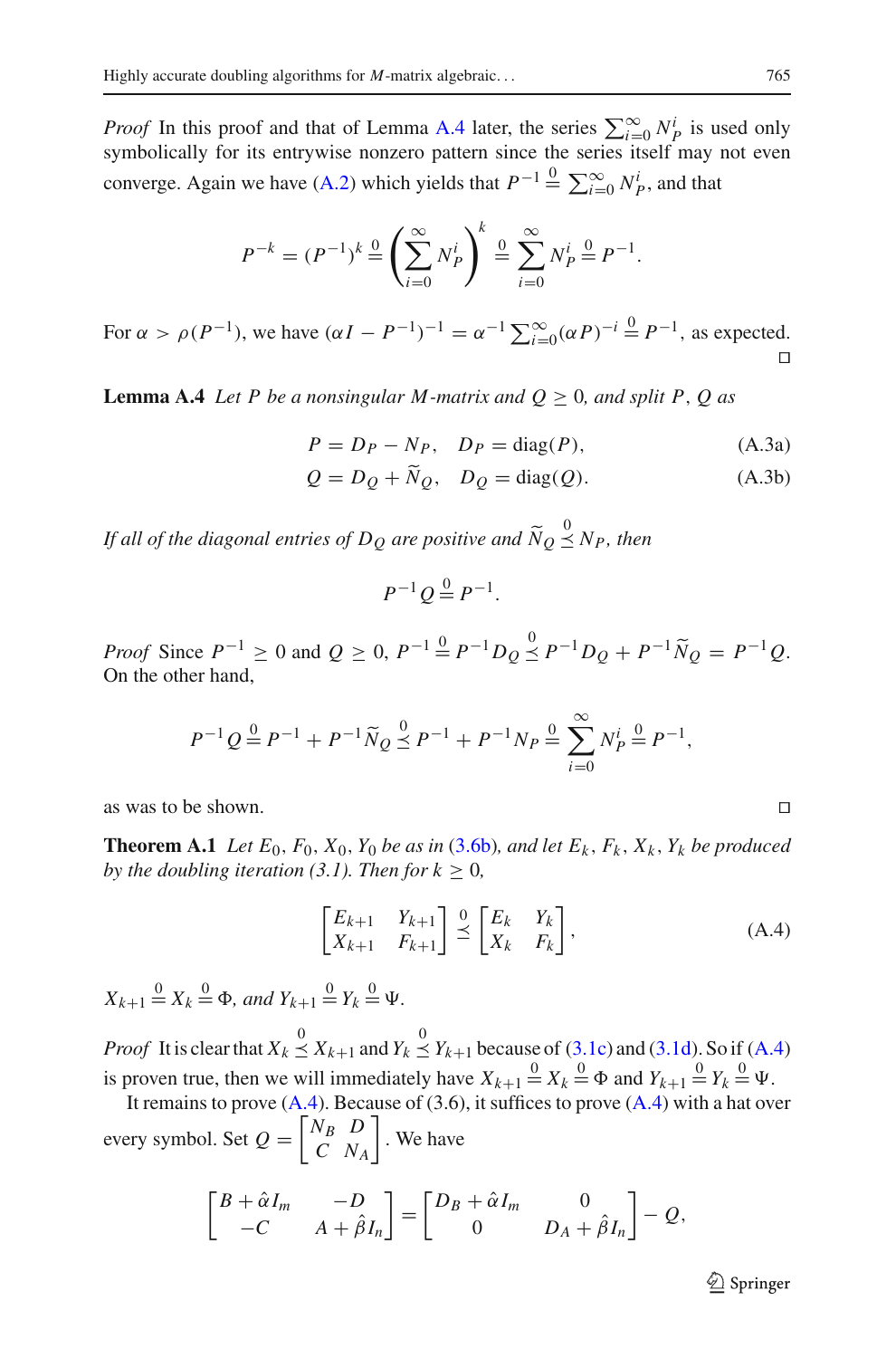$+ Q$ .

$$
\underline{\textcircled{\tiny 2}}
$$
 Springer

By induction, (A.4) holds for all 
$$
k
$$
.  $\Box$ 

 $\begin{bmatrix} \overline{E}_{\ell+1} & 0 \\ 0 & \overline{F}_{\ell+1} \end{bmatrix}$ 

 $\begin{bmatrix} 0 \\ 0 \end{bmatrix}$  $\leq$ 

This proves  $(A.4)$  for  $k = 0$ .

<span id="page-33-0"></span>**References**

- 1. Alfa, A.S., Xue, J., Ye, Q.: Accurate computation of the smallest eigenvalue of a diagonally dominant *M*-matrix. Math. Comp. **71**, 217–236 (2002)
- <span id="page-33-1"></span>2. Alfa, A.S., Xue, J., Ye, Q.: Entrywise perturbation theory for diagonally dominant *M*-matrices with applications. Numer. Math. **90**(3), 401–414 (2002)

$$
f_{\rm{max}}
$$

$$
\begin{bmatrix}\nE_1 & Y_1 \\
X_1 & \widehat{F}_1\n\end{bmatrix} \stackrel{0}{\preceq} (\gamma_1 I - Q)^{-1} + (\gamma_1 I - Q)^{-1} (\gamma_1 I - Q)^{-1} (\gamma_1 I - Q)^{-1}
$$
\n
$$
\stackrel{0}{=} (\gamma_1 I - Q)^{-1} + (\gamma_1 I - Q)^{-1}
$$
\n
$$
\stackrel{0}{=} (\gamma_1 I - Q)^{-1}
$$
\n
$$
\stackrel{0}{=} \begin{bmatrix}\n\widehat{E}_0 & Y_0 \\
X_0 & \widehat{F}_0\n\end{bmatrix}.
$$

we have

$$
\begin{aligned}\n\begin{bmatrix}\n\widehat{E}_1 & Y_1 \\
X_1 & \widehat{F}_1\n\end{bmatrix} &\stackrel{0}{\leq} (\gamma_1 I - Q)^{-1} + (\gamma_1 I - Q)^{-1} (\gamma_1 I - Q)^{-1} (\gamma_1 I - Q)^{-1} \\
&\stackrel{0}{=} (\gamma_1 I - Q)^{-1} + (\gamma_1 I - Q)^{-1} \\
&\stackrel{0}{=} (\gamma_1 I - Q)^{-1} \\
&\stackrel{0}{=} \begin{bmatrix}\n\widehat{E}_0 & Y_0 \\
Y_1 & \widehat{E}\n\end{bmatrix}.\n\end{aligned}
$$

Now suppose [\(A.4\)](#page-32-2) holds for  $k = \ell$ . We can show that it also holds for  $k = \ell + 1$ 

 $\begin{bmatrix} 0 & Y_{\ell+1} \\ Y & 0 \end{bmatrix}$  $X_{\ell+1}$  0

> $7^{-1}$  0  $\leq$

 $\begin{bmatrix} 0 \\ 0 \end{bmatrix}$  $\leq$ 

 $\begin{bmatrix} I_m & -Y_\ell \end{bmatrix}$  $-X_{\ell}$  *In* 

 $\begin{bmatrix} 0 & Y_{\ell} \end{bmatrix}$  $X_{\ell}$  0

1

 $\bigcap^{-1}$ .

by using the following majorizations in the entrywise nonzero pattern

 $\begin{bmatrix} I_m & -Y_{\ell+1} \end{bmatrix}$  $-X_{\ell+1}$  *In* 

 $\begin{bmatrix} E_{\ell} & 0 \\ 0 & \hat{v} \end{bmatrix}$  $0 \t F_{\ell}$ 

 $\mathbf{I}$  $I_m$  −*Y*<sub>0</sub>  $7^{-1}$  0  $\sqrt{ }$  $\gamma_2 I_m$  0

for  $\gamma_1 > \rho(Q)$ . By Lemmas [A.2](#page-31-1) and [A.3,](#page-31-2)

 $\begin{array}{ccc} \n & 0 & Y_0 \n\end{array}$ *X*<sup>0</sup> 0

 $\begin{bmatrix} \hat{\beta}I_m - B & D \end{bmatrix}$ 

*C*  $\hat{\alpha}I_n - A$ 

Noting [\(3.5\)](#page-7-3) and using Lemmas [A.2](#page-31-1) and [A.4,](#page-32-1) we see

 $\overline{\phantom{a}}$ =

 $\begin{bmatrix} E_0 & Y_0 \\ X_0 & \widehat{F}_0 \end{bmatrix}$ 

 $\begin{vmatrix} \hat{\beta}I_m - D_B & 0 \end{vmatrix}$ 

 $\frac{0}{2} (\gamma_1 I - Q)^{-1}$ 

0  $\hat{\alpha}I_n - D_A$ 

 $\left| \frac{0}{2} (\gamma_1 I - Q)^{-1}, \right.$ 

$$
\begin{bmatrix} I_m & -Y_0 \ -X_0 & I_n \end{bmatrix}^{-1} \stackrel{0}{\preceq} \left( \begin{bmatrix} \gamma_2 I_m & 0 \\ 0 & \gamma_2 I_n \end{bmatrix} - \begin{bmatrix} \widehat{E}_0 & Y_0 \\ X_0 & \widehat{F}_0 \end{bmatrix} \right)^{-1} \stackrel{0}{=} (\gamma_1 I - Q)^{-1}
$$

for 
$$
\gamma_2
$$
 large enough. Using (3.20) with  $k = 0$  and noting

$$
\mathbf{v} \cdot \mathbf{1} \cdot \mathbf{0}
$$

 $\begin{bmatrix} 0 \\ 0 \end{bmatrix} \stackrel{\circ}{\preceq} (\gamma_1 I - Q)^{-1}, \begin{bmatrix} E_0 & 0 \\ 0 & \widehat{F}_0 \end{bmatrix}$